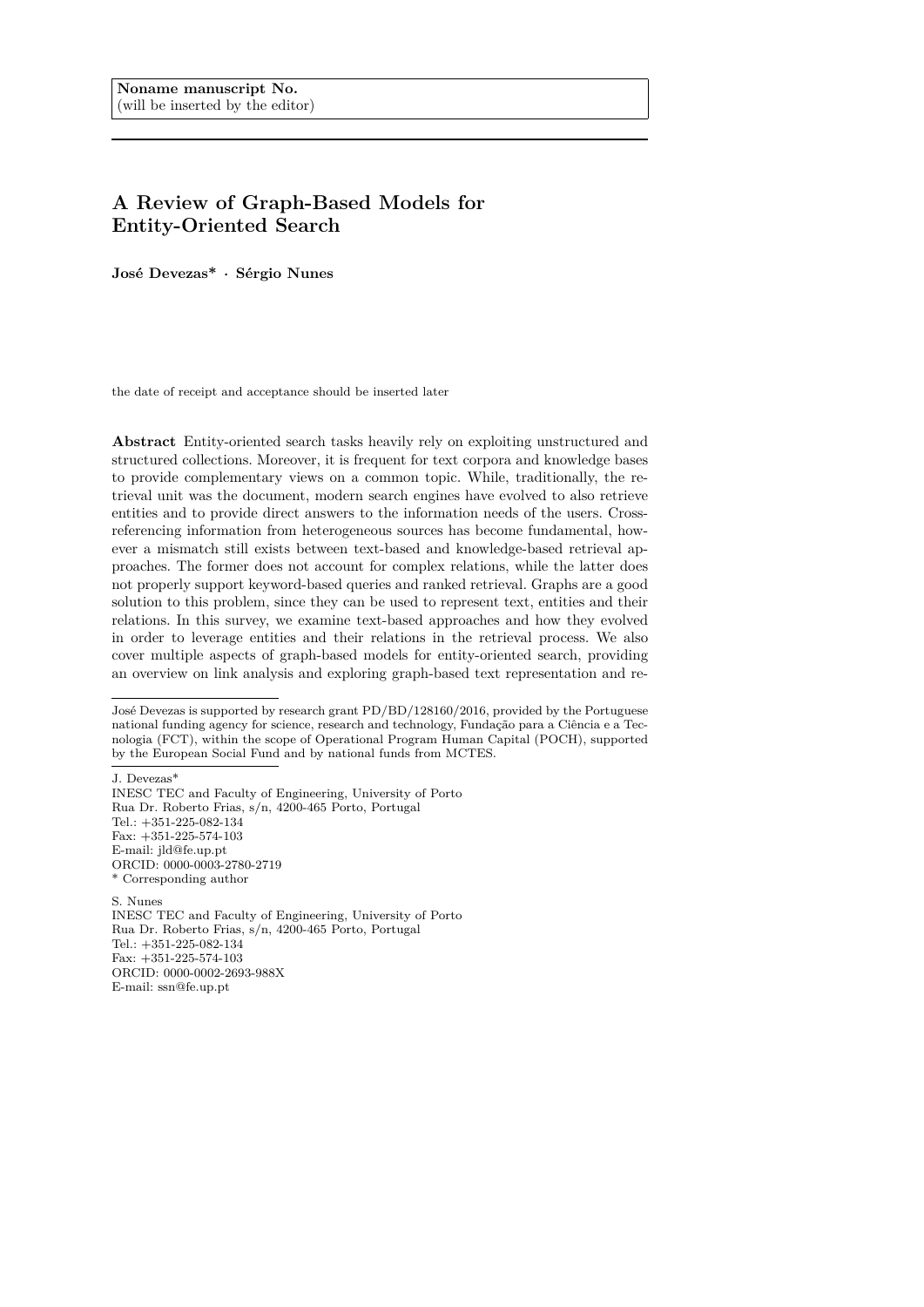trieval, leveraging knowledge graphs for document or entity retrieval, building entity graphs from text, using graph matching for querying with subgraphs, exploiting hypergraph-based representations, and ranking based on random walks on graphs. We close with a discussion on the topic and a view of the future to motivate the research of graph-based models for entity-oriented search, particularly as joint representation models for the generalization of retrieval tasks.

**Keywords** Entity-oriented search *·* Graph-based models *·* Hypergraph-based models *·* Random walk based models

## **1 Introduction**

In 1990, Alan Emtage  $[50]$  created Archie<sup>1</sup>, the first internet search engine, built to locate content on public FTP servers. At that time, search was still heavily based on keyword queries, as inspired by the library and the search potential of the backof-the-book index. However, with the evolution of the web and the devices used to interact with it, the [m](#page-36-0)aterialization o[f](#page-1-0) people's information needs also evolved. Queries changed from simple topic-driven keywords to more complex entity-oriented structures. In 2007, Bautin and Skiena [21] found that nearly 87% of all queries contained entities, according to the analysis of 36 million queries released by AOL [7]. Furthermore, entities are also frequently found in documents — in the CoNLL 2003 English training set [128], there are 1*.*6 entities per sentence (23*,*499 entities for 14*,*987 sentences). Such a pervasive pre[sen](#page-34-0)ce of entities, both in queries and in documents, easily justifies the current direction of search engines and their focus [o](#page-33-0)n entity-oriented search.

According to Balog [1[2\]\[D](#page-40-0)ef.1.5]:

*Entity-oriented search is the search paradigm of organizing and accessing information centered around entities, and their attributes and relationships.*

This clashes with t[he](#page-34-1) classical definition of information retrieval as portrayed by Manning et al. [98]:

*Information retrieval (IR) is finding material (usually documents) of an unstructured nature (usually text) that satisfies an information need from within large collecti[on](#page-38-0)s (usually stored on computers).*

In entity-oriented search, the materials can be of an unstructured or structured nature. In fact, they are often a combination of both, either taking the form of semistructured data or links between unstructured and structured data. In their survey on semantic search on text and knowledge bases, Bast et al. [19][Def.2.3] defined combined data as text annotated with entities from a knowledge base, or as a combination of knowledge bases with different naming schemes. Combined data is at the core of entity-oriented search. However, in the past, techniques for representing and querying corpora and knowledge bases have been explo[red](#page-34-2) separately. In a way, two different communities are now intersecting. Appropriately, Baeza-Yates et al. [10] had identified semantic search as a task that lies in between several areas

<span id="page-1-0"></span><sup>1</sup>http://archie.icm.edu.pl/archie-adv\_eng.html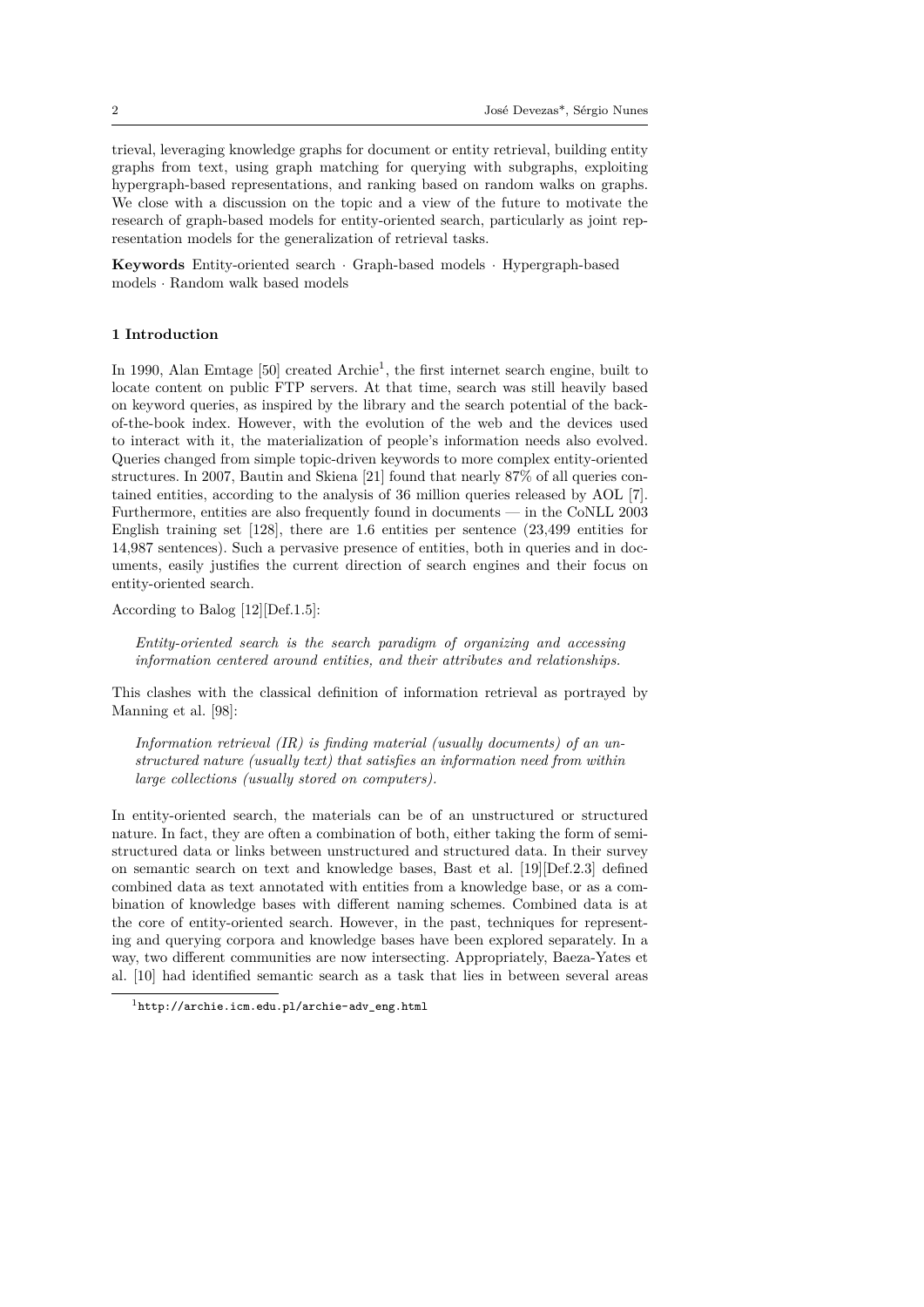of specialization. The same applies to entity-oriented search, which, according to Balog [12][§1.3.3], is subsumed by semantic search.

Modern search engines accomplish entity-oriented search through the orchestration of several components which are built on top of a common set of resources — a collection of documents and/or knowledge bases, containing terms and entities, along [with](#page-34-1) links and resource statistics. A complete pipeline relies on components for entity ranking and similarity measurement, target entity type identification, word sense disambiguation and entity linking, document and query semantic analysis, query expansion and entity list completion, and query recommendation and related entity finding. Some of these approaches can be unified and, while not exclusively limited to, this can often be accomplished through graph-based approaches. Take for instance Moro et al. [104] who proposed a graph-based approach for unified word sense disambiguation and entity linking, Ganea and Hoffman [62], who developed a joint representation of words and entities through vector space embeddings, or even Richardson and Domingos [124], who proposed Markov logic networks, as a combination of probability [and](#page-39-0) first-order logic, which could easily model the uncertainty of statements describing entity attributes and relationships.

The remainder of this document is organized as follows:

- **– Section 2** covers the motivation behind this survey, built on top of the needs to represent combined data and improve the effectiveness of retrieval tasks in entity-oriented search.
- **– Section 3** describes the literature review methodology that we used, providing basic sta[tis](#page-3-0)tics about the considered publications.
- **– Section 4** introduces the classical models of information retrieval and how they influenced and led to applications in entity-oriented search [§4.1]. It also introduces lea[rn](#page-3-1)ing to rank, highlighting entity-oriented search applications [§4.2].
- **– Section 5** focuses on describing graph-based models with strategies applicable to entity[-o](#page-4-0)riented search. We start by introducing classical link analysis [§5.1], and text representations as a graph [§5.2]. We cover retrieval [proc](#page-4-1)esses based on knowledge graphs, as well as their construction [§5.3]. We then study r[etrie](#page-9-0)val strategies [b](#page-11-0)ased on entity graphs directly built from text [§5.4], and explore their tensor-based representation [§5.5]. We also cover graph matching, which i[s a](#page-12-0)n important part of the semantic web, [used](#page-14-0) in SPARQL for querying RDF [§5.6]. We cover several hypergraph-based models, used f[or d](#page-16-0)ifferent representation and retrieval tasks, including unified indexes, modeling comple[x do](#page-19-0)cument structures, or establishing higher-order d[epen](#page-21-0)dencies to rank documents [§5.7]. Finally, we survey random walk based models, focusing on PageRank variations with se[vera](#page-21-1)l concrete applications in entity-oriented search [§5.8].
- **– Section 6** begins by presenting several observations about the area [§6.1]: justifying the need for a state of the art in graph-based entity-orien[ted](#page-24-0) search; commenting on the relations between entity-oriented search and semantic search; clarifying the definition of graph-based models, [as](#page-26-0) used throughout this survey and acro[ss](#page-28-0) the literature. We then provide an overview on the revie[wed](#page-29-0) strategies for entity-oriented search [§6.2], segmenting them by approach and tasks, for classical, learning to rank, and graph-based models.
- **– Section 7** closes with final remarks and a reflection on the future of graph-based entity-oriented search.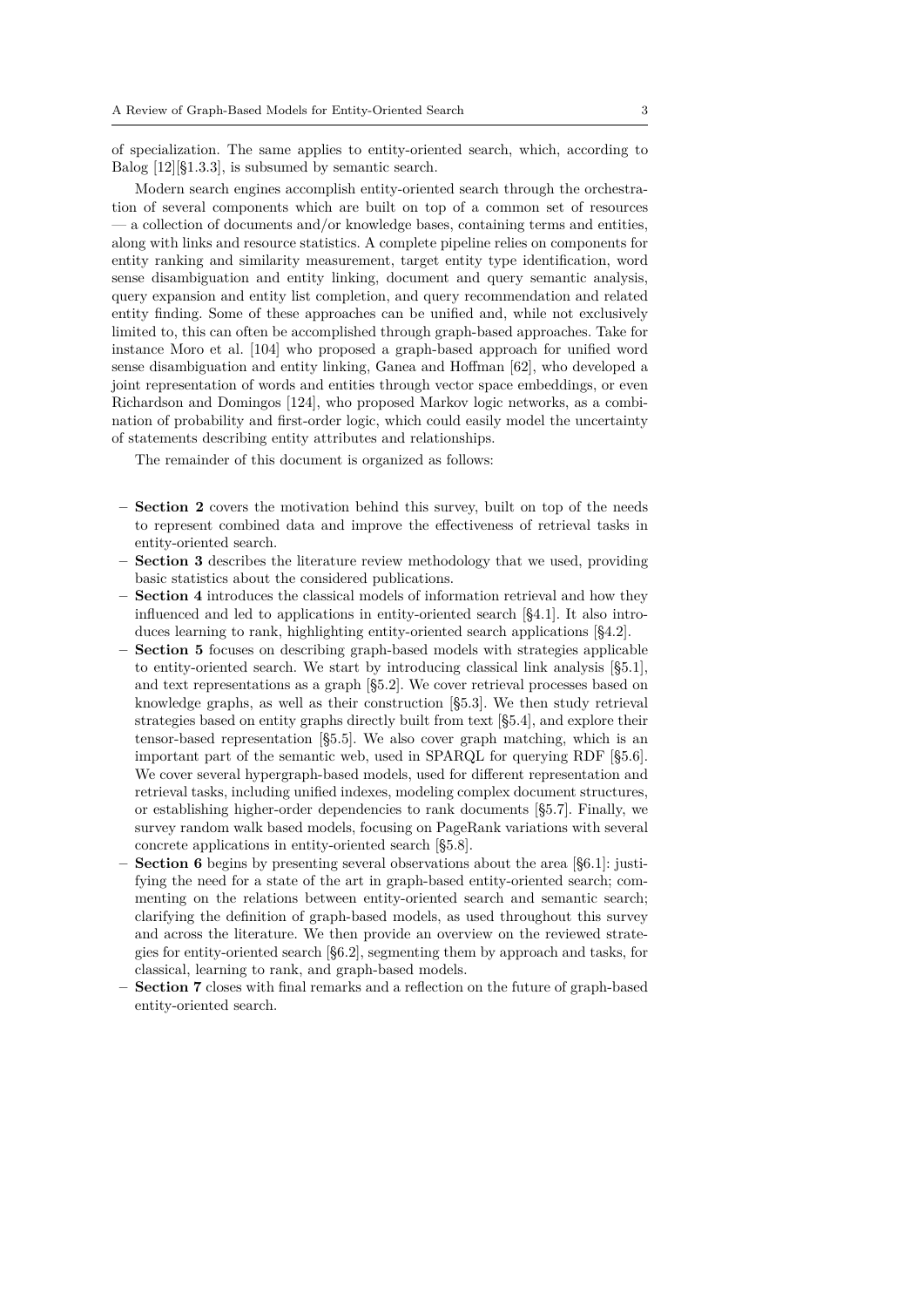#### **2 Motivation**

<span id="page-3-0"></span>Entity-oriented search not only encompasses tasks based on entity ranking, such as ad hoc entity retrieval, related entity finding, and entity list completion, but it also covers ad hoc document retrieval, as long as it relies on entities for semantic enrichment [12][Ch.8]. While these tasks can be modeled individually, they share a common collection of combined data, bringing together text and entities, in their heterogeneity, through annotations that connect mentions to entities, as well as individuals representing the same entity. A data structure capable of representing such hetero[gen](#page-34-1)eous data is a graph, which is why this survey focuses on exploring graph-based entity-oriented search. Graphs have the ability to represent documents, entities, and their relations, working as a joint representation model and presenting the opportunity to approach general information retrieval.

Our goal with this survey is to provide an overview of the available graph-based mechanisms that can be used to innovate and support the joint representation of corpora and knowledge bases, in order to build universal ranking functions across multiple retrieval tasks.

We first look into classical retrieval and learning to rank models, along with their specific applications in entity-oriented search, so that we can understand which tasks are being researched, how they are being tackled and, when available, how generalization is approached. This review stage is akin to requirements elicitation in engineering design process, enabling us to establish the needs and features for a good graph-based model for entity-oriented search.

We then move into graph-based models and approaches that can be useful for entity-oriented search. The goal of this review stage is to compile and categorize useful literature that illustrates a wide range of applications and mechanisms that can be integrated into a general model for entity-oriented search. This includes approaches for:

- **–** Querying, ranking, or defining weighting schemes based on a graph (graph matching, link analysis, random walk based models, etc.);
- **–** Representing text as a graph (e.g., based on the relationships between terms, or among documents);
- **–** Representing entities as a graph, be it through manually curated knowledge graphs, or based on entity graphs automatically generated from text;
- **–** Generalizing models for representation and retrieval of text and entities (e.g., tensor-based graph representations, hypergraph-based models, etc.);
- **–** Evaluating entity-oriented search tasks, including evaluation forums and test collections.

Our motivation was to gather and organize otherwise scattered literature in a way that would be useful for innovating around graph-based entity-oriented search, focusing on unifying models, both for providing joint representations of corpora and knowledge bases, and to further motivate the research of universal or general ranking approaches.

#### **3 Methodology**

<span id="page-3-1"></span>We relied on an exploratory literature review approach, refining and refocusing along the process, as concepts became clearer, over a period of five years. We used aca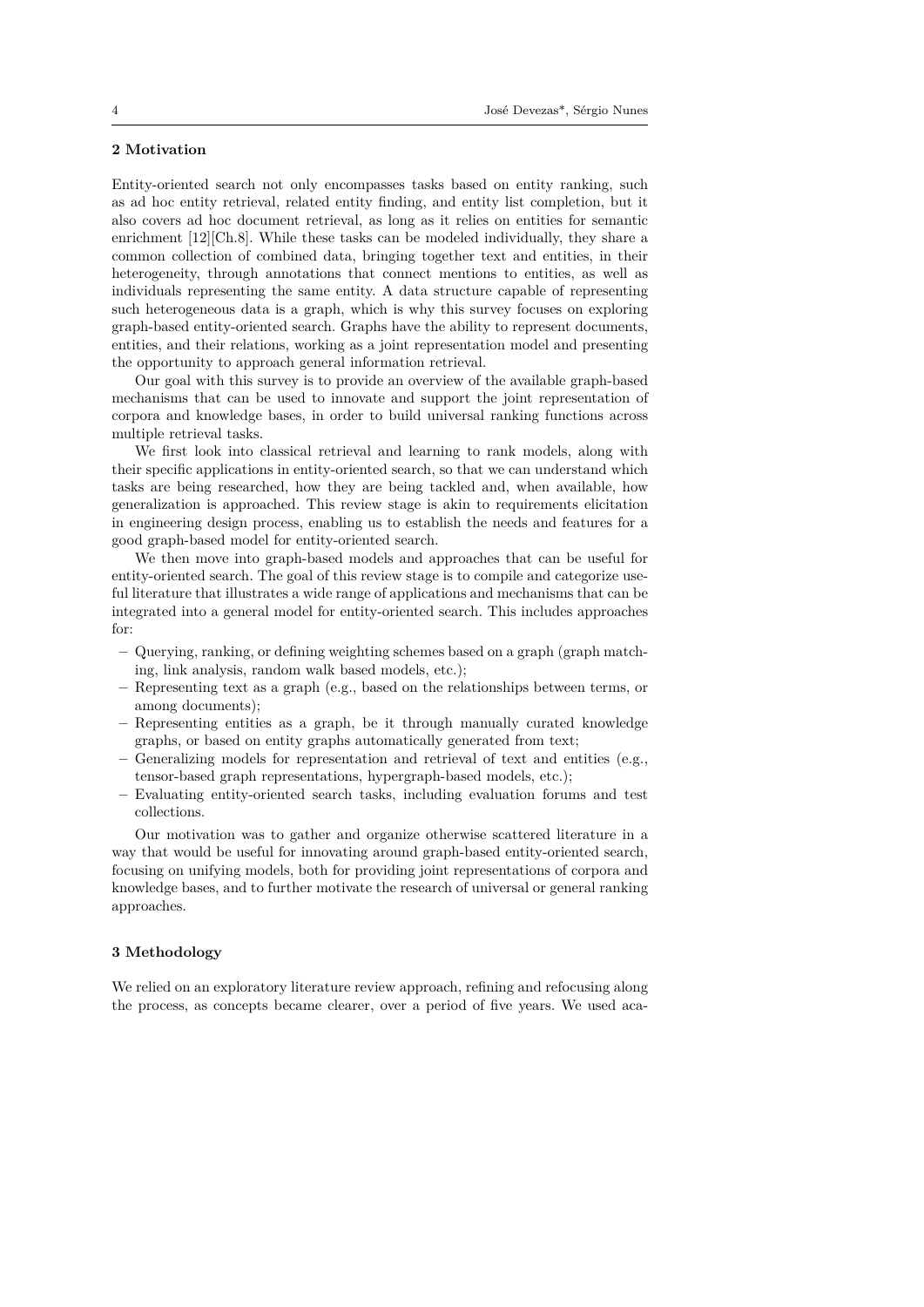demic search engines to issue queries in an attempt to solve our information needs about approaches that could be useful for the representation and retrieval of corpora and knowledge bases using graph-based models. Resulting publications were selected by reading the title, the abstract, the conclusions, and sometimes a part of the introduction, in this order.

Through this approach, we were able to identify 203 publications, written by 492 distinct authors, ranging from 1950 to 2021. The considered literature also covered 81 conferences, with a CORE rank ranging from  $A^*$  to C, as well as 47 journals, with a SCImago Journal Rank indicator ranging from 0.178 to 6.08, and a journal h-index ranging from 22 to 699. The collected literature is surveyed in the sections that follow.

## **4 From text-based to entity-oriented search**

<span id="page-4-0"></span>Until recently, search has been focused on the retrieval of documents, a unit of retrieval that frequently represents a partial solution to the information needs of the users. This assigns to the users the task of further analyzing documents from a provided ranking, in order to seek the exact answers to their questions. Furthermore, not only are verbose queries increasingly frequent (cf. Gupta and Bendersky [71][§1.2]), but also are entities more frequently mentioned in queries (cf. Bautin and Skiena [21]). Appropriately, entity-oriented search has been gaining relevance as an encompassing area of research [12], with multiple work unknowingly contributing to this larger area, either by focusing on semantic search<sup>1</sup>, question answering, hybr[id](#page-37-0) search, object retrieval, entity search, retrieval or ranking, or other generic approaches [tha](#page-34-0)t leverage entities, such as document retrieval, sentence retrieval, or learning to rank.

## 4.1 Classical models

<span id="page-4-1"></span>Some of the first approaches to entity-oriented search revolved around classical retrieval models, through the reuse of well-established text-based ranking techniques, as presented above. They include, most notably, defining virtual documents to represent entity profiles, or integrating results obtained from an inverted index and a triplestore.

Bautin and Skiena [21] presented what they considered to be the "first-in-literature" implementation of an entity search engine. Their first step was to find evidence that the task was relevant, based on the analysis of the AOL dataset, with 36 million web search queries. They found that 18–39% queries directly referenced entities and 73–87% contained [at](#page-34-0) least one entity. They then proposed a concordance-based model for entity representation, along with an adaptation of Apache Lucene's<sup>2</sup> TF-IDF scoring scheme. Each concordance<sup>3</sup> (a virtual document) was built from the

<sup>&</sup>lt;sup>1</sup>Semantic search as a task either refers to the semantically informed retrieval of documents, or to the retrieval of entities or relations over RDF graphs. We cover work on either ap[pr](#page-4-2)oach, as both tasks are entity-oriented, using sem[an](#page-4-3)tic search indiscriminately in both cases.

<sup>2</sup>http://lucene.apache.org

<span id="page-4-3"></span><span id="page-4-2"></span><sup>3</sup>A concordance is a list of terms and their context. In this case, the concordance is about entities and their context.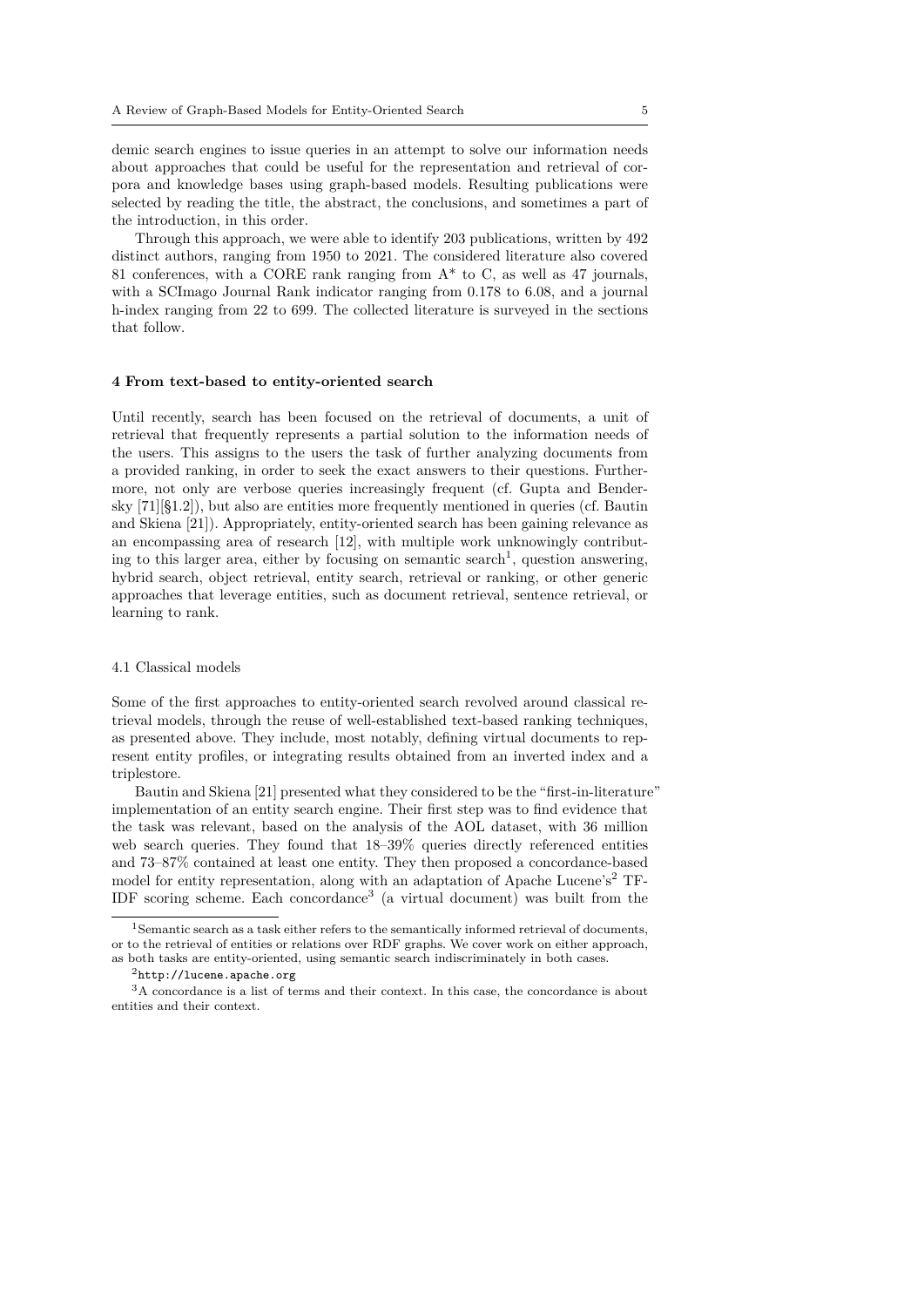concatenation of all sentences containing the entity it represented, optionally for a given period of time (e.g., a month). Appropriately, they also proposed a timedependent scoring function, modeling user interest in an entity as a function of time, and optimizing parameters based on the frequency of entities in the AOL query log. Finally, experiments were run over the entities extracted from an 18 GB collection of US news articles, collected through the Lydia pipeline [93]. They proposed a method for evaluating entity search by comparing the results list with the corresponding list obtained through a juxtaposition score [93]. The juxtaposition score measures the upper bound of the probability of two entities occurring in the same sentence under the assumption of independence. By obtaining the res[ult](#page-38-1)s list from Lucene and the results list based on the top related entities according to juxtaposition, the lists were then compared using the *Kmin* distanc[e fr](#page-38-1)om Fagin et al. [52], showing the best results for phrase queries with the slop parameter (word-based edit distance) equal to the number of query terms.

Bhagdev et al. [26] presented an example of hybrid search, where they combined keyword-based search with semantic search, showing that t[hei](#page-36-1)r approach outperformed either of the alternatives when individually used. They indexed text documents using Apache  $S\ddot{\mathrm{ol}}r^1$ ; they stored annotations generated by an information extracti[on](#page-34-3) system on a Sesame triplestore<sup>2</sup>; and they linked the extracted relations by annotating the provenance of the triples with the document of origin. At retrieval time, this enabled them to do keyword search over the inverted index, metadata search over the triplestor[e](#page-5-0) using SPARQL, and keywords-in-context search by retrieving text documents and matching t[he](#page-5-1)m with triples through the provenance annotation. Their evaluation was based on 21 queries over a collection of 18 thousand technical documents. When comparing keyword search with metadata search, they obtained the best recall for keyword search (0*.*57 versus 0*.*40) and the best precision for metadata search (0*.*85 versus 0*.*56). However, when combining both approaches in a hybrid search, they obtained the best overall result, with a precision of 0*.*85 and a recall of 0*.*83. While the authors did not specifically mention it, this is clearly an example of entity-oriented search over combined data.

Pound et al. [118] proposed a formal model for ad hoc entity retrieval, but they used the designation *object* instead of *entity*, in the context of the web of data (the semantic web). They defined the task based on a keyword query for input, with an identifiable query type and query intent. The query was then processed over a data graph, retu[rnin](#page-40-1)g a ranked list of resource identifiers (entities). Based on the analysis of real query logs from a commercial search engine, they also proposed five query categories for ad hoc entity retrieval: entity query, type query, attribute query, relation query, and other keyword query. These query categories can be mapped into specific tasks of entity-oriented search [12]. For instance, an entity or type query could be solved through ad hoc entity retrieval over virtual documents [21,120], while an attribute or relation query might be solved through related entity finding or entity list completion, if attributes were indexed as entities.

Koumenides and Shadbolt [88] pr[opo](#page-34-1)sed a Bayesian inference model for entity search. They combined link-based and content-based information a[s d](#page-34-0)[efine](#page-40-2)d through RDF object properties and data properties. A query network was defined based on entity and property evidence, that could either be provided explicitly as entities or

<sup>1</sup>http://lucene.apache.org/so[lr/](#page-38-2)

<span id="page-5-1"></span><span id="page-5-0"></span><sup>2</sup>Sesame is now known as Eclipse RDF4J: http://rdf4j.org/.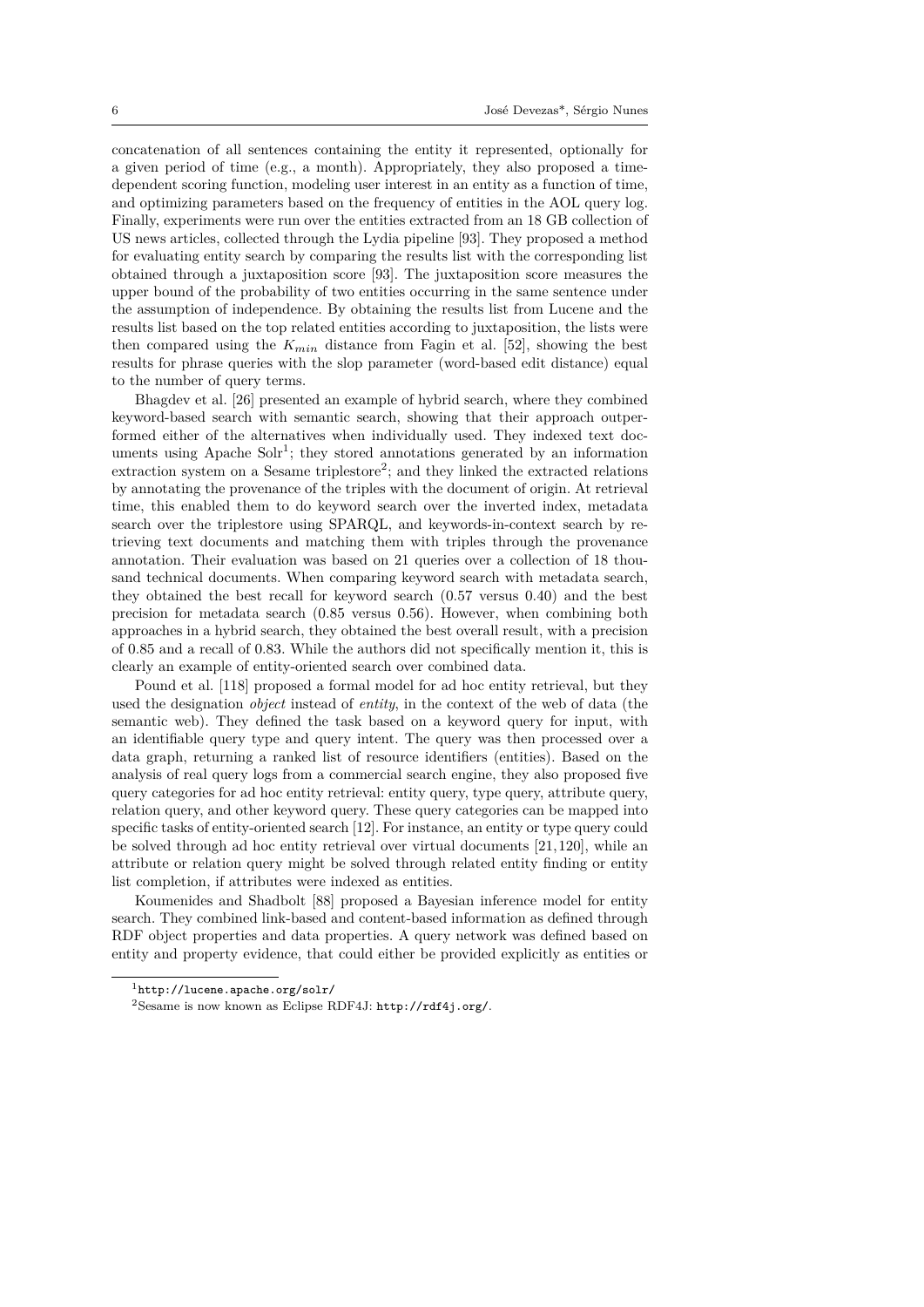implicitly as a combination of keywords. Common object or data properties were modeled through common identifier nodes  $O_i$  and  $D_i$ . By keeping separate nodes  $o_{k,i}$  and  $d_{k,j}$  for different instances of object and data properties, the model was able to use query nodes as evidence of object property identifiers, as well as data property identifiers or instances. This could then be further expanded into entities, or terms in the literal space. Unfortunately, the authors did not provide appropriate evaluation of their approach, making it unclear how it performs in relation to other approaches.

Urbain [139] presented a pipeline for entity-oriented sentence retrieval, proposing a strategy for the integration of terms (context), entities and their relations. He used a Markov network for modeling the dependencies between a pair of entities, a relation and a context, using a fully connected approach. No external knowledge bases were used. [Inst](#page-41-0)ead, sentences in the form of triples *⟨entity*, *:relation*, *entity⟩* were obtained through natural language processing, extracting structure from documents and natural language queries. This enabled the construction of a Markov network that, together with user relevance feedback, was able to rank sentences by leveraging entities and relations. He compared several models, based on different combinations of feature functions for the Markov network. This included dependencies between entities, relations, and sentence and document terms. They consistently obtained better results for the proposed entity-relation model, supporting the importance of the entity graph in retrieval tasks.

Raviv et al. [120] proposed a general model for entity ranking, based on a Markov network for modeling the dependencies between the query and the entity. In particular, the model captured the dependencies between: (*i*) the entity document (i.e., a virtual document) and the query; (*ii*) the entity type and the query target type; (*iii*) the entity nam[e an](#page-40-2)d the query. A profile based approach, supported on a Dirichlet smoothed language model, was used for scoring entity documents. A filtering approach, based on the Kullback-Leibler divergence between the probability distributions of the entity and query types, was used for scoring the entity type. The entity name was scored using a voting or a global approach. The voting approach was based on the language models of retrieved entity documents relevant to the query. The global approach was based on the pointwise mutual information between the entity name and a query term. Evaluation was done over the INEX 2006 and 2009 Wikipedia collections, based on the topics and relevance judgments from the Ad Hoc track. In 2007, they obtained the best results, according to MAP, using full dependence over a ranking function based on the combination of the three dependency models. In 2008 and 2009, they obtained the best results, according to infMAP [147][§2.5], using sequential dependence for the same ranking function.

Raviv et al. [121] also tested the cluster hypothesis for entity-oriented search, i.e., the hypothesis that "closely associated entities tend to be relevant to the same requests". They experimented with four similarity metrics: (*i*) an exponential function of t[he sh](#page-41-1)ortest distance between any two categories of a pair of entities in the Wikipedia's cate[gory](#page-40-3) graph (*Tree*); (*ii*) the cosine similarity between the binary category vectors of the two entities (*SharedCat*); (*iii*) an exponential function of the negative cross entropy between the Dirichlet-smoothed unigram language model for the documents resulting from the concatenation of all the Wikipedia articles for each category (*CE*); and (*iv*) the cosine similarity between two vectors obtained from explicit semantic analysis (*ESA*). For each similarity measure, three different weighting schemes were used: *LDoc*, *LDoc*;*T ype* and *LDoc*;*T ype*;*Name*. For *LDoc*, the Wikipedia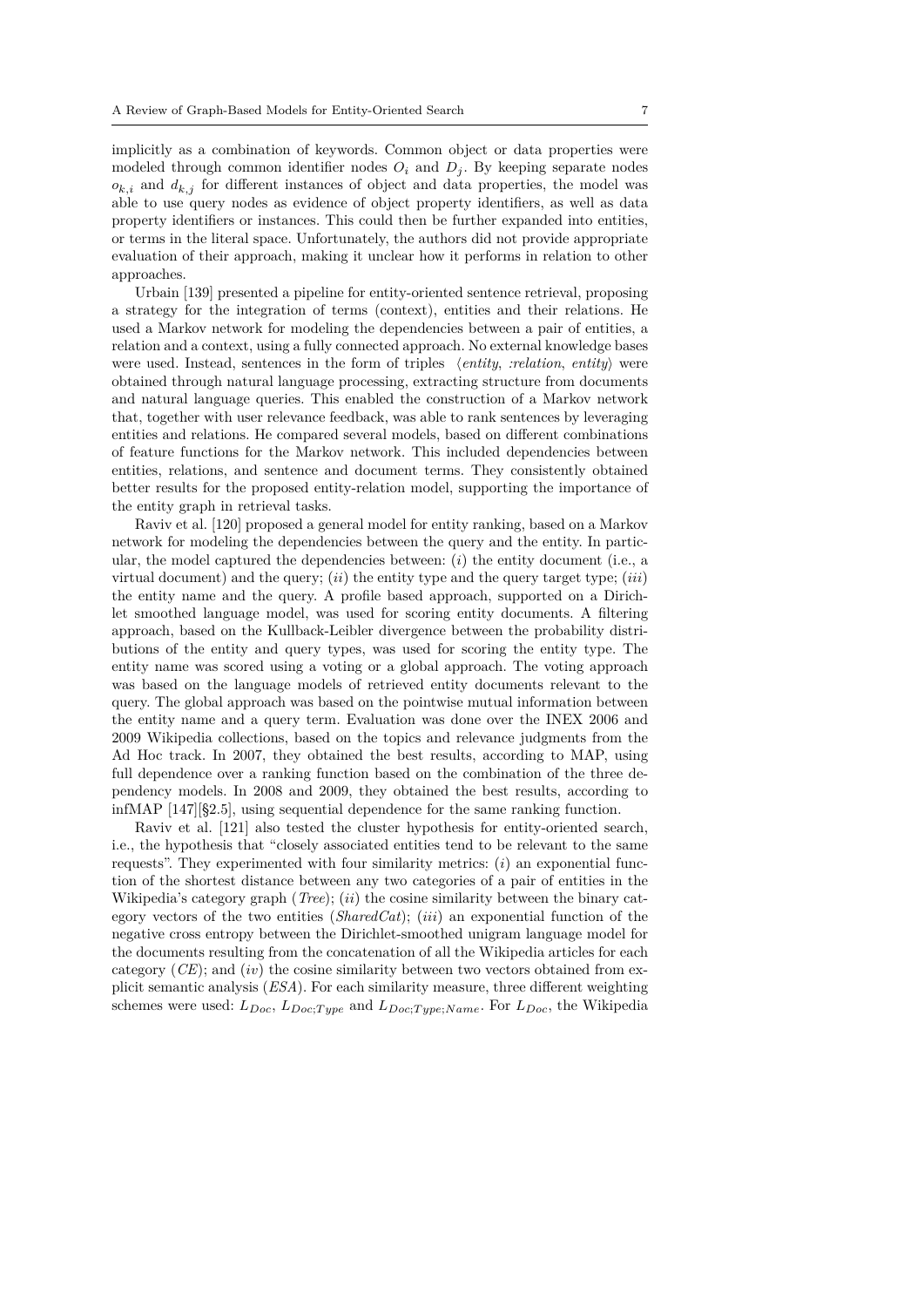document corresponding to each entity was indexed and directly used to retrieve the entity. For  $L_{Doc;Type}$ , the similarity between the category set of each entity and the query target type was also taken into consideration. Finally, for *LDoc*;*T ype*;*Name*, the proximity between the query terms and the entity name was also taken into consideration. Evaluation was carried over the datasets for the 2007, 2008 and 2009 INEX Entity Ranking tracks, which used the English Wikipedia from 2006 and 2008. The authors found that the nearest neighbor cluster hypothesis holds. While result lists frequently contained 10-25% relevant entities, nearest neighbor entities of a relevant entity contained 30-53% relevant entities. Best results were achieved when using the *Tree* and *SharedCat* inter-entity similarity measures and were particularly good for the *Oracle* method, which employed cluster-based reranking based on the true percentage of relevant entities contained in each cluster. Other approaches included the *MeanScore* and *RegMeanScore*, which instead used the average score within a cluster of entities, optionally with regularization.

Bron et al. [31] tackled the task of entity list completion, where, given a textual description for a relation and a given set of example entities, the goal was to retrieve similar entities that respected the specified relation. Supported on language models, they experimented with text-based and structure-based approaches, as well as a combinatio[n o](#page-35-0)f both. The text-based approach took advantage of the textual description of the relation, while the structure-based approach used the set of example entities provided as relevance feedback. For integrating both approaches, they experimented with a linear combination, as well as a switch method. The switch method was based on a performance overlap threshold, used to determine whether there was a relevant difference in performance between the two methods. In that case, they selected the method that achieved the highest average precision. Otherwise, when no relevant difference in performance was found, they simply relied on the linear combination. Their experiments showed that both approaches were effective, despite returning different results. They also found that the combination of the two approaches outperformed either one them when independently used. This further supports the need for a hybrid approach that combines both the strengths of text-based and structure-based features.

Bast and Buchhold [18] presented a novel index data structure for efficient semantic full-text search. They argued that neither classic inverted indexes nor triplestores could handle the problem individually. None of the approaches was able to provide multiple integration steps for different stages of query processing. They exemplified with a friendship relati[on](#page-34-4) that could only be found in the text, but should influence retrieved triples, potentially by establishing new connections. This was, however, unsupported by current approaches. Accordingly, they proposed a joint index for ontologies and text. As opposed to traditional keyword queries, they used trees as queries, based on the graphical interface provided by the Broccoli semantic search engine [17]. In order to provide a search mechanism over a tree query, the index distinguished between two types of lists: lists containing text postings, which they called context lists, and lists containing data from ontology relations. They evaluated efficiency, by comparing the inverted index and the triplestore baselines with two approac[hes](#page-34-5) (*Map*, linking context ID to entity postings, and *CL*, context lists with word and entity postings) based on their joint index. While the joint index supported all defined queries, these were only partially supported by each baseline individually, but completely supported by both when collectively considered. Overall, they found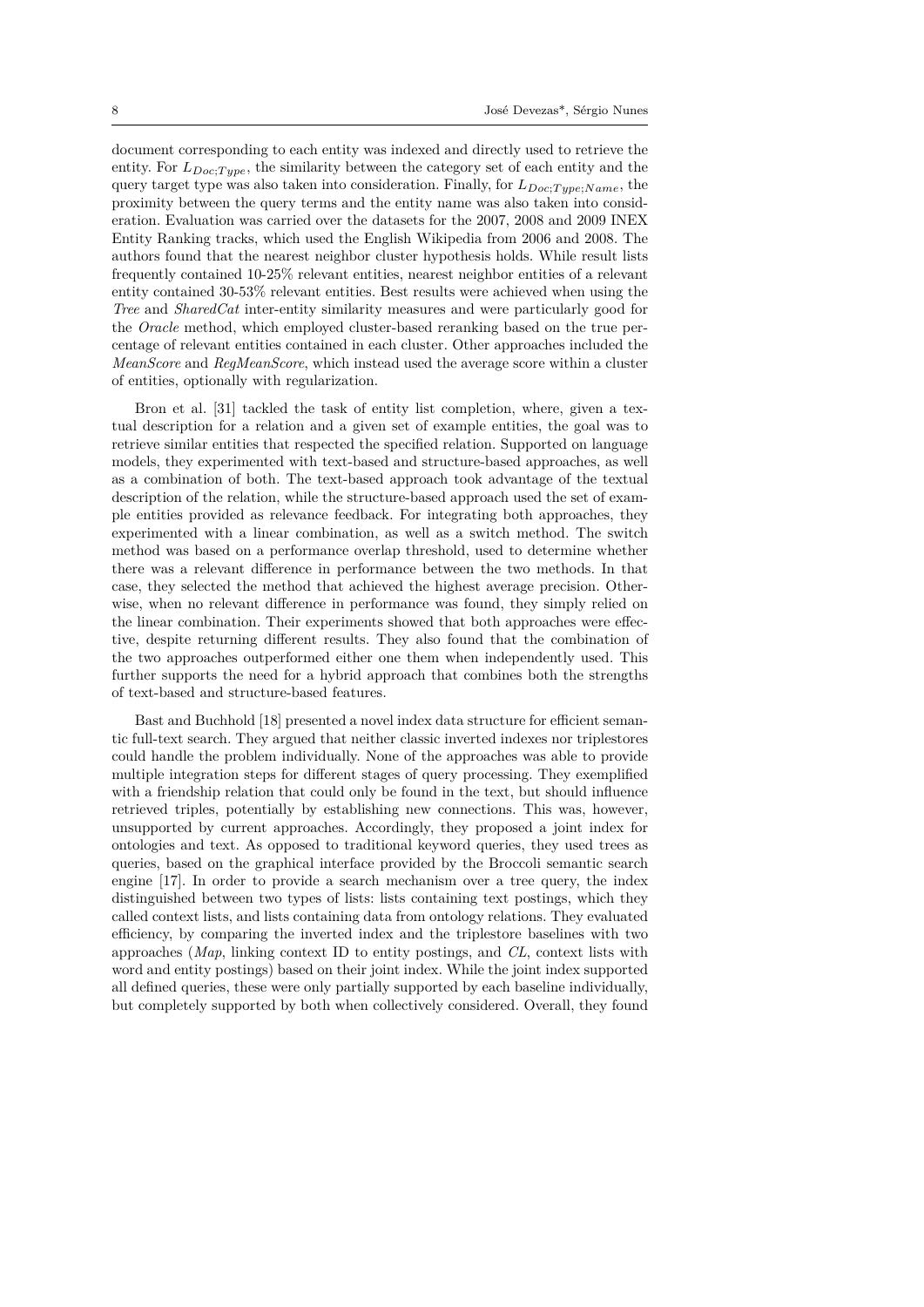the joint index approaches to require less disk space, taking similar or less time to query than the baselines.

Zhou [152] wrote a doctoral thesis on entity-oriented search, exploring the topic by distinguishing between querying by entities and querying for entities. In querying by entities, entities were taken as input, while results could either be documents or entities. In querying for entities, entities were returned as output, while queries could either be [keyw](#page-42-0)ords or entities. He also highlighted the particular case of querying by and for entities, where entities were both taken as input and output. For querying by entities, he presented contributions on entity-centric document filtering. He proposed using an entity page, such as the associated Wikipedia page, to describe an entity in the query. This is different from the virtual document approach, described in previously covered work  $[21,120]$ , in the sense that it is the entities in the query that are represented as documents, as opposed to the entities in the index. Regarding querying for entities, they proposed a content query language (CQL) over a relational-model based framework, as a solution to a data-oriented content query system. As opposed to keyword or [en](#page-34-0)[tity](#page-40-2) queries, this querying approach required advanced technical knowledge, similar to SQL or SPARQL. In order to support CQL, they used an advanced index layer that included a joint index and a contextual index. The joint index combined pairs of keywords, keyword and data type, and pairs of data types, storing, for each occurrence, the document identifier, the position of the first keyword or data type and the distance to the second keyword or data type — only keywords or data types within a distance were considered for indexing.

Dietz and Schuhmacher [46] introduced Queripidia, as a set of knowledge portfolios. A knowledge portfolio represented a query-specific collection of relevant entities, combined with text passages from the web that explain why the entity is relevant to the query. They used two main datasets in order to develop a working prototype: the FACC1 entity link colle[ctio](#page-36-2)n<sup>1</sup>, a Freebase annotation of the ClueWeb corpora, automatically generated by Google; and the ClueWeb12<sup>2</sup> , Category A dataset, used in the TREC Web track, where several test queries were also provided. Besides text passages, neighboring entities from the knowledge base were also included in the explanation, in order to pro[vi](#page-8-0)de additional context. In turn, each neighboring entity was associated with its own explanation in the [c](#page-8-1)ontext of the same query. This work is further detailed in Dietz et al. [47], where they explored several entity ranking approaches in order to understand whether the combination of documents and a knowledge base would improve entity ranking. All approaches were based on language models. They explored two different entity profile approaches: (*i*) using textual evidence surrounding the entity to esta[blis](#page-36-3)h context, and (*ii*) using the entity's Wikipedia page to represent the entity. The best retrieval performance was obtained based on the entity context, particularly for a window size of 50 words, when compared to the Wikipedia based approach. However, the best overall performance was achieved using a rank fusion technique based on the two methods, showing that the combination of text and knowledge in fact outperforms each individual approach.

<sup>1</sup>http://lemurproject.org/clueweb09/FACC1/

<span id="page-8-1"></span><span id="page-8-0"></span><sup>2</sup>http://lemurproject.org/clueweb12/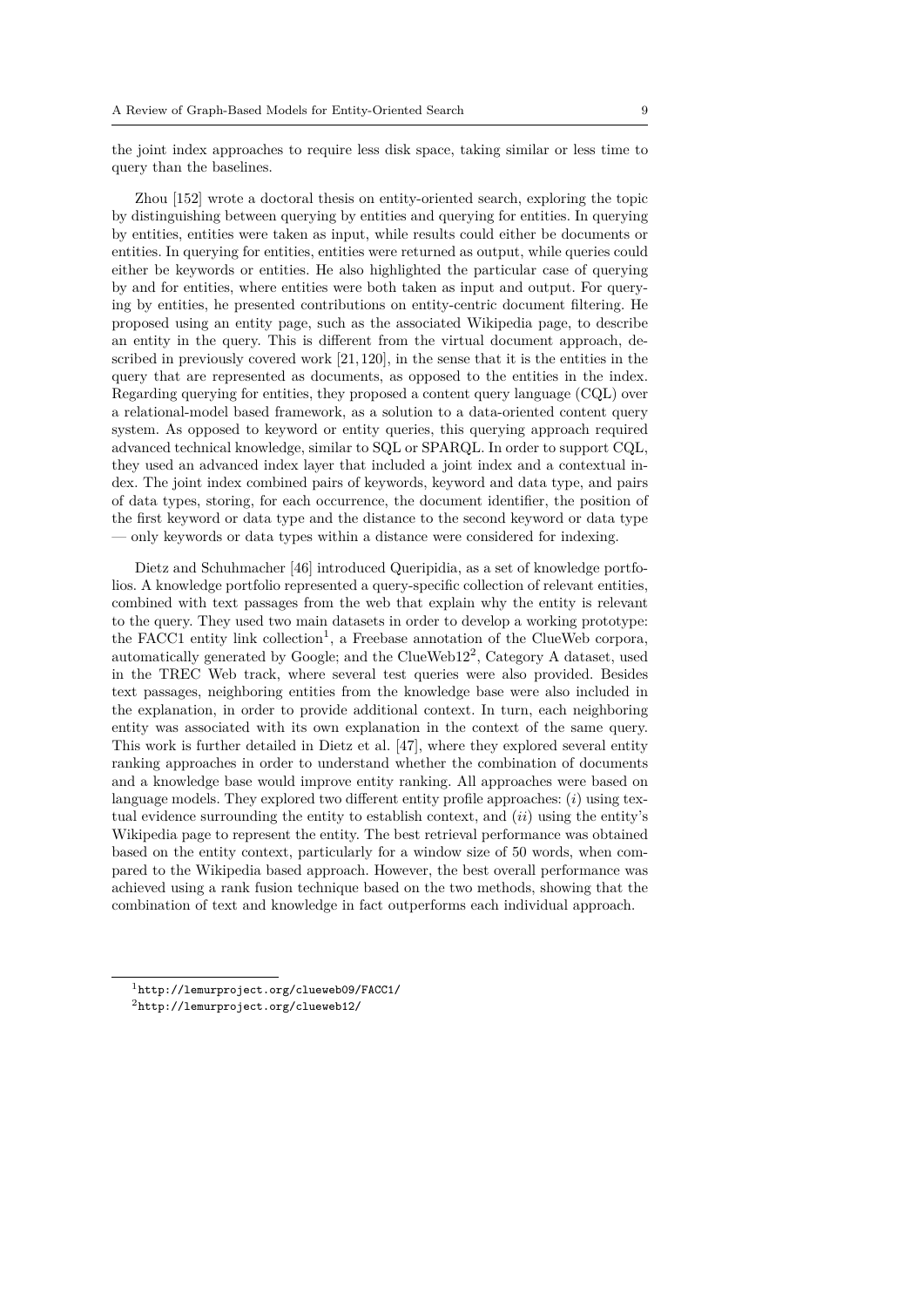#### 4.2 Learning-to-rank models

<span id="page-9-0"></span>Chen et al. [38] explored the task of answer sentence retrieval, where sentences were ranked in respect to an input question. The challenge was that the best results did not necessarily contain the terms of the query, resulting in a lexical mismatch between the sentences and the question. This was an indicator that semantic features could be us[efu](#page-35-1)l in tackling the problem. The authors proposed a learning to rank approach, establishing a baseline supported on Metzler-Kanungo (MK) features [101] — sentence length, sentence location, exact match of query in sentence, term overlap of query terms in sentence, synonym overlap of query terms in sentence, and language model (i.e., likelihood of query terms being generated by the sentence language model). They then proposed and tested two new semantic features, one b[ased](#page-39-1) on ESA (explicit semantic analysis) [61] (the cosine similarity between the query and sentence ESA vectors), and another one based on the word2vec skip-gram approach [102] (the average cosine similarity between any query-word vector and any sentence-word vector). Through the evaluation of three learning-to-rank approaches — linear regression, coordinate ascent, [an](#page-36-4)d MART — they showed that results could be improved by leveraging semantic features. For each approach, they compared four feature [confi](#page-39-2)gurations: (*i*) MK; (*ii*) MK + ESA, (*iii*) MK + word2vec and (*iv*) all features. The best results were consistently obtained for all features combined, except for MART, where MK + ESA obtained the best results, despite being closely followed by all features combined.

Lin et al. [92] tackled the task of related entity finding in TREC 2011 Entity track [14], where the goal was to rank the homepages of target entities, given a source entity, a target entity type and a narrative describing the relation between the source and target entities. Their approach consisted of document retrieval (using Yahoo!), e[ntit](#page-38-3)y extraction (using StanfordNER), feature extraction and entity rankin[g. F](#page-34-6)or document retrieval, the goal was to obtain the homepage of an entity — their best approach was based on querying using the narrative to describe the relation. For entity ranking, they used a learning to rank approach based on features that considered frequency, density, proximity, semantic similarity, and the average rank of web pages, in regard to a candidate entity (e.g., total frequency of the entity in search results, similarity between the query and the entity type). They trained three SVM, one with default hyperparameters, another one with tuned hyperparameters, and a final one after applying feature selection. They discovered that the SVM with tuned hyperparameters performed better than the one with the default hyperparameters, and that the SVM with the selected features performed worse than the tuned SVM. Interestingly, they also discovered that directly using one of their proximity-based features yielded better results by itself. Based on the number of retrieved documents multiplied by the cumulative distance between the query and the entities in the documents, the authors were able to achieve better results than the SVM models. They also compared the tuned SVM with an approach based on a linear combination of all features, obtaining better results for the linear combination, thus finding that their assumption that the SVM would perform better was wrong.

Schuhmacher et al. [130] used a learning-to-rank approach for entity ranking, combining features about documents, entity mentions and knowledge base entities. They experimented with pairwise loss based on a support-vector machine, minimizing the number of discordant pairs in Kendall rank correlation coefficient. They also experimented with listwi[se lo](#page-40-4)ss based on coordinate ascent, minimizing both MAP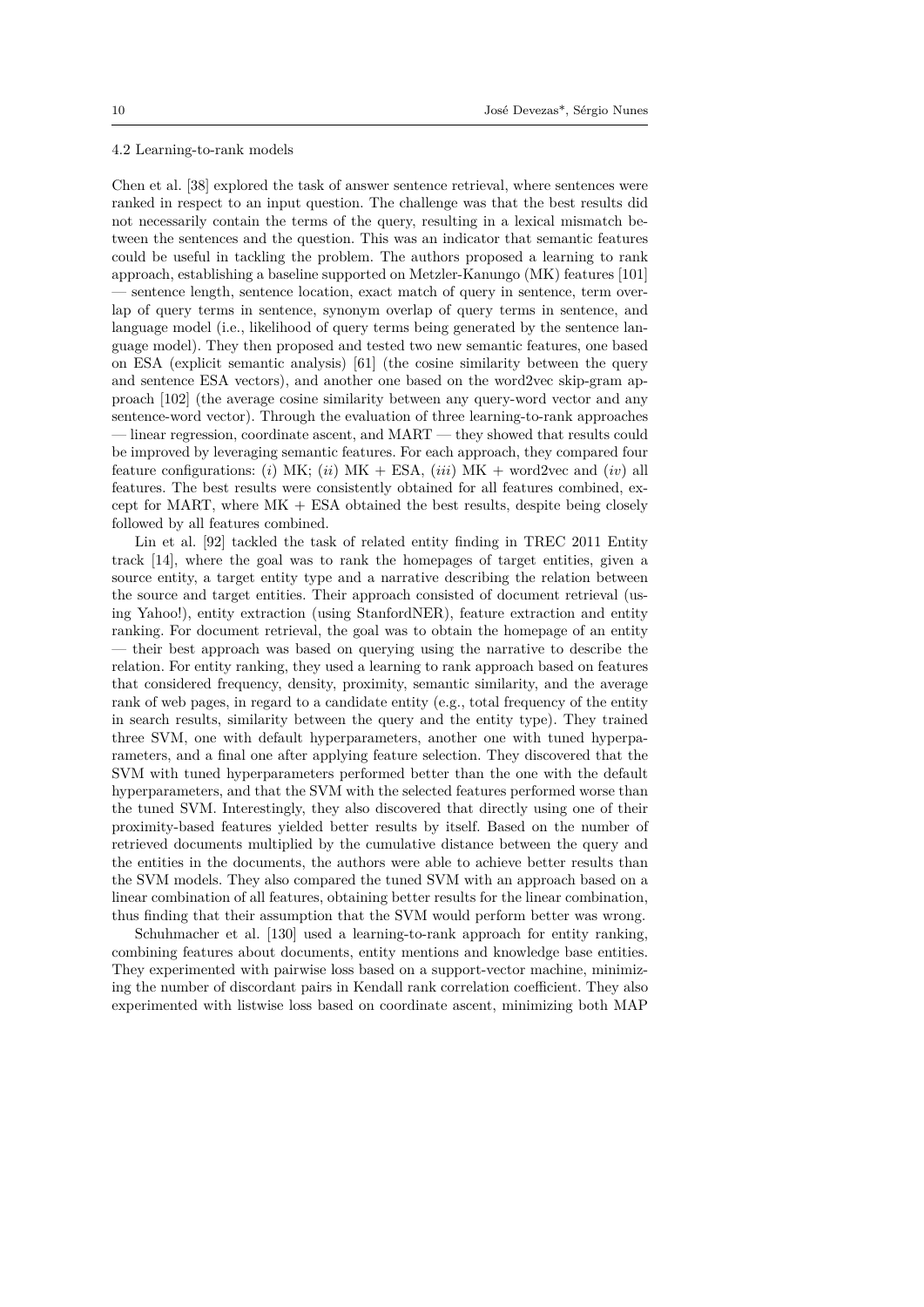and NDCG. Several features were considered, based on an initial set of retrieved documents. In particular, they covered features like mention frequency, query-mention similarities, query-entity direct matching and path similarity over DBpedia, query term presence in the entity's Wikipedia article (based on a boolean retrieval model), the retrieval score for Wikipedia pages representing an entity (based on a sequential dependence model with Dirichlet smoothing), the PageRank of the entity's Wikipedia page, and entity-entity features measuring the path similarity between all considered entities (introduced in the model via a semantic smoothing kernel). Evaluation was carried over the REWQ datasets<sup>1</sup>, created by the authors over the TREC Robust 2004 dataset and the ClueWeb12 corpus. They compared three baseline and three learning to rank models. The baseline models included the sequential dependence model, the mention frequency, and the PageRank. The learning to rank models included coordinate ascent and two SVM[s,](#page-10-0) with and without a semantic kernel based on the relations between entities. They obtained the best overall results for the coordinate ascent approach. For the REWQ Robust dataset, the best performing individual feature was the sequential dependence model, while, for the REWQ ClueWeb12 dataset, it was the mention frequency. Both resulted in NDCG scores close to the learning to rank models.

Chen et al. [37] studied the effectiveness of learning to rank for ad hoc entity retrieval. They represented an entity based on a document with five fields derived from RDF triples: names, attributes (excluding the name), categories, related entity names and similar entity names (aliases). They then extracted query-entity features based on a lang[uag](#page-35-2)e model, BM25, coordinate match, cosine similarity, a sequential dependence model (SDM) and a fielded sequential dependence model (FSDM). This resulted in a total of 26 features (five dimensions per feature, except for FSDM, which resulted in only one dimension). They experimented with a pairwise method (RankSVM) and a listwise method (coordinate ascent, optimized for MAP), comparing with the FSDM baseline, as well as a sequential dependence model and a mixture of language models, both optimized using coordinate ascent (SDM-CA and MLM-CA). They consistently obtained the best results for the two learning-to-rank approaches over test collections from well-known evaluation forums (SemSearch ES, ListSearch, INEX-LD and QALD-2). They also measured the influence of the fields and feature groups in the RankSVM approach, overall finding that the related entity names was frequently an important field, and that the SDM related features were in general the most influential.

Gysel et al. [73] have tackled the problem of product search based on representation learning. They proposed the latent semantic entities (LSE) for jointly learning the representations of words  $(W_v)$ , entities  $(W_e)$ , and a mapping between the two (*W*). A string, be it an *n*-gram from a document or a keyword query, is mapped to the entity sp[ace](#page-37-1) based on the following steps. Given a word represented by its one-hot vector, a learned matrix  $W_v$  of word embeddings is used to map the averaged one-hot vectors of the string to its embedding. A word embedding is then mapped to the entity space using a learned matrix *W* and bias vector *b* and applying the *tanh* function. An entity can also be represented in the same space, based on its embedding, as defined in the entity embeddings matrix *We*. Learning is done based on gradient descent over a loss function  $L(W_v, W_e, W, b)$ . They evaluated the effectiveness of LSE in an entity retrieval set based on a learning-to-rank pairwise

<span id="page-10-0"></span><sup>1</sup>http://mschuhma.github.io/rewq/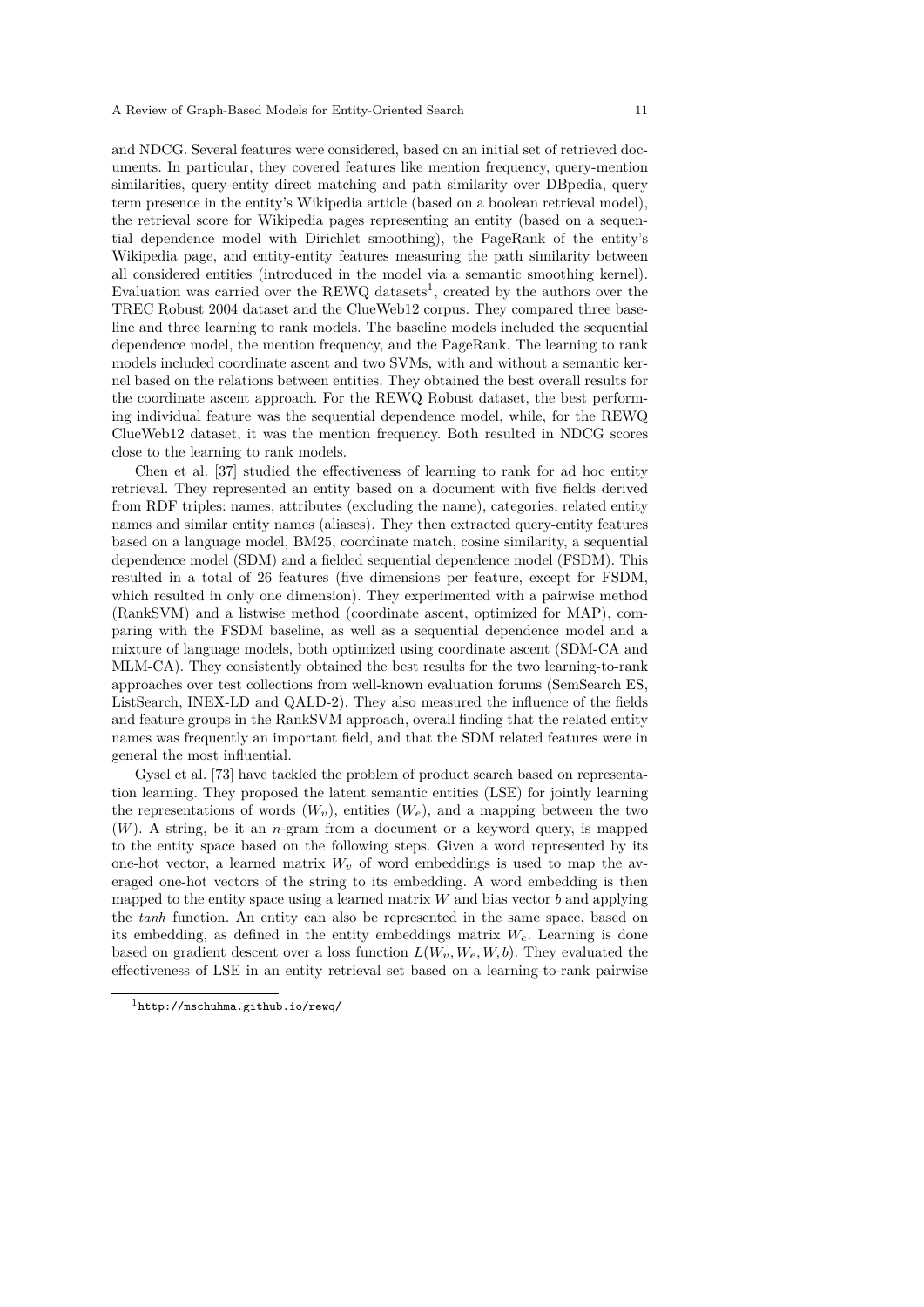approach (RankSVM), exploring query-independent features (QI), a query-likelihood language model (QLM), and the latent semantic entity representation (LSE). Their best results were consistently obtained for  $QI + QLM + LSE$ , tested over different product categories, when compared to  $QI$ ,  $QI + QLM$ , and  $QI + LSE$ .

## <span id="page-11-0"></span>**5 Graph-based models**

Search is based on a simple principle developed in the library. In order to find a relevant page of a book, based on a given keyword, we originally had to scan the book, page by page. This was a time consuming task, particularly for books with a large number of pages. The problem was solved through the back-of-the-book index, where a list of manually selected keywords would point to the pages mentioning a given concept. Taking only a few pages and using an alphabetical order, this approach was more efficient than reading the whole book. The same principle applies when indexing a collection of documents in a computer. A collection that would take a long time to be fully scanned is condensed in an inverted index, where terms point to lists of documents, storing statistics like the frequency or the positions of the term in the document. As opposed to the back-of-the-book index, an inverted index contains most of the terms in the collection, usually discarding frequent words (stopwords) and sometimes storing a reduced form of the word (obtained from stemming or lemmatization). Automatization means that a larger volume of data can be processed efficiently, and stored statistics can be used as a way to measure relevance. However, one thing that is lost with the inverted index is the ability to relate concepts. In the back-of-the-book index, a domain expert might provide associations between concepts (e.g., using 'see also') or use keywords that are not explicitly mentioned in the page despite being more adequate for search. The inverted index is usually focused on representing the document as is, however we can use techniques like query expansion or latent semantic indexing to establish new connections that make documents more findable. With query expansion we can, for instance, also consider the synonyms of the query keywords to increase recall. With latent semantic indexing we can establish new relations based on contextual similarity, or we can use approaches like word2vec or explicit semantic analysis for a similar purpose.

Another relevant source of concept relations are knowledge bases, which are more explicit and can be used to improve retrieval by leveraging the semantics provided by entities. Due to the complex relations between entities, knowledge bases are usually represented as graphs. The most frequently used model for this is RDF (resource description framework), a tripartite labeled directed multigraph. In an RDF graph, each relation is modeled by three linked nodes known as a triple — a subject (entity), a property (relation), and an object (entity or attribute). Other approaches include topics maps or the property graph model. Topic maps model topics through their associations and occurrences. Topics are analogous to keywords in the back-of-the-book index, while occurrences are analogous to the page numbers. Associations can represent *n*-ary connections between topics, similar to the role of the 'see also' expression in the back-of-the-book index. In the property graph model, relations are captured between entities, but properties are not explicitly a part of the graph, being externally associated with nodes and edges instead. In comparison to RDF, attributes and relations are not represented as nodes in the graph, but are instead stored in a node property index and defined as edge labels, respectively. RDF is a strong model for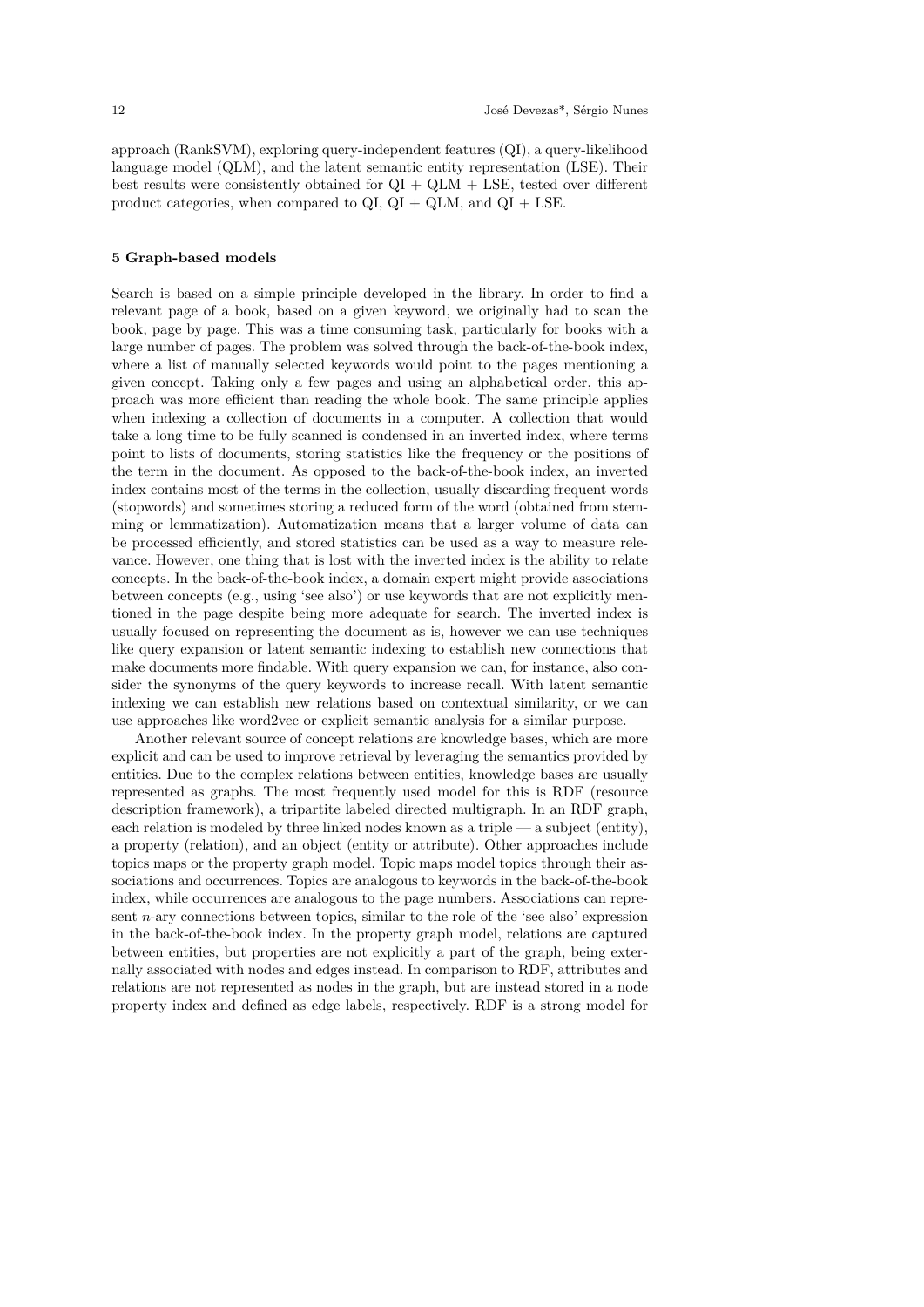inference, while the property graph model provides a solid base for ranking entities without having to consider the effect of tripartite relations or having to compute a projection over one the three modes. Knowledge graphs [12][§1.4.4] are usually queried through a structured language like SPARQL, used for graph matching. Unlike unstructured keyword-based queries, SPARQL is not user-friendly, in the sense that it requires a certain degree of technical expertise that is more distant from natural language. There is a need for keyword-based retrieval over [kn](#page-34-1)owledge graphs, but also for the structured data that knowledge graphs usefully provide to improve the effectiveness of document retrieval. Furthermore, understanding graph-based models for representing, retrieving or otherwise manipulating text and/or knowledge is an essential step towards providing a solution for general information retrieval. On one side, graphs are ideal for dealing with the problem of heterogeneity [54]. On the other side, and perhaps more importantly, awareness about a diverse set of graphbased models, from multiple application contexts, is essential to support the quest for finding a joint representation model of terms, entities and their relations, along with a universal ranking function that can be used for entity-oriented [se](#page-36-5)arch and, eventually, for information retrieval in general.

Many of the graph-based techniques currently applied to entity-oriented search, were surveyed in 2005 by Getoor and Diehl [66], who grouped them into the area of link mining<sup>1</sup>. They covered tasks from link analysis, community detection, entity linking, and link prediction that, in some way, provide a workbench for developing graph-based entity-oriented search. In this section, we survey the usage of graph-based models for multiple retrieval task[s, fr](#page-37-2)om modeling documents as graphs, to providing q[u](#page-12-1)ery-dependent and query-independent evidence of document or entity relevance. In Section 5.1, we present classical link analysis approaches, covering PageRank, HITS and heat kernel. In Section 5.2, we introduce graph-based representations of documents, used for ad hoc document retrieval. In Section 5.3, we present retrieval methods based on knowledge graphs, for improving or augmenting document retrieval, as well as [for](#page-12-0) entity retrieval. In Section 5.4, we explore approaches that rely on entity graphs built directly from [text](#page-14-0) corpora, and in Section 5.5 we cover tensor based approaches for representing entity graphs. In Section 5.7[, we](#page-16-0) provide an overview on hypergraph-based models, covering tangential work with applications to entity-oriented search. Finally, in Section 5.8, we fo[cus](#page-19-0) on random walk based models, in particular covering applications of PageRank to entity-orie[nted](#page-21-0) related tasks.

#### 5.1 Link analysis

<span id="page-12-0"></span>Classical graph-based models in information retrieval include HITS and PageRank, two link analysis algorithms developed to rank pages in the web graph. In 1999, Kleinberg [86] proposed the hypertext induced topic selection algorithm (HITS) as a combination of an authority score, based on incoming links, and a hub score, based on outgoing links. The computation of HITS is frequently done over a query-dependent graph, built from a root set of pages that are relevant to the query. The root set can be retrieve[d u](#page-38-4)sing a classical model like TF-IDF or BM25 and it is then expanded

<span id="page-12-1"></span><sup>&</sup>lt;sup>1</sup>There is not much evidence of link mining as an area beyond this survey, which leads us to believe that, albeit a good one, this showed no relevant adoption by the community.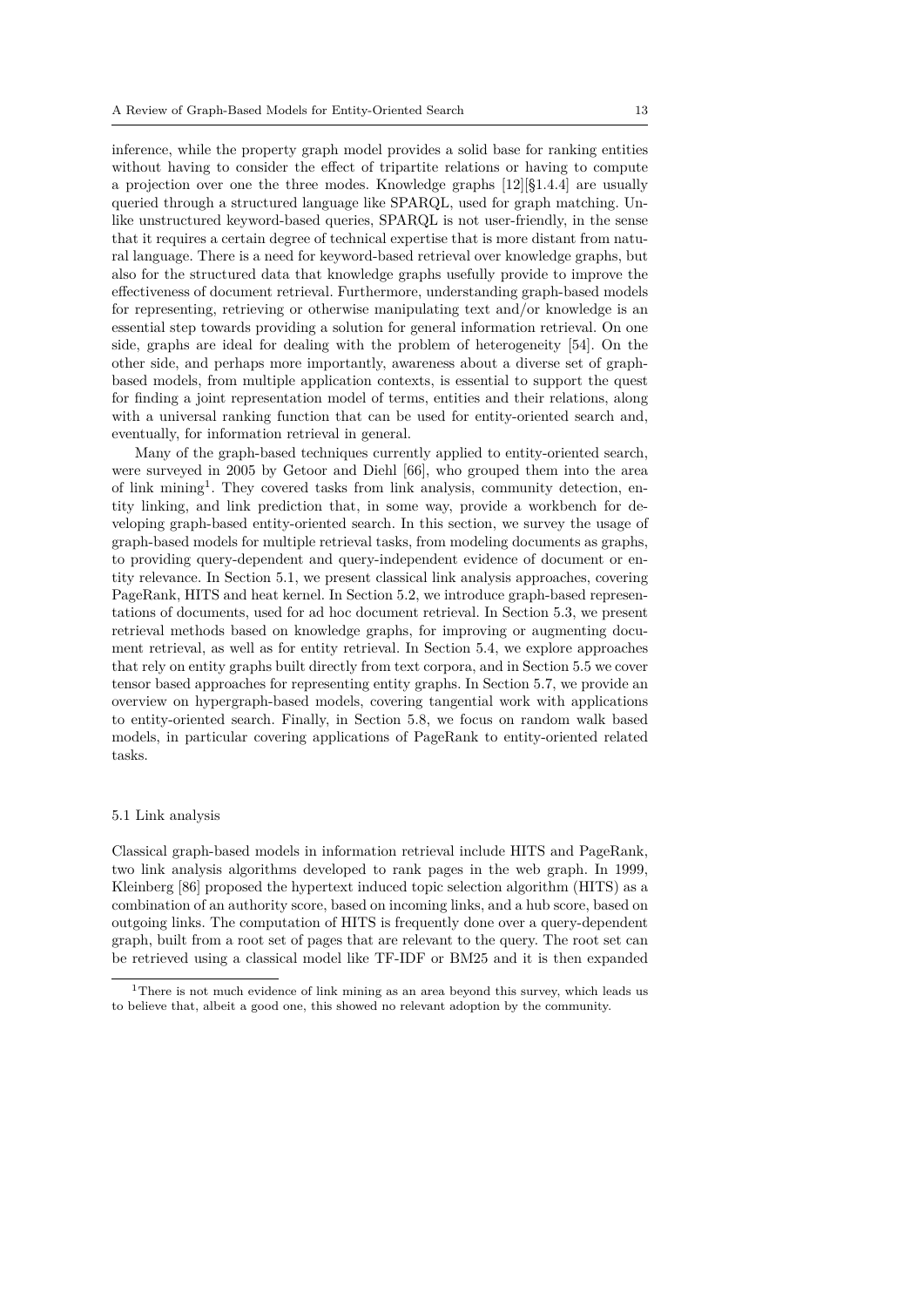into a base set that includes all outgoing links and a subset of incoming links. While the number of outgoing links is usually small, the number of incoming links can be too high for an efficient computation. Thus, a parameter *d* is used to define a ceiling for the number of incoming links to consider. When the number of incoming links surpasses *d*, then only a random sample of size *d* is considered, otherwise all incoming links are considered. In its query-dependent application, HITS is more expensive than PageRank for ranking, since it cannot be computed offline. Like PageRank, HITS is also related to the leading eigenvector of a matrix derived from the adjacency matrix. Interestingly, the authority and hub scores are related to the leading eigenvectors of  $AA<sup>T</sup>$  and  $A<sup>T</sup>A$ , respectively, both sharing the same eigenvalue [127][§3.2].

Also in 1999, Page and Brin [116] proposed PageRank as a way to measure the importance of web pages. PageRank [30] is an elegant algorithm that offers multiple interpretations and computation approaches. It can be seen as the solution to a linear system [67,42], or as the eigenvector of the Markov chain de[rived](#page-40-5) from the graph — after adding a teleportation te[rm](#page-39-3) to the transition probabilities, in order to deal with sinks (i.e., pages without any li[nk](#page-35-3)s to other pages). It can be solved through Gaussian elimination, power iteration or even Monte Carlo methods [9]. Conceptually, PageR[ank](#page-37-3) [is](#page-35-4) a random surfer model, where the probability of visiting a node reflects the behavior of a user that is randomly navigating the web by clicking hyperlinks, while occasionally jumping to a new page. This model is recursive, in the sense that it results in a centrality metric where the importance of a node d[ep](#page-33-1)ends on the importance of its neighbors — the better connected a node is, both through quantity (i.e., many nodes) and quality (i.e., nodes that are themselves well connected), the higher the PageRank. Research about PageRank has led to many applications [68], exploring contextual information (e.g., Topic-Sensitive PageRank [76]), combinations of features (e.g., Weighted PageRank [48]), alternative smoothing approaches (e.g., Dirichlet PageRank [141]) or historical evidence (e.g., Multilinear PageRank [69]). One of the variants, Reverse PageRank [57], consists of simply reversing the [edg](#page-37-4)e direction and computing PageRank for this complementary graph[. It](#page-37-5) is to PageRank what the hub score is to the authority [sco](#page-36-6)re in HITS. Bar-Yossef and Mashiach [15] have shown that the [Rev](#page-41-2)erse PageRank is not only useful to select good seed[s f](#page-37-6)or TrustRank [72] and for web crawling, but [als](#page-36-7)o, more interestingly, for capturing the semantic relatedness between concepts in a taxonomy. According to Gleich [68][§3.2], Reverse PageRank can be used to determine *why* a node is important, as oppo[sed](#page-34-7) to simply identifying *which* nodes are important, something that PageRank already solves. The [suc](#page-37-7)cess of PageRank in complementing itself through different applications is a sign of the usefulness of random walks in solving diverse tasks, [whi](#page-37-4)ch is a useful characteristic in the design of general models.

Node importance is generally measured based on the number of incoming links (as we have seen with HITS authority and PageRank) or based on the favorable structural position of a node (e.g., closeness [22], betweenness [60]). Besides node importance, node relatedness can also be measured as a type of structural similarity, usually based on whether two nodes share links to or from a common node. Van and Beigbeder [140] explored the effect of node relatedness in the retrieval of scientific papers based on a user profile. They experime[nte](#page-34-8)d with bibliogr[aph](#page-36-8)ic coupling and co-citation as reranking strategies. In bibliographic coupling, two papers are related if they cite a common publication. In co-citation, two papers are related if they are cited by a [com](#page-41-3)mon publication. For measuring co-citation, they implicitly built a graph based on Google search results for pairs of paper titles, as well as based on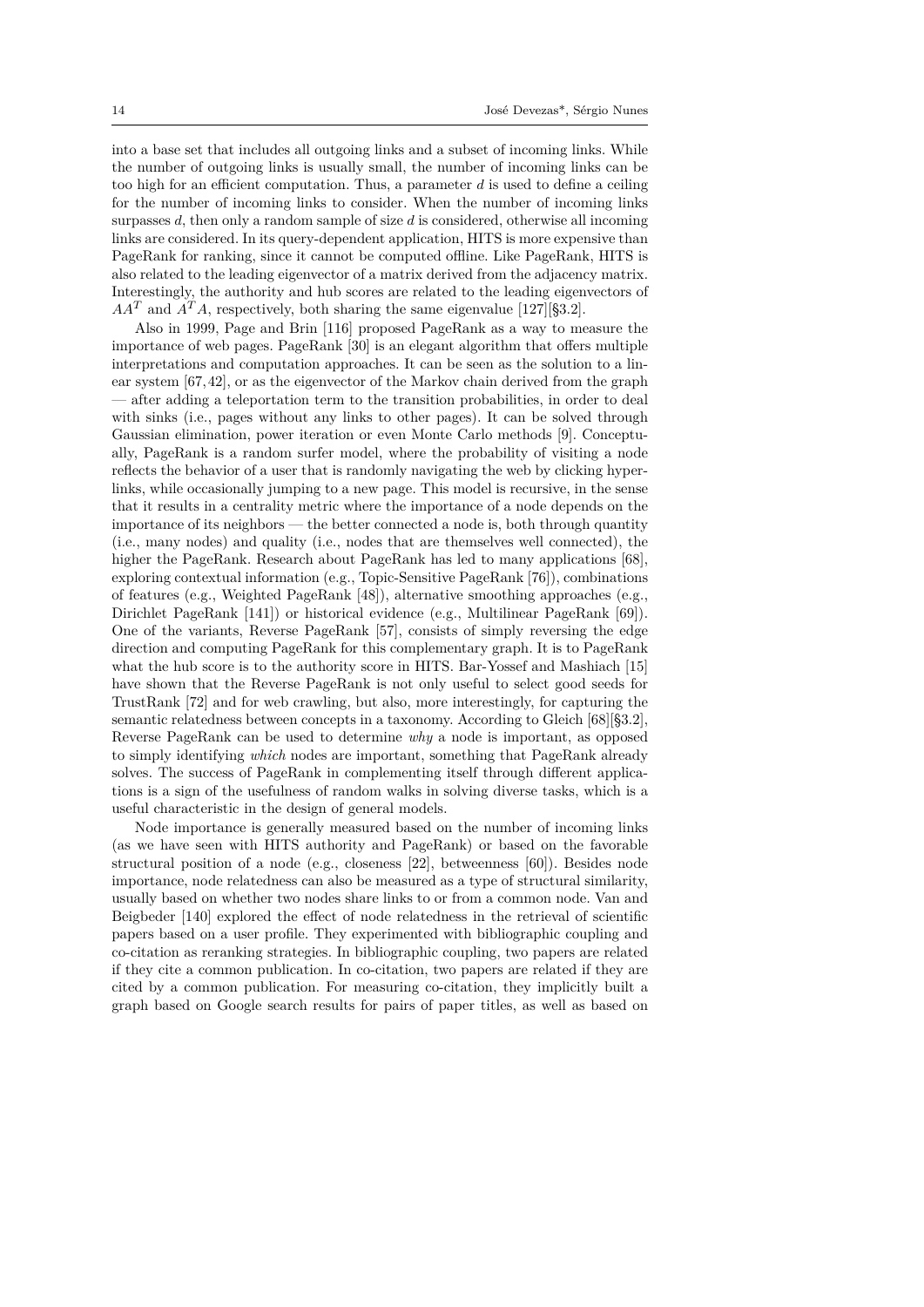data from the Web of Science. Based on the 20 content-only topics from INEX 2005, each representing an information need of a user, the authors selected approximately five papers per topic to establish a user profile. Using  $Zeta$  they then indexed the collection of papers, ignoring those used to build user profiles. They retrieved 300 papers for the 20 topics, based on Dirichlet-smoothed language models, and used this as the baseline. Results were then reranked based on bibliographic coupling, co-citation using the Web of Science, and co-citation using [G](#page-14-1)oogle. They obtained a consistent improvement over the baseline only for the Google-based co-citation reranking (P@10 increased from 0*.*62 to 0*.*68).

Link analysis can also be approached through kernels, supporting both the measurement of importance and relatedness. Ito et al. [82] explored von Neumann kernels as a unified framework for measuring importance and relatedness, using different parameter configurations to go from co-citation or bibliographic coupling (*n* = 1) to HITS (large values of *n*). They also identified two limitations of co-citation relatedness: (*i*) two nodes are considered to be relat[ed](#page-38-5) only when they are cited by a common node; (*ii*) relatedness only takes into account the number of nodes commonly citing two nodes, as opposed to also considering the differences in popularity of the two nodes (e.g., co-citing a generic web site and Google might not be an indicator of relatedness, given the popularity of Google). As a solution, they proposed the use of Laplacian and heat kernels, which enabled them to control the bias between relatedness and importance, while effectively mitigating the identified limitations.

## 5.2 Text as a graph

<span id="page-14-0"></span>For unstructured text, without hyperlinks, there are also models to represent documents as a graph of words. Blanco and Lioma [27] provide an in-depth exploration of graph-based models for text-based retrieval. They defined two graph-based representations of terms in a document, based on an undirected and a directed graph. The undirected graph linked co-occurring terms within a window of size *N*. Similarly, the directed graph also linked co-occurring terms [wit](#page-34-9)hin a window of size *N*, but established a direction based on grammatical constraints. This required POS tagging to be applied to terms and then, based on Jespersen's rank theory [83], POS tags were assigned a degree — 1st degree for nouns, 2nd degree for verbs and adjectives, 3rd degree for adverbs (and 4th degree for other tags). Under this model, higher rank words can only modify lower rank words. This relation was captured using a directed edge in the graph. Two raw metrics were then defined over each gra[ph,](#page-38-6) using PageRank and the (in)degree to weight term nodes. This resulted in TextRank and TextLink over the co-occurrence graph (undirected), and PosRank and PosLink over the cooccurrence graph with grammatical constraints (directed). They then combined each raw term weighting metric with IDF for ranking documents according to the terms of a given query. This raw model was combined with several individual graph-based features, using the *satu* method by Craswell et al. [43], and retrieval effectiveness was assessed over TREC test collections (DISK4&5, WT2G and BLOGS06). Graphbased features added to the raw model included: average degree, average path length, clustering coefficient, and the sum of graph-based term weights (which worked as a type of document length normalization). The graph-[bas](#page-35-5)ed models were compared to

<span id="page-14-1"></span><sup>1</sup>http://www.seg.rmit.edu.au/zettair/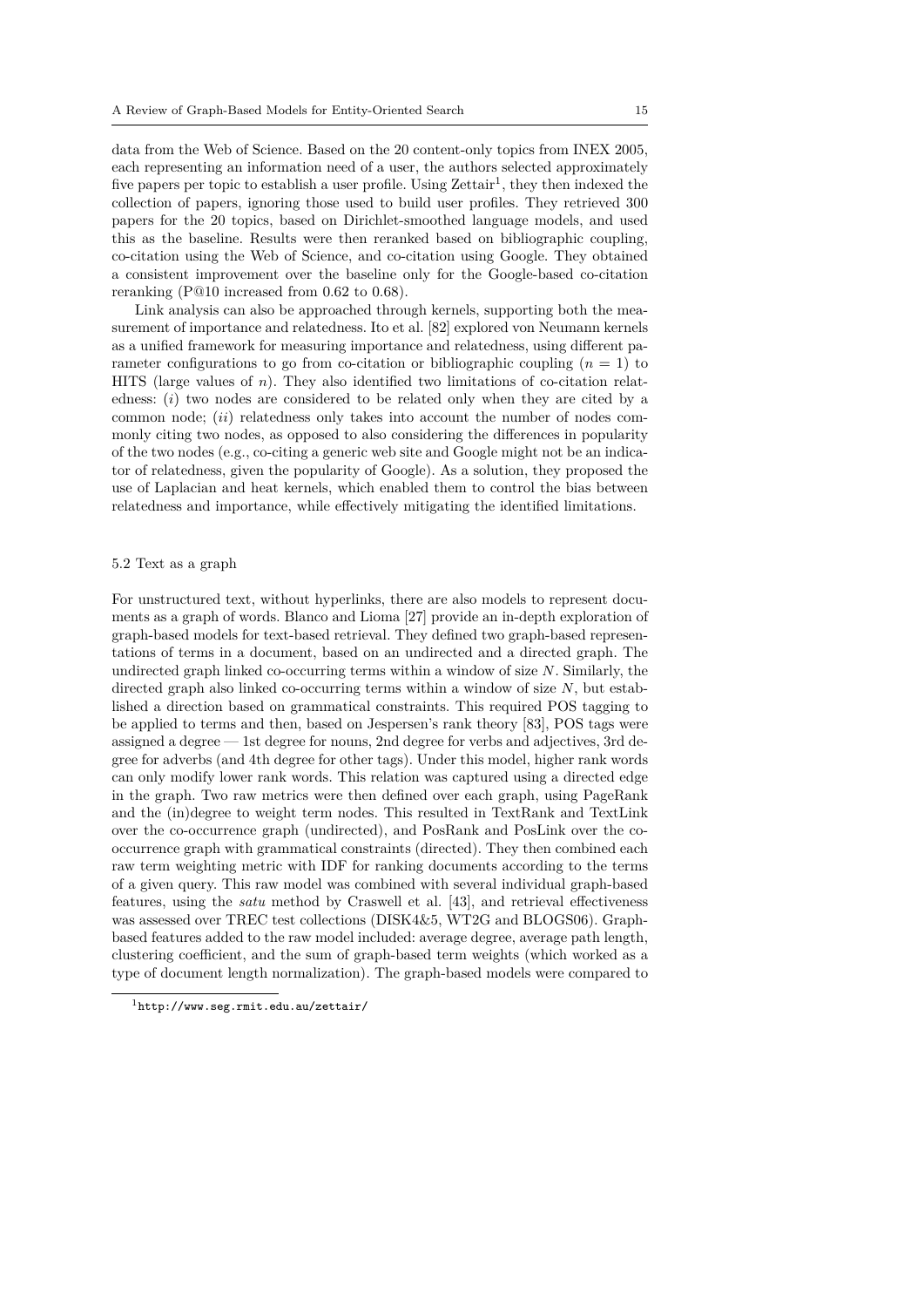the BM25 (the baseline), as well as TF-IDF, according to MAP, P@10 and BPREF (binary preference). The best results for graph-based models were obtained for the BLOGS06 collection. Generically, the graph-based features improved the raw model and there was always a graph-based model that outperformed the baseline, although for some of them the difference was not statistically significant. They also measured the impact of the window size  $N$ , finding that  $N = 10$  performed well for MAP and BPREF, and they measured the impact on indexing time introduced by computing the graph-based features, finding that TextRank only introduced an overhead of a few milliseconds (*∼*50*ms* for 1*,*000 iterations).

Building on the previous work, Rousseau and Vazirgiannis [126] proposed a novel graph-based document representation, defying the term independence assumption of the bag-of-word approach. They defined an unweighted directed graph (the graphof-word), where nodes represented terms, and edges linked each term to its following terms within a sliding window of size *N*, in order to capture co[ntex](#page-40-6)t. Based on information retrieval heuristics [53,97] and the graph-based term weighting approach by Blanco and Lioma [27], they also defined a retrieval model over the graph-of-word, based on the indegree of the nodes (TW-IDF). The goal of the weighting model was to measure the number of contexts a given term appeared in. They also introduced a pivoted document length n[orm](#page-36-9)[ali](#page-38-7)zation component, tunable with parameter *b* (analogous to BM25's *b*). [Th](#page-34-9)e graph-of-word was generated per document, computing the TW metric and storing it within the inverted index, to be used as a replacement for TF. This meant that the document graphs could then be discarded without requiring persistence. They evaluated the TW-IDF ranking function with and without regularization over document length, as well as with and without parameter tuning for the pivoted document length normalization *b* parameter. They found that only a small contribution of document length normalization was required, thus settling on a constant value of  $b = 0.003$ . They also experimented with parameterizing the window size *N*, but since they didn't find an improvement for any of the tested values, they used a default value of  $N = 4$ . Finally, they did a comparison of TW-IDF with TF-IDF and BM25, as well as Piv+ and BM25+ (TF-IDF and BM25 with lower bound regularization [97]), showing that TW-IDF consistently outperformed the other weighting functions, particularly in realistic conditions, where parameter tuning is costly and is seldom an option.

Dourado et al. [49] have come forth with a general graph-based model for text representation, able to supp[ort](#page-38-7) both the tasks of classification and retrieval. Their approach consisted of mapping text documents to a directed graph of words, capturing term order, and assigning node weights based on the normalized TF of the terms and edge wei[ght](#page-36-10)s based on normalized TF of bigrams formed by the two words represented by the linked nodes. This is done for the whole collection, document by document. For each document, subgraphs are then extracted, for example based on segments within a given path length, and then a vocabulary selection stage is carried based on a graph dissimilarity function and on graph clustering. Each cluster corresponds to a word (a centroid) in a codebook, representing the vocabulary that will be used to represent the documents. The subgraphs in each document graph will then be assigned to a centroid, either by hard assignment (the closest centroid), or soft assignment (based on a kernel function). The output of the assignment function is a matrix, where each vector represents the assignment weight to each centroid. A final pooling function then collapses this matrix into a vector that represents the document graph, reaching the goal of graph embedding. From this point on, the vec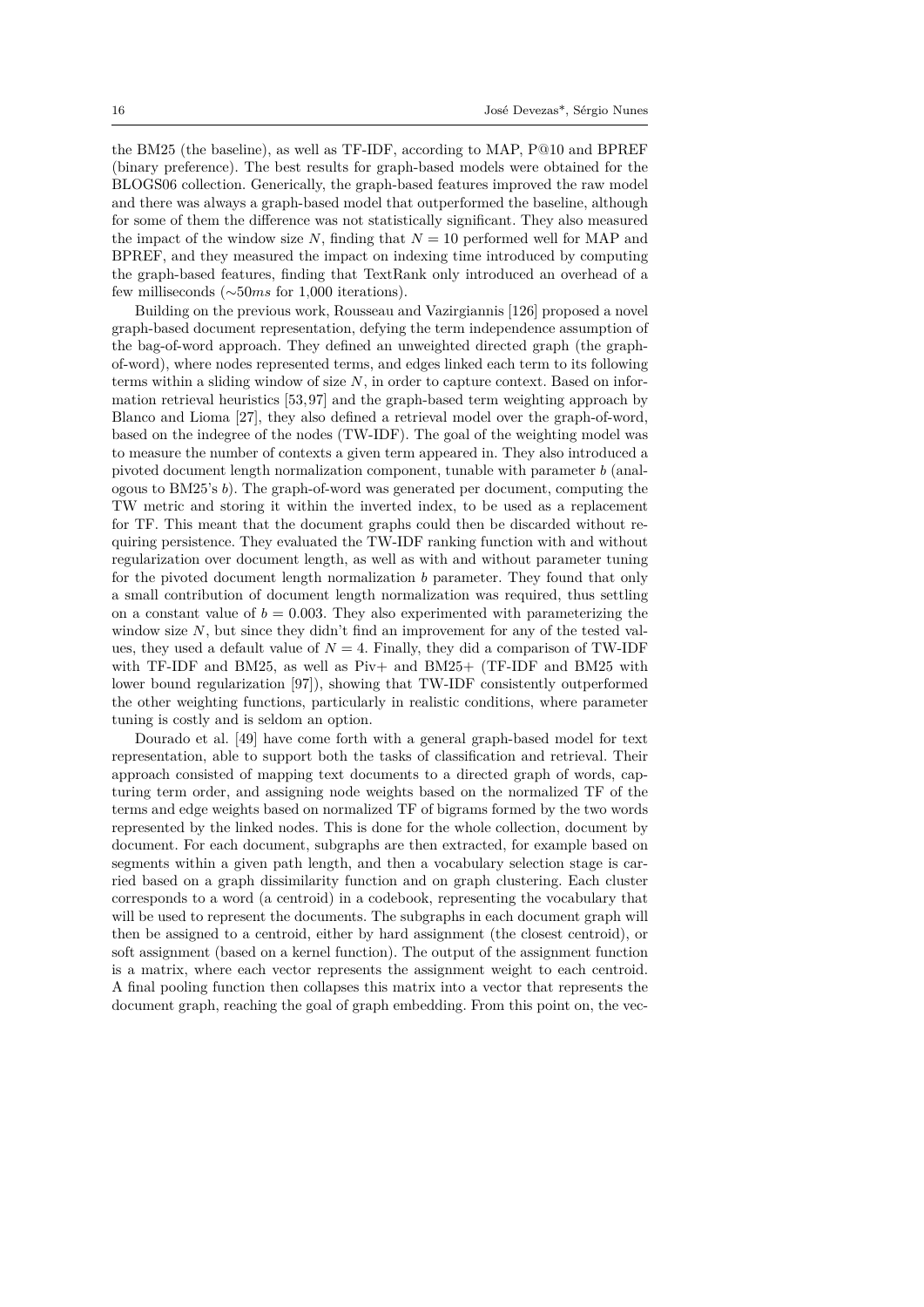tor can be used both for retrieval or classification, which the authors evaluated using multiple test collections. For the task of classification, their bag of textual graphs approach (as they called it), was able to outperform the remaining document representations for four of the five test collections, according to macro F1, which ranged from 0*.*676 to 0*.*997. For the task of retrieval, they experimented with the bag of textual graphs using three distances: Euclidean, Jaccard index, and cosine. They were able to outperform all baseline approaches, according to NDCG@10, when using the Jaccard and cosine distances, and most of them when using the Euclidean distance. The best results were obtained for the cosine distance.

Recent work by Gerritse et al. [65] has focused on exploring graph-embedding for improving entity-oriented search tasks. They did this in two stages, first by using state-of-the-art retrieval models (BM25F and FSDM), and then by reranking based on the embedding space. In particular, they compared the usage of graph-embeddings and word embeddings based on Wi[kip](#page-37-8)edia data, showing that relying on the link graph was fundamental for computing the embeddings and approximating the the cluster hypothesis. This ensured that similar entities were grouped close together but far apart from groups of dissimilar entities, leading to well-defined clusters and improved retrieval effectiveness. They carried an experiment based on the DBpedia-Entity v2 collection, using NDCG@10 and NDCG@100 for evaluation. Both for the reranking over FSDM and BM25F, there was a clear and consistent improvement for the version that considered the Wikipedia link graph in the computation of the embeddings.

In another recent contribution, Irrera and Silvello [81] have proposed a complete pipeline, from entity linking to ranking, where they used graph-based features and a learning-to-rank model, in order to solve the background linking task from the TREC News track. A graph was created per document, based on the semantic relatedness between the entities extracted from the tex[t. T](#page-37-9)hey applied pruning to the graph, keeping only the largest community of the largest connected component. Then, several document-based and query-based features were extracted from the text, as well as from the graph, which were used to train a model based on list-wise loss. Several hyperparameter configurations were tested, each resulting in a differently optimized model, and distinct computed rankings were fused to obtain new and improved scores. Evaluation was done by computing the reciprocal rank, P@1 and NDCG@1, showing improvements over a BM25 baseline. For different cutoff values of NDCG (@5, @10 and @100), only NDCG@5 was higher for the proposed model when compared to BM25, showing that performance particularly improved within the top 5 results, when using learning to rank with text-based and entity graph-based features.

#### 5.3 Knowledge graphs

<span id="page-16-0"></span>Instead of issuing direct queries over a graph, either by ranking its nodes (Section 5.1) or by matching subgraphs (Section 5.6), graph-based models can simply be used for the representation of knowledge in a retrieval process. We also consider such approaches to be graph-based, as long as there is an obvious and direct dependence on the entities and relations in a knowledge graph.

Knowledge graphs have multiple [ap](#page-21-1)plications. Zou [155] provides a short [and](#page-12-0) focused survey that covers the purpose of these semantic structures in areas like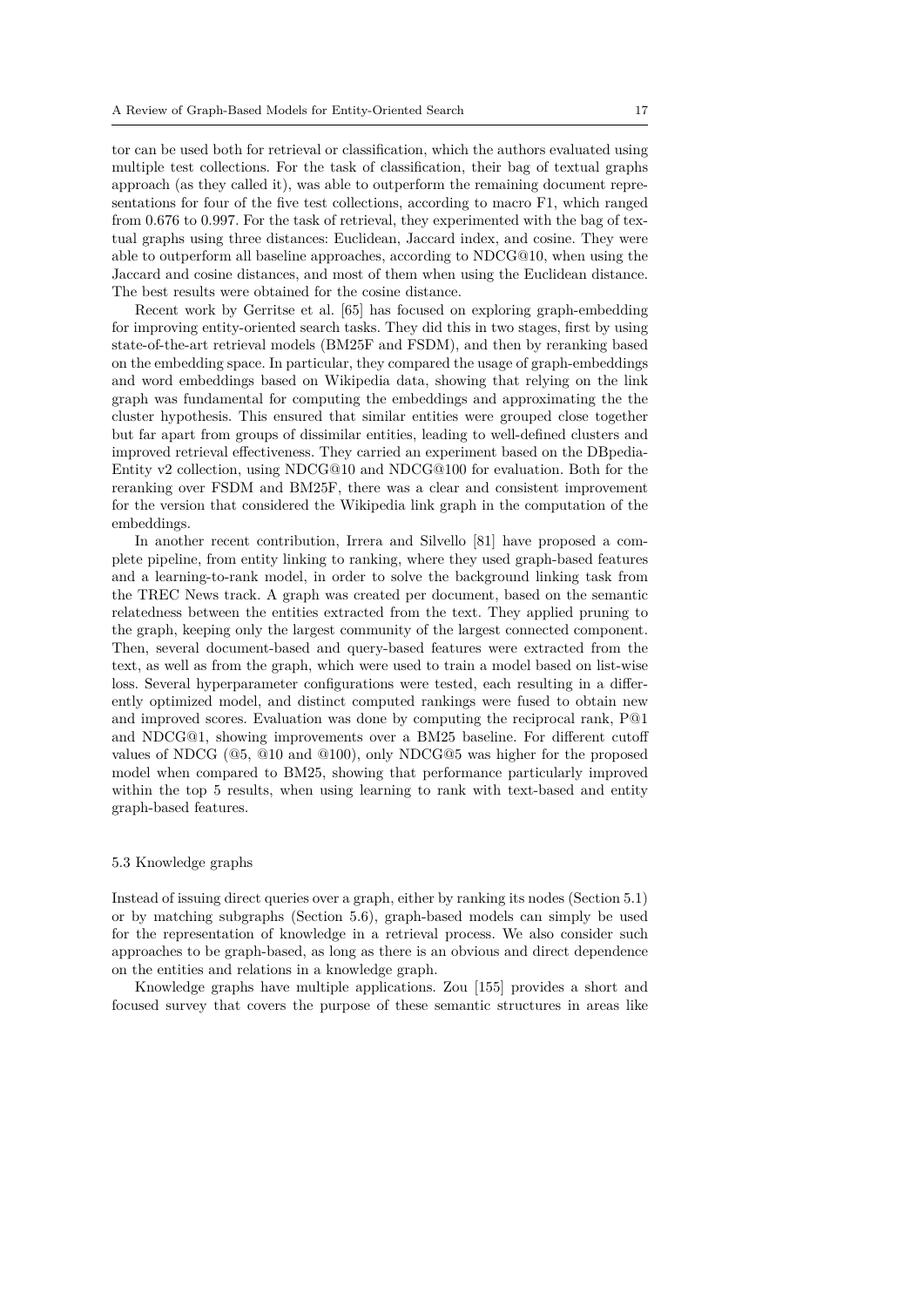question answering, recommender systems, or information retrieval, also covering domain-specific and other applications. The wide range of domains that can benefit from this graph-based model partly illustrates the ability for this data structure to be used in a general manner to unify information in a practical environment.

### *5.3.1 Augmenting entities with documents and vice-versa*

Fernández et al. [55] showed that ontology-based semantic search can be used for augmenting and improving keyword-based search. They proposed a system architecture for question answering based on natural language queries over the semantic web, using ranked documents to complement an answer given by ranked triples. The system relied on an [ont](#page-36-11)ology index, a concept-based index and a document index. The ontology index mapped terms to entities and was used both to build the conceptbased index (document annotation) and for query processing (query annotation and triple matching). In particular, the PowerAqua system [94] was used for mapping keywords in a natural language query into triples from the indexed ontologies they relied on WordNet to improve the matching between query terms and entities. The document index mapped terms to documents and was used for document ranking based on the retrieved triples and the concept-b[ased](#page-38-8) index. Evaluation was performed using the TREC WT10G collection and a selection of 20 topics and their relevance judgments from TREC9 and TREC 2001. They also relied on 40 ontologies, based on Wikipedia, that covered the domain of the selected topics. Each TREC topic was expanded with an appropriate question answering request and additional information on available ontologies. They experimented with a baseline using a textbased approach over Lucene, semantic query expansion based on PowerAqua, and their complete semantic retrieval approach. When compared to the baseline, they obtained an improved effectiveness for 65% of the evaluated queries, according to average precision and P@10, when using their semantic retrieval approach, and 75% when considering only P@10 and either of the semantic approaches.

Byrne [33] dedicated her thesis to exploring the unified representation of hybrid datasets, combining structured and unstructured data, particularly in the domain of digital archives for cultural heritage. She relied on RDF triples, with a subject, predicate and object, to generate a graph that would integrate structured data from relational da[tab](#page-35-6)ases, unstructured data from entities and relations extracted from free text, and even domain thesauri useful for query expansion. For relational databases, each row in a table was instanced as a blank node of a class with the table name. For domain thesauri, the SKOS ontology was used to represent concepts and their relations of synonymy or hyponymy. For free text, 11 entity classes were considered, along with 7 predicates, one of which had a higher arity, containing 6 subpredicates that were used to establish binary relations. A classifier was trained for named entity recognition, and another one for relation extraction. Finally, equivalent queries were prepared to run over the RDF store as SPARQL, running either within Jena or AllegroGraph, and over the relational database as SQL, running within Oracle or MySQL. Byrne found that queries over RDF were considerably less efficient than queries over relational databases. She also found a lack of aggregation functions like *count* or *average* to query RDF, as well as the lack of graph theory functions to identify node degree or shortest paths.

Balog et al. [13] presented the SaHaRa entity-oriented search system for searching over news collections. For a given keyword query, SaHaRa used language models to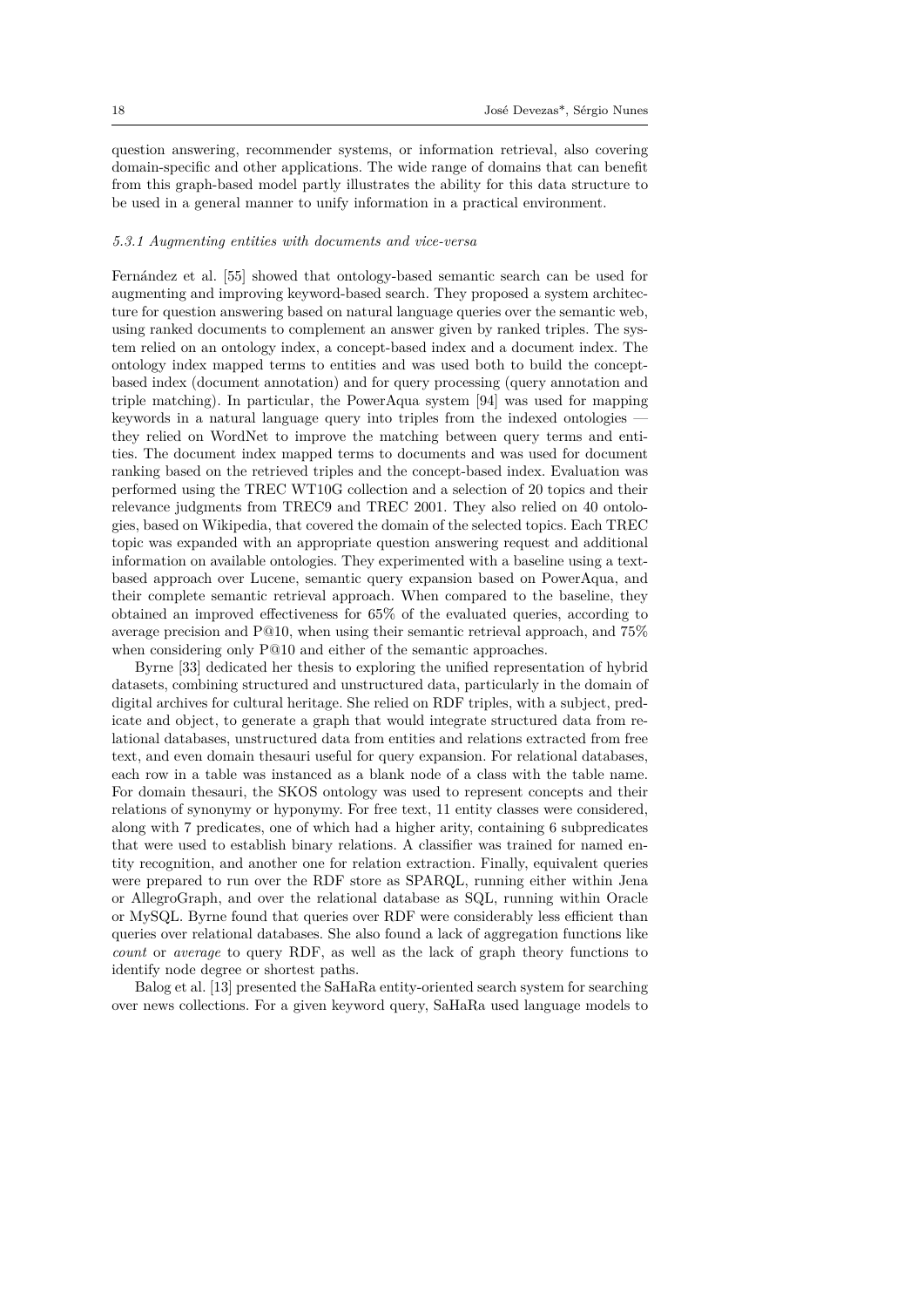retrieve both documents and entities, displaying them in a two-column interface. A document-centric view and an entity-centric view were also provided. The documentcentric view was used to display a news article along with links to related articles and associated entities. The entity-centric view was used to display the entity, showing for example its Wikipedia summary, along with links to related news and Wikipedia articles, as well as associated entities, either based on the language model or the DBpedia relations. SaHaRa illustrates the benefits of augmenting documents with entities, as well as entities with documents, also showing that language models can be used for documents as well as entities.

## *5.3.2 Text-based retrieval of entities*

Blanco et al. [28] tackled the problem of effectiveness and efficiency in ad hoc entity retrieval over RDF data. Their ranking approach was based on BM25F, experimenting with three representation models: (*i*) an horizontal index, where fields *token*, *property* and *subject* respectively stored terms, RDF property names, and terms from the subj[ect](#page-34-10) URI; (*ii*) a vertical index, where each field represented a separate RDF property name (e.g., *foaf:name*) containing terms from the respective literals; and (*iii*) a reduced version of the vertical index where fields represented *important*, *neutral* and *unimportant* values depending on the classification of the corresponding RDF properties. Evaluation was carried over the Billion Triple Challenge 2009 dataset [77]. For measuring effectiveness, they used the 92 entity-oriented topics and relevance judgments from the Semantic Search Challenge of 2010, obtained from Microsoft Live Search query logs. They compared BM25 from  $\text{MG}4J^1$  with the three proposed indexes, finding the horizontal index to be the least efficient for *AND* and *OR* oper[ato](#page-37-10)rs. Both the vertical and the reduced-vertical indexes were able to obtain a lower but comparable performance to BM25 for the *AND* operator, but not for the *OR* operator. Efficiency-wise, the best RDF index was the reduced-[ve](#page-18-0)rtical. Regarding effectiveness, they compared BM25F with the BM25 baseline, as well as the best performing submission for SemSearch 2010. They found that, while the BM25 baseline was worse than the SemSearch 2010 baseline, their BM25F approach was able to improve MAP in 42% and NDCG in 52%. BM25F's *b*, field weight and document weight parameters were optimized using linear search and the promising directions algorithm [125], increasing MAP in over 35% just for tuning the parameter *b* for each field. Increasing the weight of documents from *important* domains (e.g., dbpedia.org) was also significant.

Neumayer et al. [106] presented an overview on entity representations for the text-based [retr](#page-40-7)ieval of entities. They covered the unstructured entity model, where all textual evidence was aggregated as a field in a virtual document, [as well as the](http://dbpedia.org) structured entity model, where textual evidence was aggregated in multiple fields, one per predicate typ[e, in](#page-39-4) a virtual document. In particular, the aggregation into four predicate types was suggested: *Name*, *Attributes*, *OutRelations* and *InRelations*. Language models could then be applied to either representation and used as a ranking function, either over a single field or over the four individual fields. The presented models did not, however, preserve or take advantage of the information provided by individual predicates. Accordingly, the authors proposed the hierarchical entity

<span id="page-18-0"></span><sup>1</sup>http://mg4j.di.unimi.it/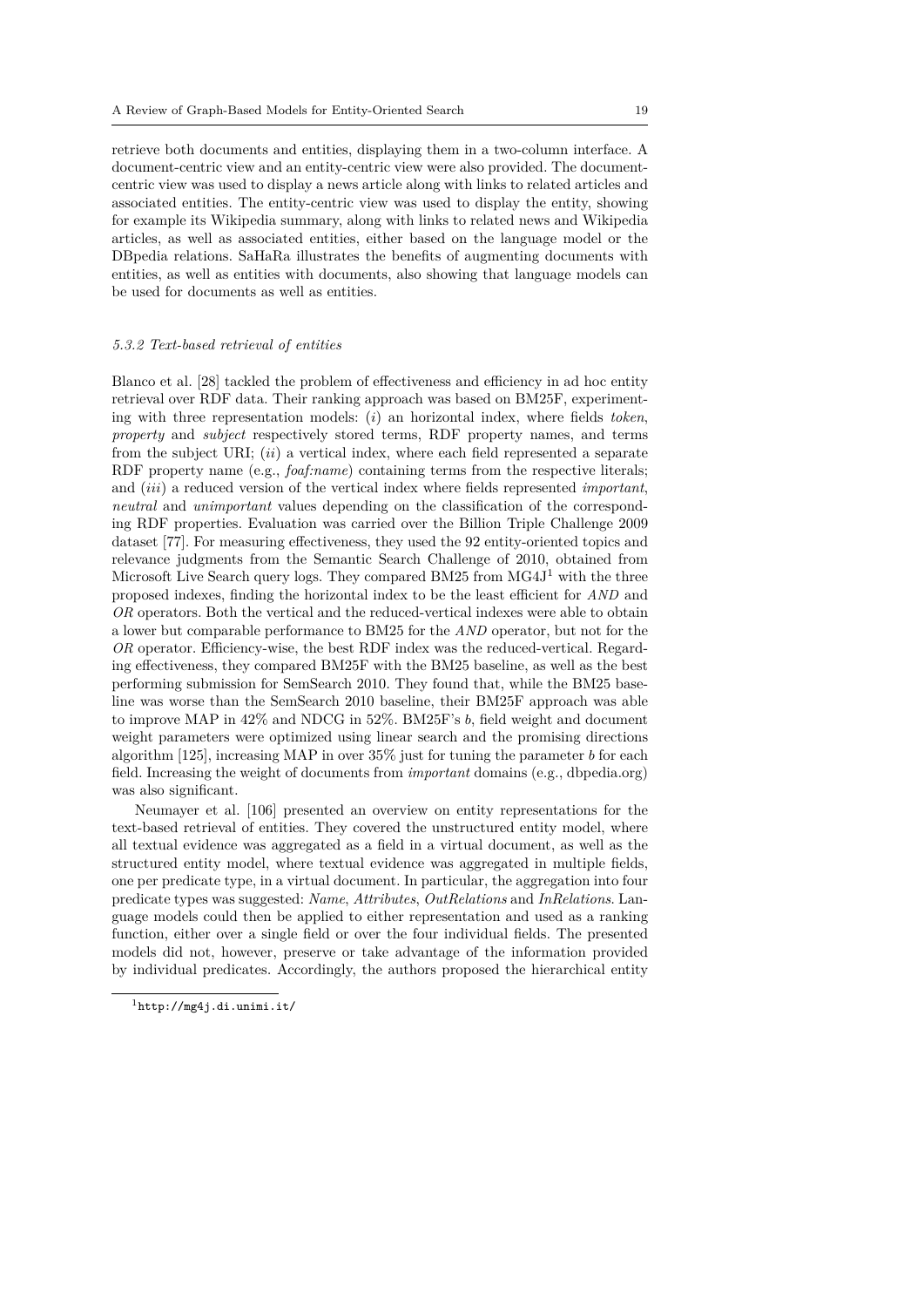model, where an entity was represented by the predicate types, as well the corresponding predicates. Additionally, each predicate type was represented both by its predicates and the text evidence for the type, and each predicate was represented by the text evidence for the predicate.

They also proposed four approaches for predicate generation  $P(p|p_t,e)$  — *Uniform* (inverse frequency of predicates of the given type), *Length* (number of terms per predicate, normalized for the length of its predicate type), *Average length* (average number of terms per predicate, normalized for the average number of terms of its predicate type) and *Popularity* (fraction of triples with a given predicate, normalized for the number of triples containing any predicate of the same type). They found that the hierarchical entity model was able to outperform the unstructured entity model, but not the structured entity model. Perhaps more interestingly is that fact that it was able to fully capture the original semantic relations, without incurring in a significant loss of performance.

Oza and Dietz [114] explored several types of entity relations and how they affected retrieval effectiveness, finding co-occurrence to be the best type of relation to be taken into account when constructing a story. They relied on a large-scale benchmark from the TREC Complex Answer Retrieval, computing MAP, Rprecision and F1 for evaluating 1[2 fea](#page-39-5)tures, as well as a learning to rank model combining some of those features. The features included: (*i*) a relevance score for the co-occurrence of entities, (*ii*) the simple co-occurrence count, and (*iii*) the mention frequency in retrieved passages, as well as (*iv*) the number of outlinks, (*v*) inlinks, (*vi*) bidirectional links, and (*vii*) undirected links, between entities in the knowledge base (accumulated for each entity by incident links), (*viii*) bibliographic coupling and (*ix*) co-coupling (i.e., number of outlinks and inlinks shared by two entities), (*x*) relevance weighted bibliographic coupling and (*xi*) co-coupling (i.e., accumulating relevance scores instead of counting the outlinks and inlinks), and (*xii*) a simple BM25 score computed based on the entity description present in the knowledge base. In their experiments, feature (*i*) always achieved the best MAP, Rprecision and F1, only being surpassed by a learning-to-rank model over features (*i*), (*ii*), (*iii*), and (*vii*).

## 5.4 Entity graph from text

<span id="page-19-0"></span>We have seen that both unstructured text and structured knowledge can be modeled as a graph. Beyond these individual representations, there are also approaches that focus on building entity graphs from text, establishing a direct relation between text and knowledge. This also helps to distinguish between knowledge that is internal and knowledge that is external to the collection. Bordino et al. [29] explored the topic of serendipity in entity search, evaluating results based on surprise and relevance, as well as based on interestingness. They created an entity network from Wikipedia and Yahoo! Answers based on the similarity of entities profiles built from the textual content citing an entity. In order to improve performance, th[ey o](#page-35-7)nly compared pairs of entities that co-occurred in at least one document, based on the document similarity self-join algorithm by Baraglia et al. [16]. They then created an edge between two entities when their similarity was above a given threshold. For evaluation, they collected the most searched queries in 2010 and 2011 from Google Trends<sup>1</sup>, identify-

 ${}^{1}$ [Goo](#page-34-11)gle Trends is identified in the paper as Google Zeitgeist, which was a previous designation.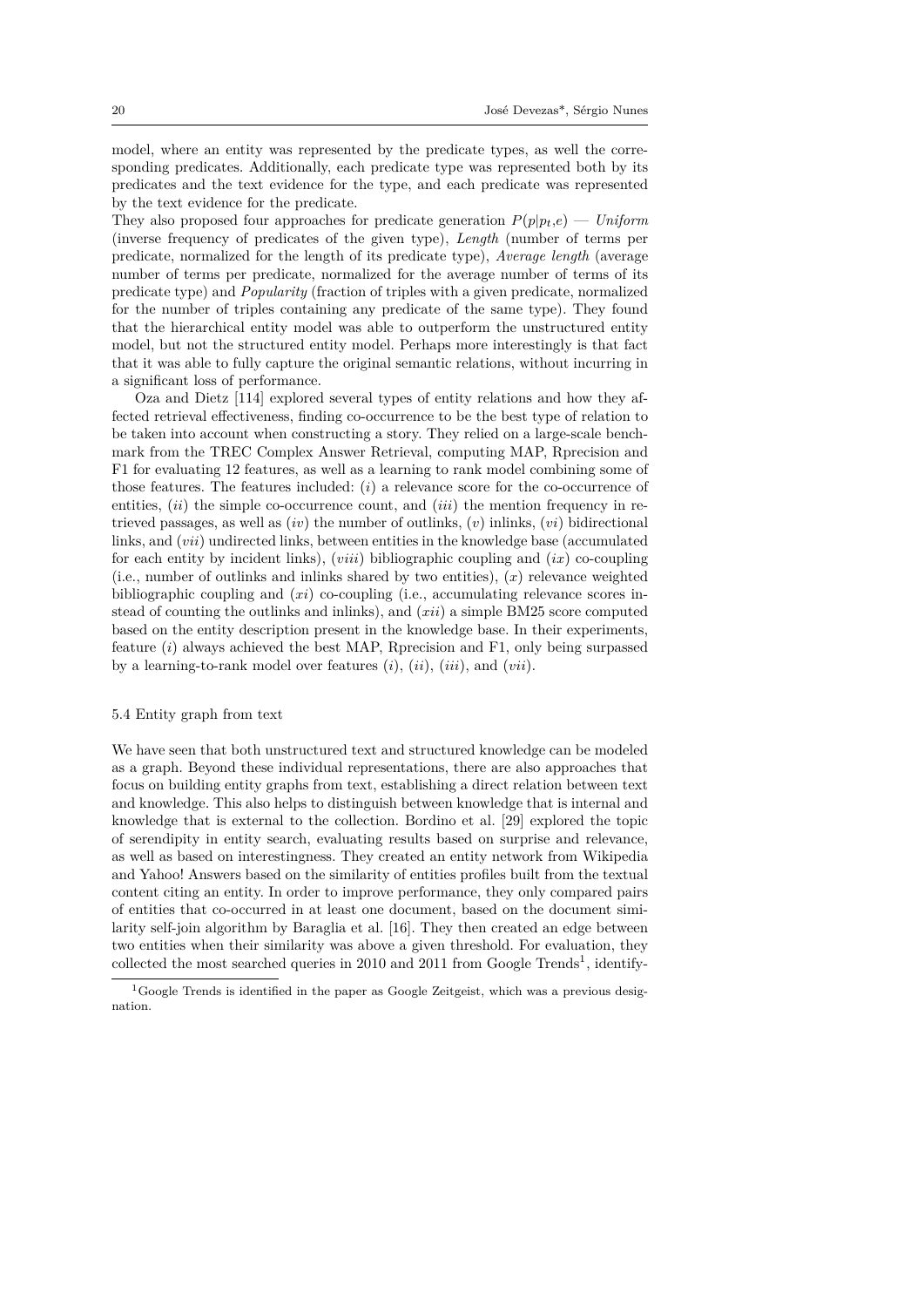ing the entity associated with each query. The queries covered topics about people, places, websites, events, gadgets, sports, and health. They then used a crowdsourcing platform to obtain relevance judgments and indicators of interestingness, and they quantified surprise based on whether results appeared on commercial search engines, according to different criteria. Finally, serendipity was measured based on the normalized aggregated relevance of surprising results. They found that 51% of the nodes in the Wikipedia network overlapped with the nodes in the Yahoo! Answers network and also that both networks were nearly 95% connected, through the presence of common concepts that bridged the gaps. Their ranking method was based on the stationary (time-independent) distribution of lazy random walks in the graph, with a  $\lambda = 0.9$  probability to stay in the input entity node, which at  $d = 0.85$  worsened the results<sup>1</sup>. They also introduced three main constraints based on: (*i*) quality (measured through readability);  $(ii)$  sentiment (based on SentiStrength<sup>2</sup> as applied to the associated textual documents); and *(iii)* topic categories (using a proprietary classifier to identify 18 main categories). They then measured the fraction of unexpected (surprisin[g\)](#page-20-0) and relevant recommendations, over different runs, for unconstrained search, as well as considering topic, high sentiment, low sentiment, h[ig](#page-20-1)h readability, and low readability constraints. Overall, they obtained the best results for topic constrained search and for high readability constrained search. They showed that Wikipedia and Yahoo! Answers were good datasets for promoting serendipitous search, as they returned relevant results that were dissimilar to those found through other web search engines. Recommendation tasks as the one presented in this work are analogous to the entity-oriented search task of related entity finding, although ignoring the target entity type and experimenting with additional constraints.

Ni et al. [107] proposed a concept graph<sup>3</sup> representation of a document and the measurement of semantic similarity based on that graph. They used TAGME<sup>4</sup> to annotate documents with mentions linked to Wikipedia concepts. Then they built a graph using concepts as nodes and three types of concept relations as edges — *:context* (con[nect](#page-39-6)ing concepts sharing inco[min](#page-20-2)g links from common Wikipedia articles), *:category* (connecting concepts belonging to similar categories in the Wikip[e](#page-20-3)dia taxonomy), and *:structure* (based on the graph induced by the links within the Wikipedia infobox of each concept and the shortest path between concepts). The *:context* and *:category* edges are similar to the bibliographic coupling and co-citation approaches described in Section 5.1, based on the work by Van and Beigbeder [140] to capture semantic relatedness. Each edge was weighted by a similarity metric proposed for each specific concept relation type. The authors also assigned weights to the nodes based on the closeness centrality for each node, using a custom distance metric defined by the inverse of [a lin](#page-12-0)ear combination of the weights of the three [pos](#page-41-3)sible types of edges. An additional weight was associated with each node, based on the TF-IDF similarity between the concept's Wikipedia article and the represented document. Then they defined a pairwise concept similarity, called *Concept2VecSim*, where *Concept2Vector* was inspired by word2vec, and a document similarity called *ConceptGraphSim* based on the best pairwise similarities of each concept of either

<sup>1</sup>Please notice that we normalized the notation to be consistent over the document. Here,  $\lambda = \beta$  and  $d = 1 - \alpha$ , when compared to the original paper.

 $^{2}$ http://sentistrength.wlv.ac.uk/.

 $3$ Not to be confused with conceptual graphs [135].

<span id="page-20-3"></span><span id="page-20-2"></span><span id="page-20-1"></span><span id="page-20-0"></span><sup>4</sup>https://tagme.d4science.org/tagme/.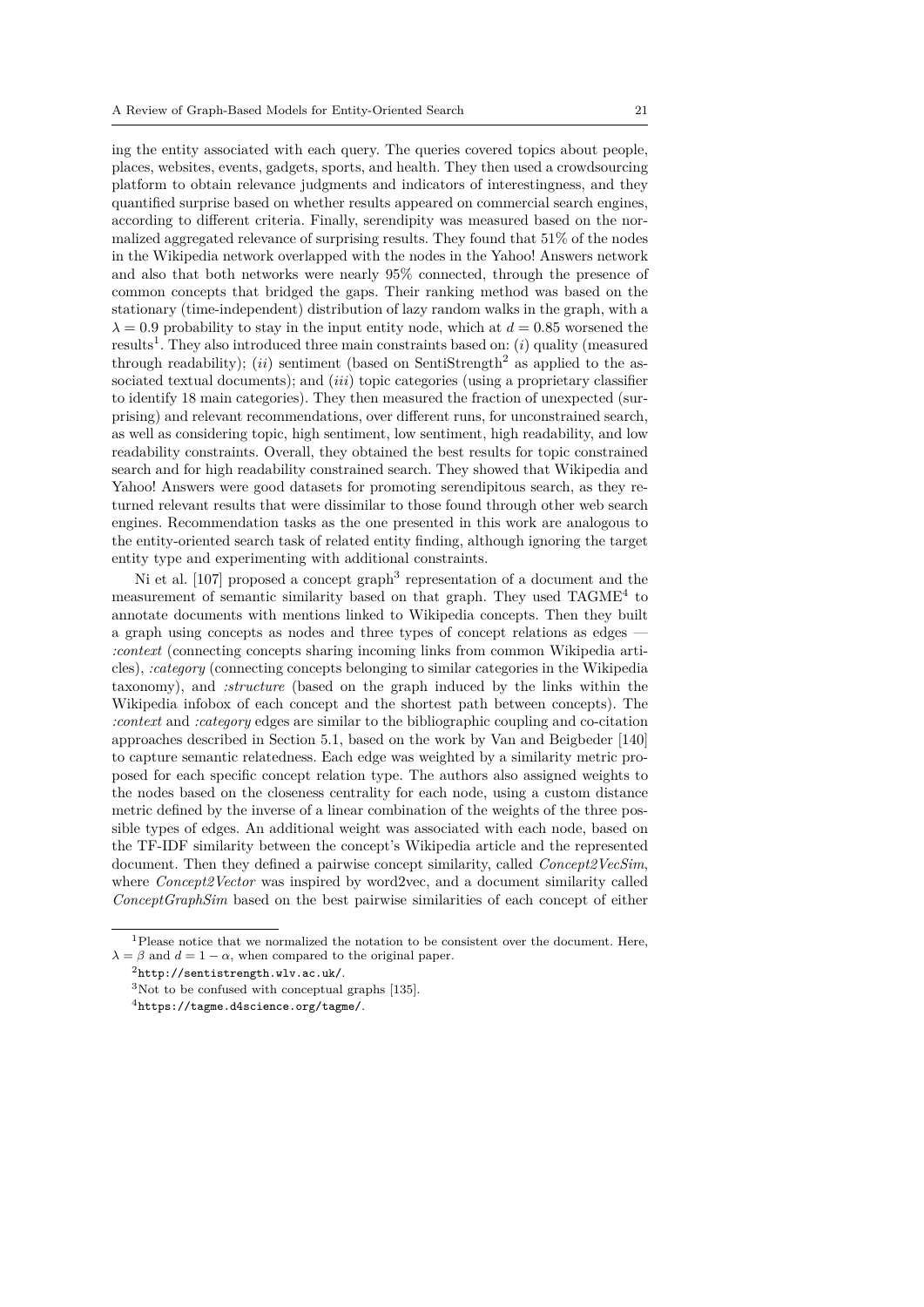document, relative to the concepts in the other document, as well as the weight of the concepts in the graph. They compared their methodology, optionally combined with ESA [61], with several other state-of-the-art methodologies, both through individual and combined applications. They concluded that their approach outperformed the majority of the methodologies, with the exception of *WikiWalk + ESA* [145] when compared with *ConceptGraphSim* alone, and *ConceptsLearned* [79] when compared with *[Con](#page-36-4)ceptGraphSim + ESA*.

#### 5.5 Entity graph as a tensor

<span id="page-21-0"></span>Zhiltsov and Agichtein [149] captured the latent semantics of entity-relations based on tensor factorization. They defined a tensor that described entity relations based on different predicates, represented as multiple adjacency matrices, one per predicate over the third dimension of the tensor. Tensor factorization was applied to the tensor, using the RESCAL alg[orith](#page-41-4)m [108], in order to obtain a matrix of latent entity embeddings and a tensor of latent factors. A listwise learning to rank approach, based on gradient boosted regression trees, was then used to optimize a ranking function according to NDCG. They considered term based features, as well as structural features. Term based features re[lied](#page-39-7) on a multi-field document representation of the entity, enabling the retrieval of entities based on keyword queries. In particular, they did this based on a mixture of language models, as well as a bigram relevance score per field. Structural features were based on the entity embeddings from the tensor. In particular, they computed the cosine similarity, the Euclidean distance and the heat kernel between the embedding of a given entity and the embeddings of each of the entities in the top-3 using a baseline ranking. Their evaluation was based on 142 queries from the SemSearch Challenge from 2010 and 2011 and the Billion Triple Challenge 2009 dataset. They consistently obtained an increased performance of nearly 5%, for NDCG, MAP and P@10, when considering structural features.

## 5.6 Graph matching

<span id="page-21-1"></span>One of the approaches to graph-based retrieval is the definition of graph queries (e.g., translated from keywords or natural language), that can be issued over a text graph or a knowledge graph. In the context of graph data management, Fletcher et al. [56][§1.4.1] classified graph queries into four categories: adjacency queries, pattern matching queries, reachability queries, and analytical queries. Adjacency queries consider nodes linked by an edge, as well as edges that share a common node, and they can even consider a *k*-neighborhood (i.e., linked nodes/edges at a distance *k*). Pat[ter](#page-36-12)n matching queries consist of finding values for variables in a triple or sequence of triples (e.g., *⟨?x*, *:friend*, *?y⟩* should return pairs of friends). Reachability queries determine which nodes can be reached based on the given traversal restrictions (e.g., *⟨John*, *:friend*<sup>+</sup>, *?x⟩* will return friends of *John*, as well as friends-of-friends of *John*, and so on). Finally, analytical queries include queries that are based on aggregated computations over a graph, including average path length, connected components, community detection, clustering coefficient, or PageRank. Fletcher et al. [56][Ch.4] also covered the concepts of query relaxation and approximation as a way to manipulate the path structure in a graph query to enable a more flexible query processing.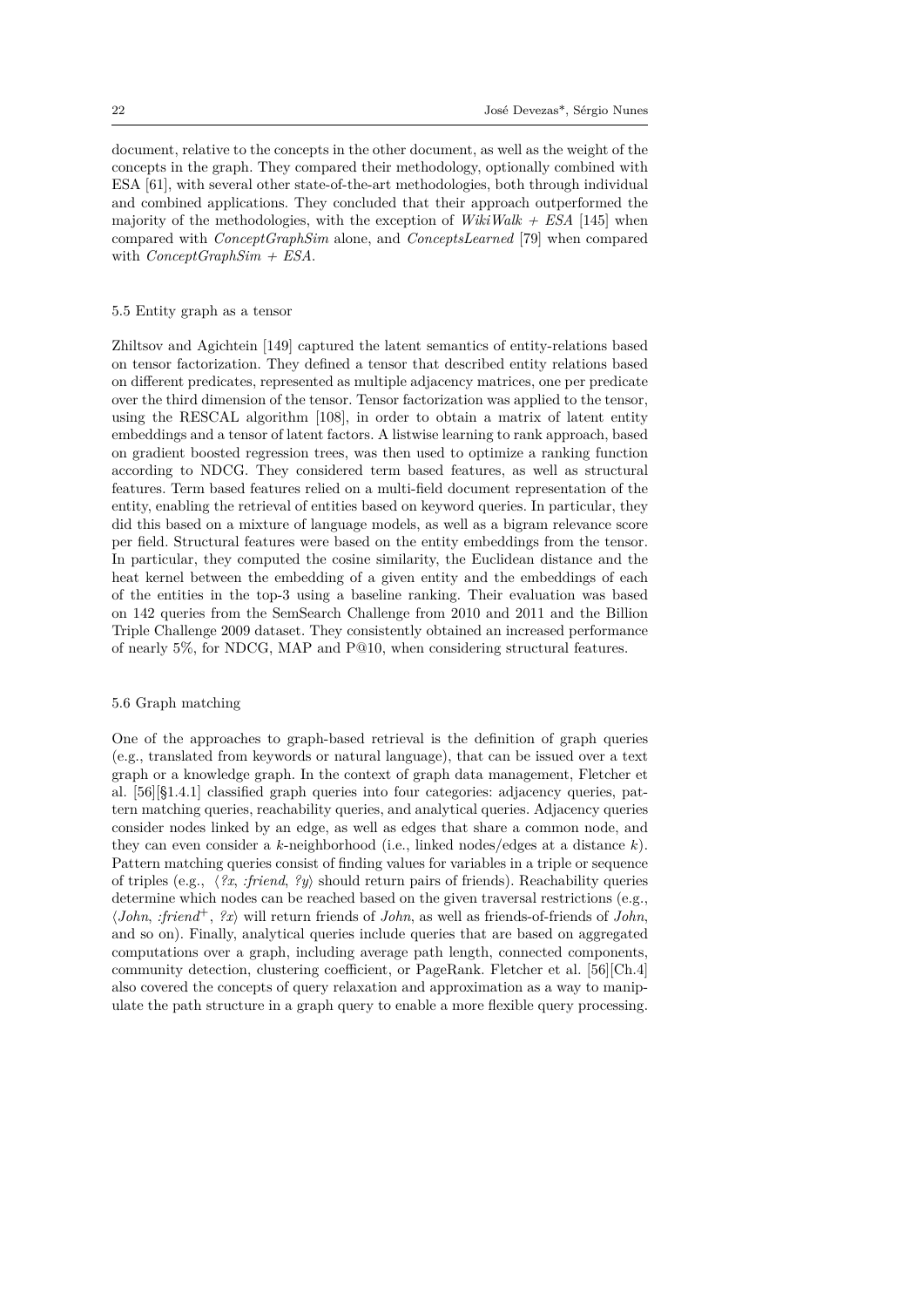This is aligned with the need for better retrieval techniques over knowledge graphs that, unlike text-based retrieval, do not yet provide adequate approaches based on keyword or natural language queries. Entity-oriented search tackles this type of challenges, making search easier over unstructured and structured data.

Zhu et al. [153] and Zhong et al. [150] have proposed an approach to semantic search for entity ranking, through the matching of a query graph and a resource graph. The idea was developed based on conceptual graphs [135], having a direct translation to RDF graphs<sup>1</sup>. The conceptual graphs were built from natural language queries [and](#page-42-1) documents via thei[r pr](#page-41-5)ototype ALPHA [91]. They measured the similarity between two conceptual graphs based on the similarity between their nodes and edges. Node similarity was computed using  $WordNet<sup>2</sup>$ , ba[sed o](#page-41-6)n the distance to the closest common paren[t](#page-22-0) of two concepts. Concepts that subsumed each other were considered to have distance zero and thus similarity [one](#page-38-9). Edge similarity was computed as a binary value that was one, only when the edge from the query graph subsumed the edge from the resource graph. For the com[pu](#page-22-1)tation of graph similarity, they avoided the maximum subgraph matching problem, which is NP-complete, by defining entry nodes that the user should identify in their queries.

Minkov and Cohen [103] were concerned with personal information management and the application of graph walks to derive entity similarity. They were able to use queries to generalize multiple tasks over an entity-relation graph (e.g., modeling e-mail as a graph of *people* who send and receive *messages* that contain *terms*). A keyword query was firs[t pr](#page-39-8)ocessed in order to identify corresponding nodes in the graph, along with the target type of the output nodes. A response to the query consisted of a ranked list of entities of the given target type. Different tasks were defined based on the relations in the graph and could be specified along with the query. User feedback was also considered for learning task-specific similarities. This approach fits the tasks of related entity finding or entity list completion in entity-oriented search. Graph walks were based on personalized PageRank and, in particular, the alternative notation already presented in the context of the heat kernels used by Chung [40] and Kloster and Gleich [87]. They considered introducing walk bias based on the learned edge weights on a per-task basis. They also considered a reranking approach based on global features of the graph, such as the reachability from seed nodes (i.e., the count of source nodes that link to target nodes). They evaluated several pers[ona](#page-35-8)l information tasks, ba[sed](#page-38-10) on MAP and P@1, modeling them as queries over the graph. Overall, the best results were obtained for the reranked version of the graph walks, with the exception of one dataset where the learned weights version performed better. For the threading task, they used the TF-IDF as the baseline, overall obtaining the best results for the reranked version of the graph walks. Finally, for the alias finding task, they also relied on the Jaro similarity score for the baseline, obtaining the best results for the graph walk.

Zhong et al. [151] have worked on keyword-based search over knowledge graphs. They combined content-based and structure-based features to score answer trees. In particular, weights were manually assigned to nodes, depending on the context, and then PageRank was used to balance and normalize the weights. Initial weights were also assign[ed to](#page-42-2) edges, computing their final weight based on the weights of the source and target nodes, as well as the initial weight. Answer trees were then

<sup>1</sup>https://www.w3.org/DesignIssues/CG.html

<span id="page-22-1"></span><span id="page-22-0"></span><sup>2</sup>https://wordnet.princeton.edu/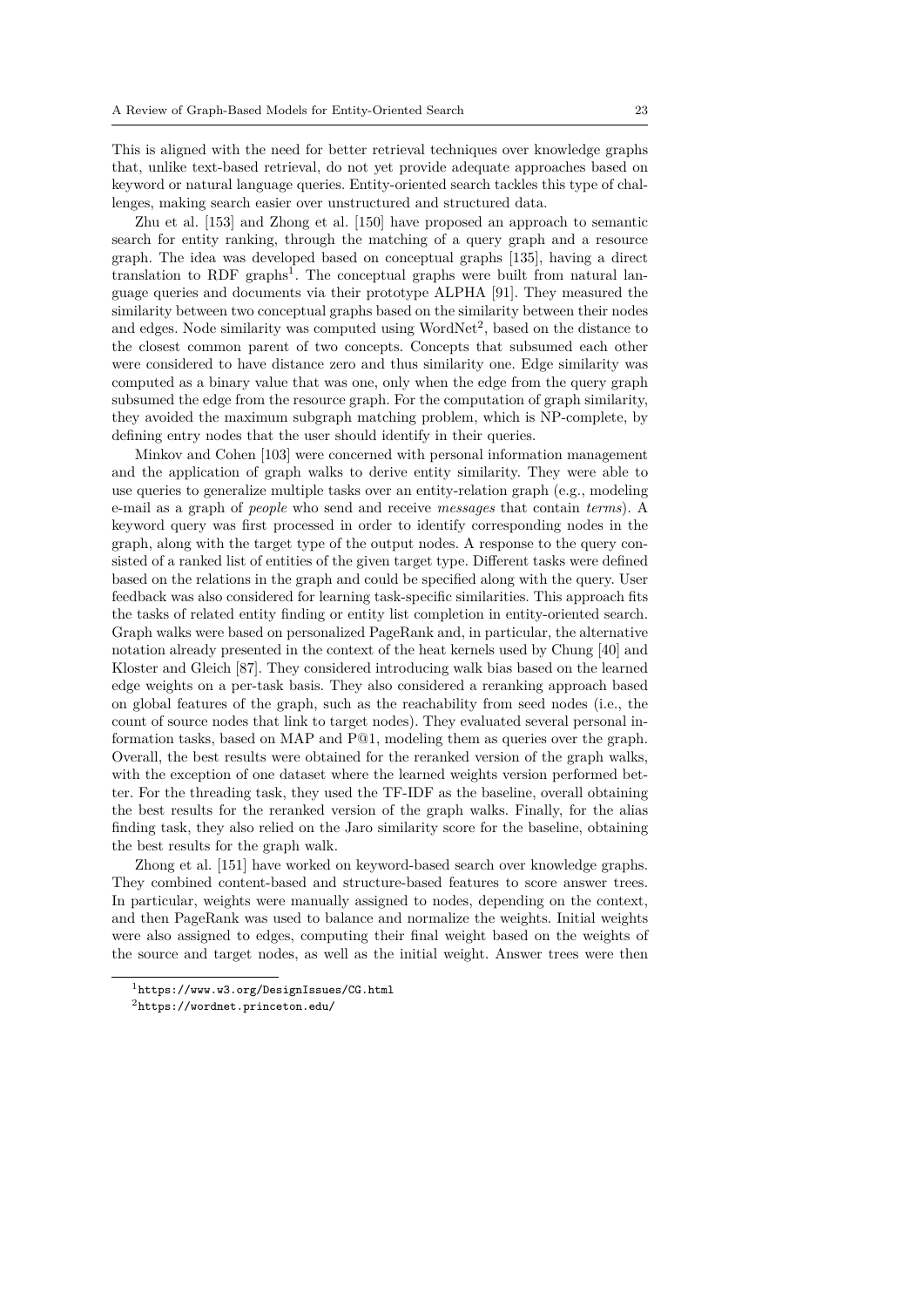extracted from the graph based on whether they contained the query keywords, and scored based on the distances between the root node and each query keyword. The distances were multiplied by a penalizing factor, that increased with the number of previous trees with the same root node, and then they were summed. Evaluation was done over a DBLP<sup>1</sup> graph with 840 thousand vertices, 1*.*3 million edges, 95 thousand terms, and edge weights between 0*.*31 and 0*.*99. Their approach to evaluation was based on a manually built collection of keyword queries and a manual assessment of the rankings, with a focus on the diversity of the returned results.

Zhu et al. [15[4\]](#page-23-0) proposed a natural language interface to a graph-based bibliographic information retrieval system. Through named entity recognition and dependency parsing, they were able to generate a graph query that was capable of correctly interpreting 39 out of 40 natural language queries of varied complexities. The approach r[elied](#page-42-3) on a graph database to store the bibliographic data. A natural language query was then processed using named entity recognition to obtain the nodes for the graph query to be issued over the graph database. Dependency parsing was applied to extract relations between tokens (including entities), which were then adapted to the database schema, for instance adding missing nodes (e.g., the dependency *⟨papers*, *happy university⟩* might be translated into *⟨?author*, *paper⟩*, linked by a *:writes* relation, and *⟨?author*, *happy university⟩*, linked by a *:is\_affiliated\_with* relation). This abstract graph query could then be instantiated into a graph query language available for the graph database, where *?author* is a node of type *#author*. Despite the identified domain-dependent limitations of the model, this contributed to the application of graphs as a tool for natural language understanding and question answering.

Zhang et al. [148] explored graph-based document retrieval, by converting both documents and queries to graphs consisting of words and POS tags as nodes, and syntactic dependencies as edges. They segmented the documents into document semantic units (DSU), representing the atomic unit of parsing (e.g., a sentence, or a phrase within a [sent](#page-41-7)ence). They extracted graphs from each DSU, for each document. Node weights were computed from TF-IDF. They repeated this process for the query, considering it a single DSU. They then computed the maximum common subgraph between query and document graphs, taking into account that two nodes are the same if they share the same pair of word and POS tag. Node weights were combined based on the square root of the product, and edge weights were assigned based on whether the edge was present in both original graphs (1 if true and 0.5 if false). They calculated the similarity of a query graph and DSU graph based on a linear combination of the normalized sums of node and edge weights. The score for a document was computed based on the average of the similarities for all graphs representing document DSUs, or alternatively in a variant that assigned a higher weight to the title DSU. They prepared two datasets, one for Chinese and another one for English, by randomly selecting topics from the Sogou or Wikipedia top visited pages, and issuing those queries over Baidu or Google, in order to obtain result documents. Those documents were then graded for relevance by five human judges to form a test collection. Evaluation was done using DCG (discounted cumulative gain) and the best results were obtained with the title-biased score function. The graph-based approach outperformed the vector space model for both the Chinese and English test collections, and it even outperformed the Google algorithm.

<span id="page-23-0"></span><sup>1</sup>https://dblp.org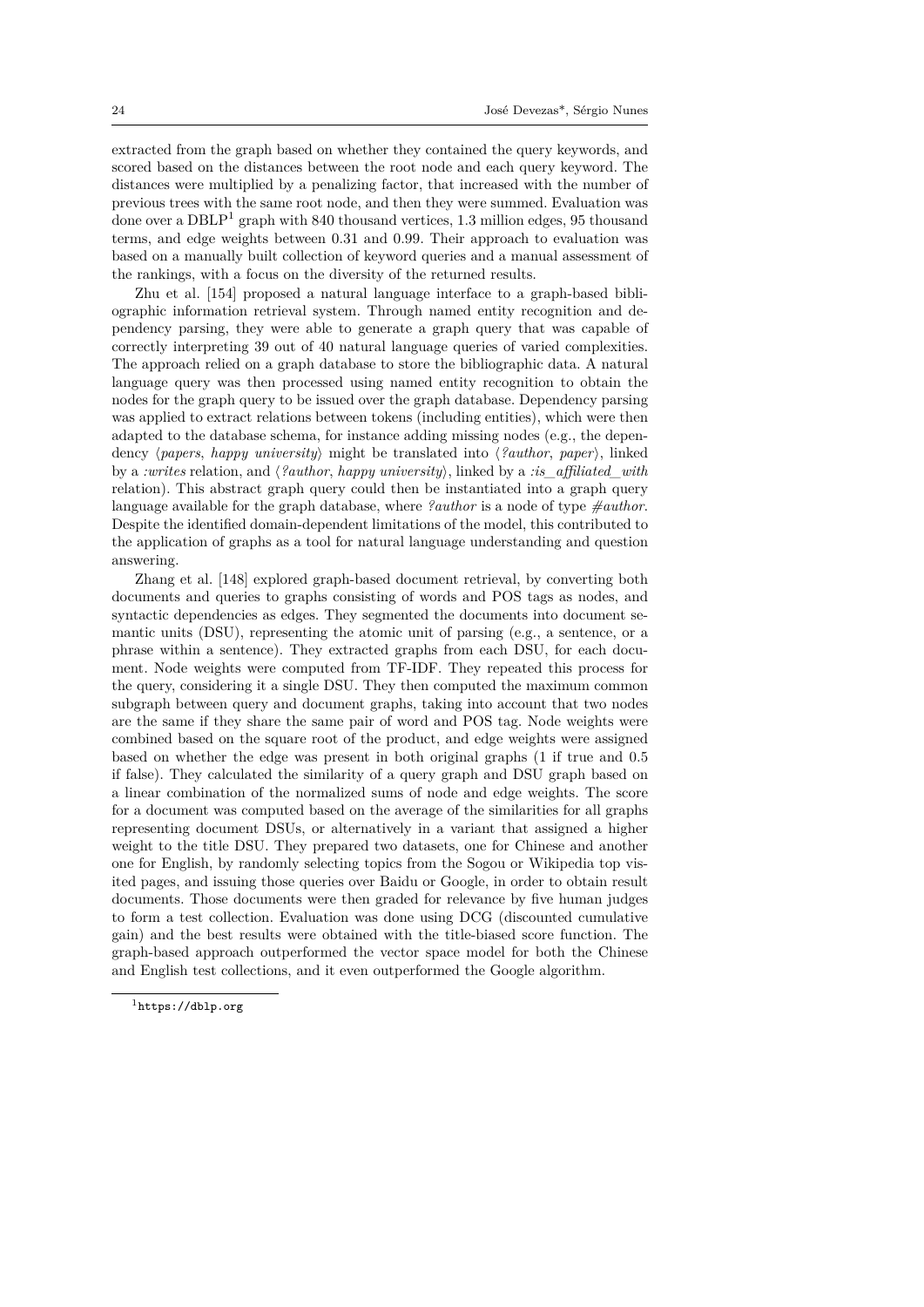#### 5.7 Hypergraph-based models

<span id="page-24-0"></span>Hypergraphs [25] are a generalization of graphs, where edges (or hyperedges) can connect an arbitrary number of nodes — undirected hyperedges are represented by a set of nodes, while directed hyperedges are represented by a tuple of two sets of nodes. When all hyperedges in a hypergraph contain the same number *k* of nodes, the hypergrap[h is](#page-34-12) said to be *k*-uniform. In that case, it can be represented as a tensor of  $k$  dimensions, each of size  $|V|$ . In Section 5.5, we had covered tensor factorization over a tensor of entity relations for different predicates. Exploring analogous methods based on hypergraphs might also wield interesting results. A non-uniform hypergraph is called general. This is a family of hypergraphs that is rather hard to represent using tensors. CERN (Conseil E[urop](#page-21-0)éen pour la Recherche Nucléaire) and the University of Geneva have recently been tackling this problem, focusing on undirected general hypergraphs [112], as well as hyperedges based on multisets instead of sets [113]. A hypergraph can also be called mixed [59][§4], when it contains both directed and undirected hyperedges, sometimes referred to as hyperarcs and hyperedges, respectively.

Hypergraphs have also been [exp](#page-39-9)lored outside of mathematics. In information science, topic [ma](#page-39-10)ps [64,146] have been used to jointly re[pres](#page-36-13)ent multiple indexes. Conceptually, topic maps are hypergraphs where nodes are topics or occurrences, and hyperedges are binary connections between topics and occurrences, or *n*-ary connections between topics. Garshol [64] has showed that topic maps can be used as a common reference [mo](#page-37-11)[del](#page-41-8) to represent metadata and subject-based classification, including controlled vocabularies, taxonomies, thesauri, faceted classification and ontologies. This means that, not only can topic maps be used to merge indexes, but also to extend the indexes with e[xte](#page-37-11)rnal knowledge, in order to improve search. While information retrieval was identified by Garshol as one of the main applications of topic maps, to this date not many actual applications can be found outside of information science. Yi [146] compared thesaurus-based information retrieval with topic-map-based information retrieval, by measuring the recall and search time of 40 participants over the two systems. He distinguished between queries based on a single concept (fact-based) and queries based on two or more concepts (relationshipbased). They found that [the](#page-41-8) topic-map-based system outperformed the thesaurusbased system, both regarding recall and search time, for relationship-based queries.

While hypergraphs have been previously used in information retrieval, they still don't play a major role in well-known tasks, despite their potential, as identified for instance in topic models. Perhaps the most notable work on hypergraphs for information retrieval is the query hypergraph proposed by Bendersky and Croft [24]. In the query hypergraph, nodes represent concepts from the query, and edges represent the dependencies between subsets of those nodes and a document. The query hypergraph is therefore able to represent higher-order term dependencies, capturing the "dependencies between term dependencies". Two types of hyperedg[es w](#page-34-13)ere defined: *local*, between individual concepts and the document; and *global*, between the entire set of concepts and the document. In order to obtain a score for a document and query, they relied on a factor graph representation of the hypergraph — a bipartite graph, where each hyperedge was represented by a factor node. The ranking function was then computed based on the local and global factors, that worked as document-dependent hyperedge weights. The approach is similar to other log-linear retrieval models, such as the Markov network model or the linear discrim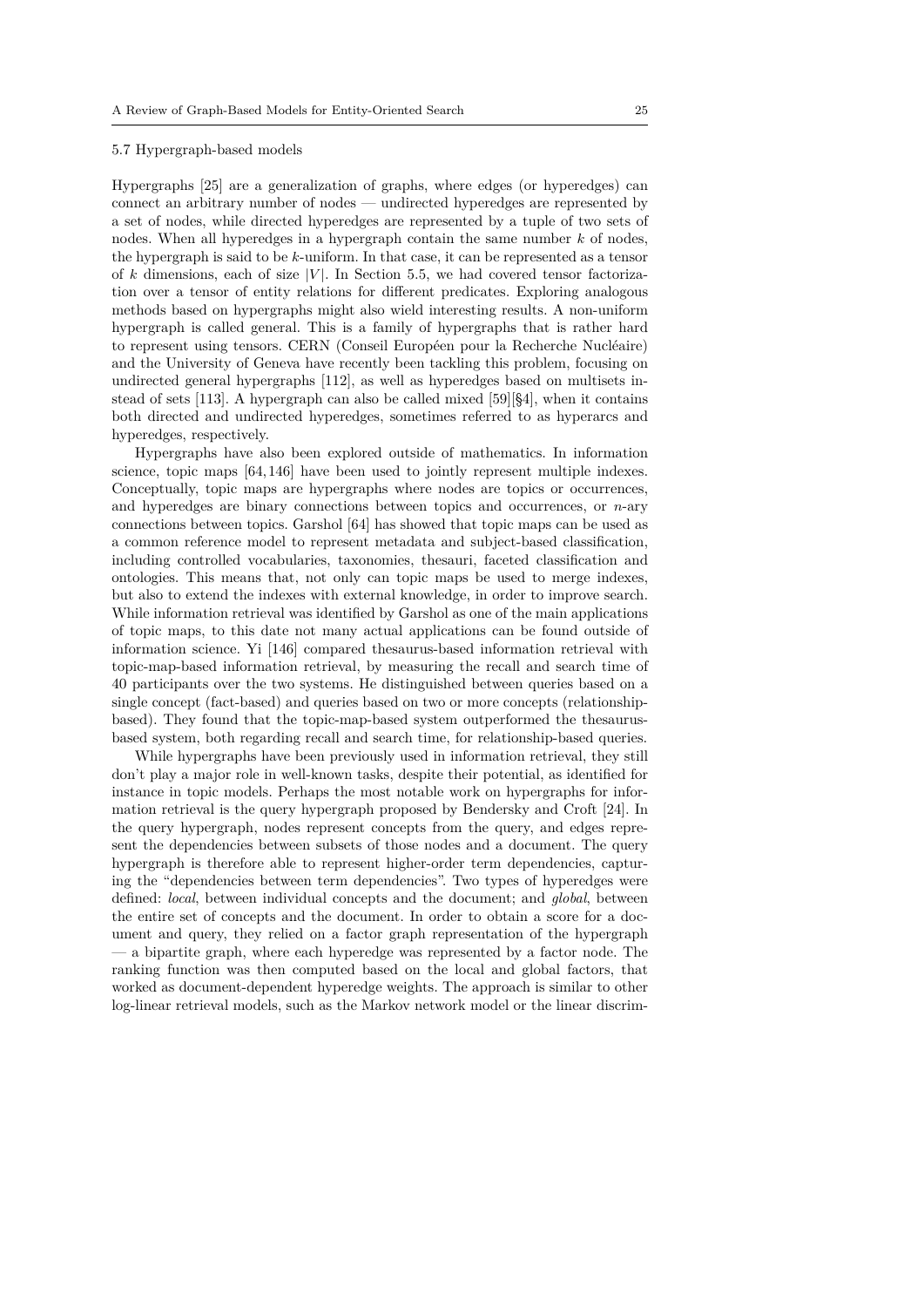inant model, however higher-order term dependencies are easier to incorporate into the model. Their methodical approach can be regarded as a fundamental step in supporting hypergraph-based work in information retrieval.

In entity-oriented search, we frequently deal with combined data or, at the very least, we separately work with corpora and knowledge bases. Accordingly, finding a joint representation for this kind of unstructured and structured data represents added value in the quest to reach general information retrieval. Menezes and Roth [100] have recently introduced semantic hypergraphs, proposing an approach to represent knowledge extracted from corpora based on recursive ordered hypergraphs. On one side, such extension of hypergraphs means that nodes, representing terms, can now have an order in the hyperedge they belong to, enabling for instance the re[pres](#page-39-11)entation of an entity mention to be stored using the correct sequence of words. On the other side, recursivity means that higher-order dependencies are explicitly stored rather than being exclusively verifiable, enabling a hyperedge to be defined over nodes but also over hyperedges. This work is also available as a Python library called Graphbrain<sup>1</sup>, which can be used to manipulate semantic hypergraphs for natural language understanding, and knowledge inference and exploration.

Recently, Dietz [45] has also proposed ENT Rank, a hypergraph-based approach for entity ranking, where text was used to inform and improve entity retrieval. The hypergraph was then con[ve](#page-25-0)rted into an entity co-occurrence multigraph and several features were considered to train a learning-to-rank-entities model: neighbor features, relation-typed neig[hbo](#page-35-9)r features, and context-relevance features. The model was inspired by random walks with restart, where training consisted on optimizing two weight vectors,  $\vec{\psi}$  and  $\vec{\theta}$ , as part of an equation similar to PageRank's, which acts as the ranking function for a given entity. In this equation, the features for the scored entity corresponded to the teleport or restart term, while the features from the neighbors and context corresponded to the the navigation term. The author's evaluation was based on the entity retrieval task from the TREC Complex Answer Retrieval track. It relied on the CAR dataset, with 5.41 million Wikipedia pages, along with a large corpus of paragraphs with hyperlinks to Wikipedia pages. DBpedia-Entity v2 was also used, with relevance judgments from SemSearch ES, INEX-LD, List Search and QALD-2. ENT Rank was able to achieve first or second best ranking model for all experiments, showing, in multiple cases, the best performance for unsupervised ranked aggregation.

Assuming that we would be able to effectively represent text and entities using a hypergraph, then we might be able to take advantage of both set theory, using metrics like the Jaccard index to measure similarities, or random walks in hypergraphs [23], where we might use hyperedge weights, but also node weights to control the traversal, in order to support general information retrieval. While hypergraphs are a flexible data structure, they still present some limitations, when applied to more complex representation needs. For instance, weights associated with nodes and hypere[dge](#page-34-14)s might not be enough to represent all types of bias  $-$  e.g., we can define node weights, but not node weights per hyperedge. There are, however, extensions of hypergraphs, like fuzzy hypergraphs [89], intuitionistic fuzzy hypergraphs [3] or hypergraphs with edge-dependent vertex weights [39], that provide increased flexibility in establishing bias. According to Canfora and Cerulo [34][Fig.1], this would in fact mean that such a model would simultaneously provide reasoning with logic (graph theory) and

<span id="page-25-0"></span><sup>1</sup>https://graphbrain.[net](#page-38-11)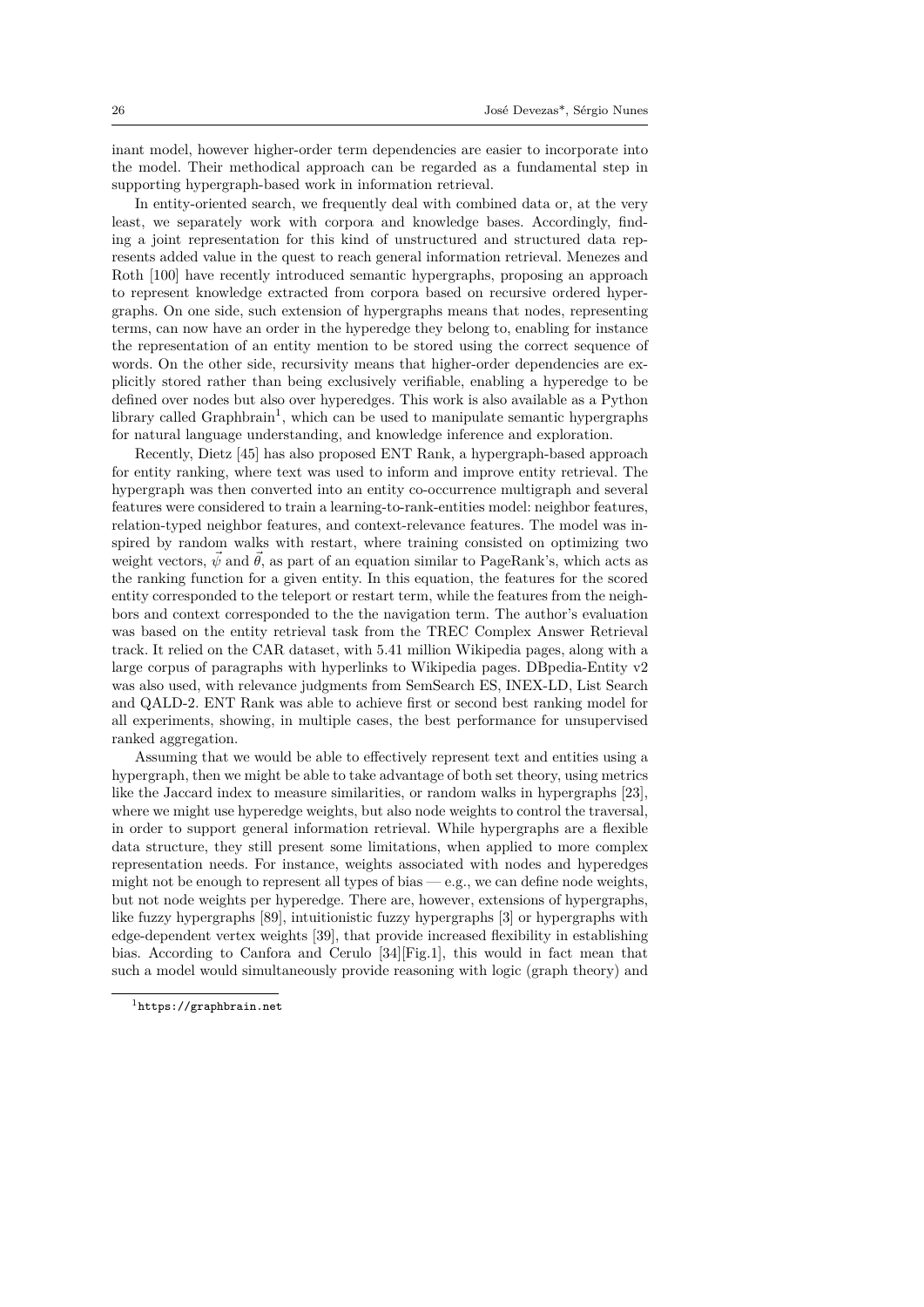uncertainty (fuzzy set theory). Besides hypergraphs, there are also other higherorder data structures, like higraphs [75], hypernetworks [2,84] or metagraphs [20], that might be worth exploring in information retrieval.

In prior sections of this survey, we have already seen that graphs can be used to represent both unstructured text (e.g., graph-of-word [126]) and structured knowledge (e.g., DBpedia [8]). Hypergrap[hs c](#page-37-12)an go even furth[er](#page-33-2)[, ca](#page-38-12)pturing for inst[anc](#page-34-15)e synonyms as undirected hyperedges. Moreover, approaches like hypergraph embeddings [80] can also be used to further reduce search complexity. The expressiveness and viability of hypergraphs make it a useful data struc[ture](#page-40-6) to be explored in entityoriented search.

#### 5.8 Random walk based models

<span id="page-26-0"></span>Traversing a graph can be done through algorithms like breadth-first or depth-first search. For large graphs, however, the cost of using such strategies can be prohibitive. There are other less expensive traversal strategies, like random walks [96], that are still able to capture structural properties, but rely on a sampled view of the graph [90]. For example, while breadth-first search has time-complexity  $O(|V| + |E|)$ , a random walk has time-complexity  $O(\ell)$ , for a given length  $\ell$ , while also being easily parallelizable [129]. Accordingly, random walks frequently provide a more effic[ien](#page-38-13)t way to estimate network properties. They can be used for measuring node importance, [wh](#page-38-14)en applied globally (e.g., *PageRank* [116]), but also for community detection, when confined to local neighborhoods (e.g., *Walktrap* [117], push algorithm [5]), and they can [even](#page-40-8) be used for entity linking, when applied to graphs of mentions and entities [70][131][§3.2.4].

PageRank is perhaps the most well-known [and](#page-39-3) versatile graph-based metric that relies on random walks. It first surfaced in 1997, in a wor[king](#page-40-9) paper by Larry [Pag](#page-33-3)e and Sergey Brin [115], but it is usually cited using the 1998 article describing the Google searc[h e](#page-37-13)[ngine](#page-40-10) [30], or the 1999 technical report from Stanford InfoLab [116]. Since then, PageRank has been extended and reimagined by different researchers, who proposed their own improvements, as we have shown in Section 5.1. Experiments included measurin[g th](#page-39-12)e importance of web pages based on a given topic [76], or considering a weighted a[ppr](#page-35-3)oach based on network, semantic and visual features [\[48](#page-39-3)], or even introducing higher-order dependencies for modeling historical surfing information [69]. There are multiple available surveys about PageR[ank,](#page-12-0) namely from Chung [41] and from Gleich [68]. Chung [41] focused on approximated ap[pro](#page-37-5)aches for the computation of PageRank, also covering the applications and generalizatio[n o](#page-36-6)f PageRank. Gleich [68] provided an in-depth survey with a good coverage on existing PageRank [var](#page-37-6)iants and applications, discussing the mathematics of PageRank and its gene[ral](#page-35-10)izations.

Due to its popularity, t[her](#page-37-4)e are m[ulti](#page-35-10)ple applications of PageRank to entityoriented search [12[\]\[§4](#page-37-4).6.2]. In the remainder of this section, we present ReConRank, ObjectRank, HubRank and HopRank, with applications over RDF graphs or general labeled graphs. We present PopRank and DING, with applications over the semantic web, combining a web or dataset graph with an object or entity graph. Finally, we cove[r a](#page-34-1) semantics-aware personalized PageRank that explores PageRank for recommendation tasks, while considering RDF triples for improved performance.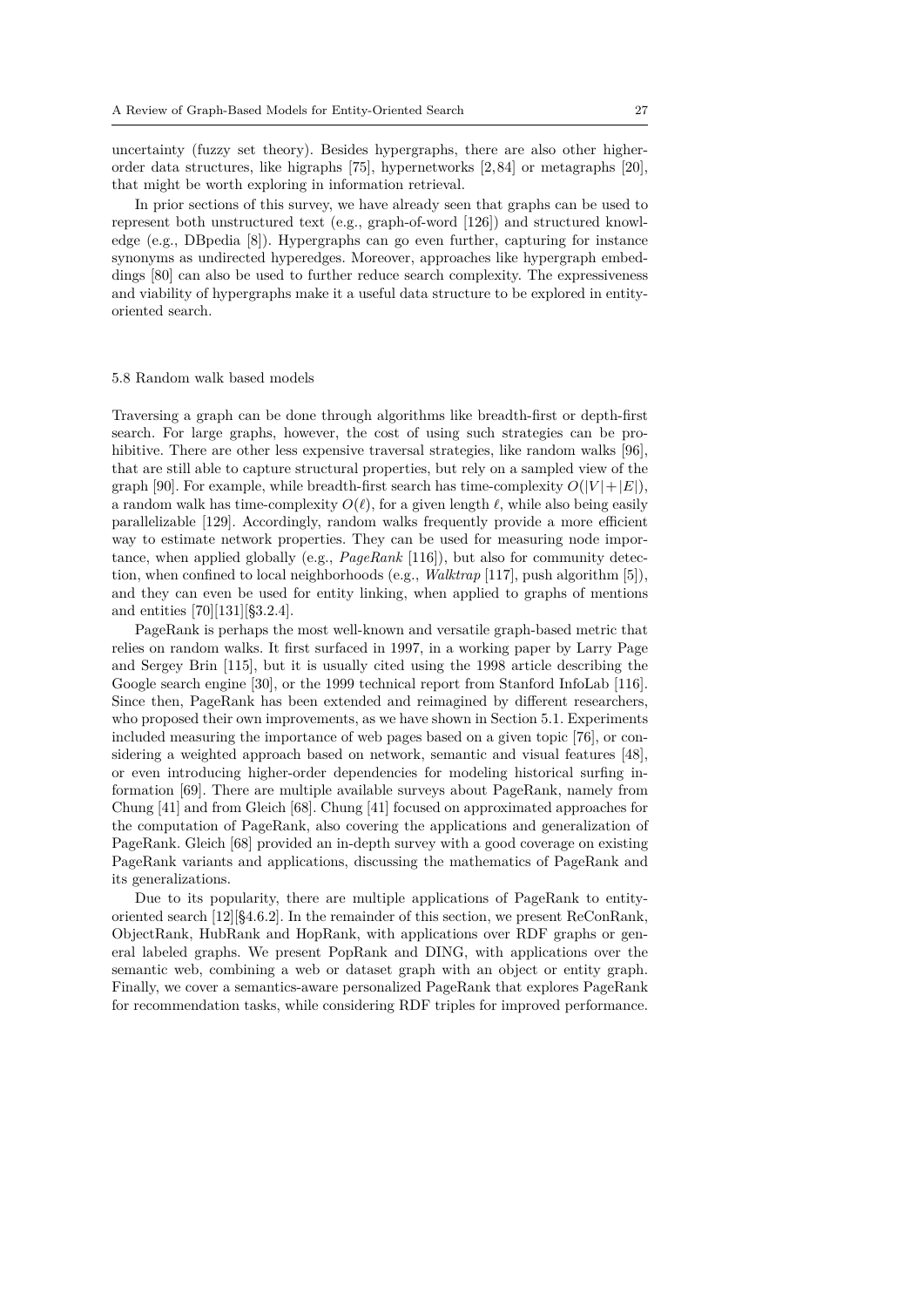*ReConRank* Inspired by PageRank, Hogan et al. [78] proposed ResourceRank, ContextRank, and a combination of the two approaches called ReConRank. Using a similar strategy to the base set selection in HITS [86], a query dependent graph was built by matching RDF literals and returning their neighborhood graph.

The resource graph was induced by the nodes [tha](#page-37-14)t appeared at least once as a subject in the retrieved RDF quads, while the context graph was induced by the fourth elements in the same set of RDF quads. I[n pr](#page-38-4)actice, each graph represented different projections of the original graph. ReConRank was then proposed as a metric computed over the combined graph of resources and their contexts, which represented an enriched connectivity over either individual graph.

*ObjectRank* Balmin et al. [11] proposed an adaptation of PageRank for keyword search over a database modeled as a labeled graph. Like HITS, ObjectRank was computed over a base set to generate a topic-induced graph. Their approach consisted on precomputing the Global ObjectRank (same as PageRank) and the ObjectRanks for all term-based graphs.

For a query with multiple k[eyw](#page-34-16)ords, we can compute the product of individual ObjectRanks as the logical *AND* or, for pairs of keywords, the sum of ObjectRanks minus their product as the logical *OR*. It is also easy to derive the computation of ObjectRank for any combination of these boolean operators. A relevant difference between the computation of PageRank and ObjectRank, besides its query dependence according to the base set, is that the sum of outgoing weights, used to generate matrix  $M$ , might be less than one. Weights are defined according to an authority transfer schema graph, where they are established for particular edge labels and between specific source and target node labels. Given that these weights might not add to one, the authors use the analogy of a random surfer that eventually disappears. For computational purposes, each weight is then divided by the weighted outdegree over edges with the same label, ensuring stochasticity and convergence.

*PopRank* Nie et al. [110] have proposed a link analysis metric with applications to entity ranking, namely in academic search engines like Libra  $[109]$  — know, since 2011, as Microsoft Academic Search. PopRank acknowledged the importance of both the web graph (based on hyperlinks) and the object graph (based on heterogeneous relations between di[fferen](#page-39-13)t types of objects). It combines web popularity, as well as transitions over the object graph, according to a popularity pro[paga](#page-39-14)tion factor. The popularity propagation factor *γY X* was defined for links between two specific entity types *Y* and *X* (similar to the authority transfer schema graph in ObjectRank). The web popularity  $WebPop_X$  was calculated based on the PageRank of the pages that contained the object, as well as based on the importance of web blocks (visual fragments of a web page).

*HubRank* Chakrabarti [36] proposed an efficiency improvement over ObjectRank, where the personalization vector was only computed for a set of hub nodes selected based on query logs. They proposed a *TypedWordGraph*, where they introduced word-to-entity relations, thus enabling mixed word and entity queries. Each vector was approximated usin[g p](#page-35-11)recomputed fingerprints — i.e., the end nodes from random walks of various lengths, as sampled from a geometric distribution, and initiated from each node — as described by Fogaras et al. [58]. In order to compute HubRank,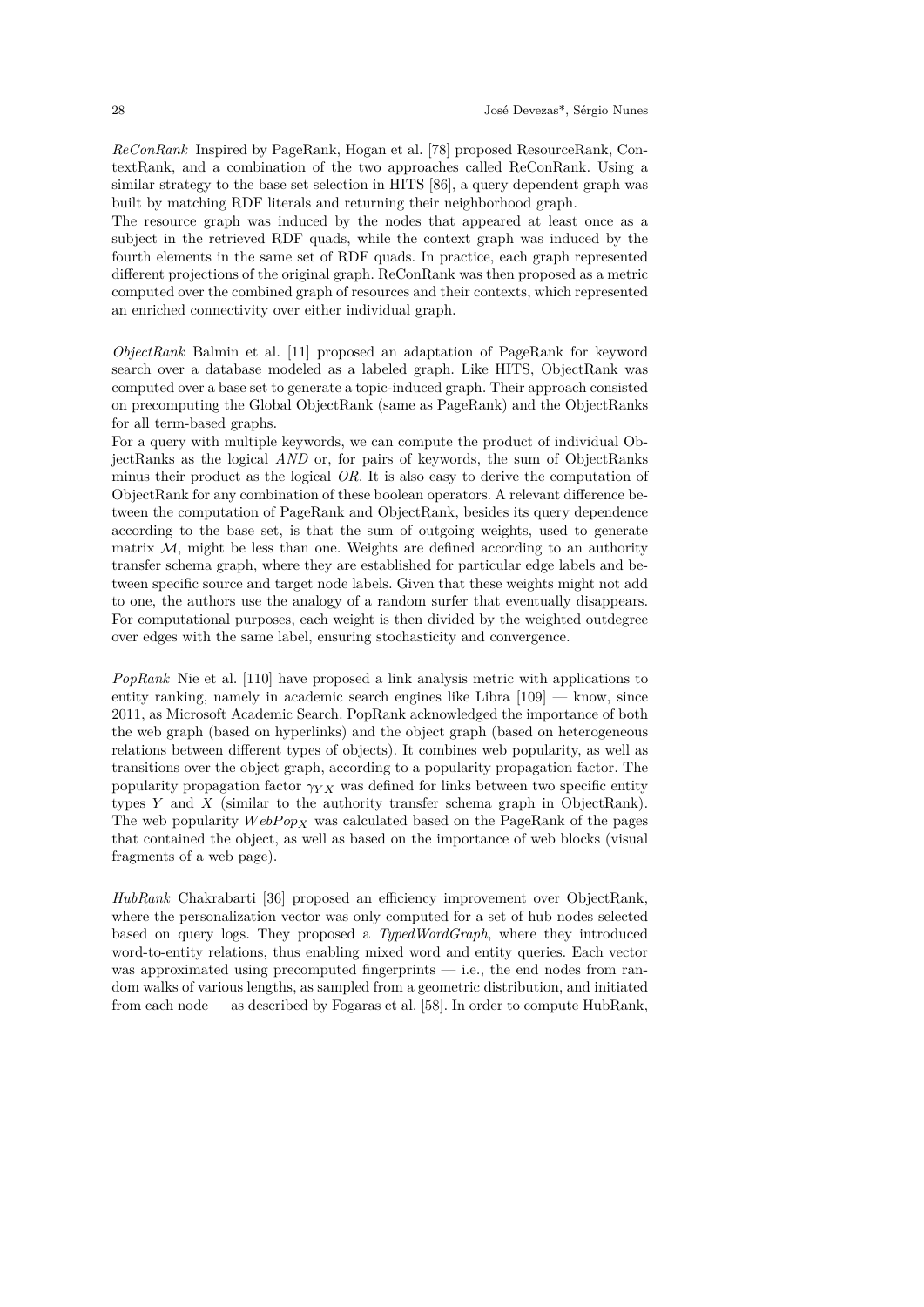a subgraph limited by boundary nodes was first prepared. The boundary was established by a subset of hub nodes called blockers, and by loser nodes that were too far to significantly influence the personalized PageRank of the word nodes. Personalized PageRank was then estimated for the remaining active nodes and iteratively computed using dynamic programming, while fixing the value of boundary nodes. Fingerprinting and computation over a smaller graph provided improved efficiency, while the word-to-entity relations provided a more flexible model for entity-oriented search.

*DING (Dataset rankING)* Delbru et al. [44] proposed a hierarchical link analysis approach based on the computation of a PageRank variant called DatasetRank, applied over a two-layer model of the semantic web. DatasetRank combines a local entity rank, indicative of the importance of an entity within the current dataset, with the the probability of jumping to a[noth](#page-35-12)er dataset, which is dependent on its size.

*Semantics-Aware Personalized PageRank* Musto et al. [105] have experimented with personalized PageRank for recommendation over different user preference graphs, adding to the user-item relations with external knowledge from linked open data. Their contribution was focused on finding the best representation model for semantics-aware recommendation using personalized Page[Rank](#page-39-15), rather than proposing changes to PageRank as a ranking function. They experimented with the bipartite user-item graph, as well as the tripartite user-item-resource graphs, based on all DBpedia triples, as well as on a subset of triples selected using PCA or information gain. They also experimented with different weighting schemes for each node type. They found slight benefits to the extension of user-item graphs with linked open data, particularly for graphs that were originally sparser.

*HopRank* Espín-Noboa et al. [51] proposed HopRank to model human navigation on semantic networks. Based on the analysis of user behavior in the BioPortal website<sup>1</sup>, a repository of biomedical ontologies, they found that, instead of teleporting to random ontology nodes, users showed a bias toward jumping to nodes at a particular distance *k*. They called this a *k*[-ho](#page-36-14)p, naming the probabilities of teleporting to *k*-hops as *HopPortation*. Given the diameter *d ′* of the ontology (ignoring direction), consid[er](#page-28-1) the *HopPortation* vector  $\vec{d}$  of size  $d' + 1$ , where  $d_k \in \vec{d}$  represents the probability of a *k*-hop happening. The authors computed *d<sup>k</sup>* based on the clickstream transitions in the BioPortal website, using add-one smoothing to ensure each available *k*-hop was considered. Also consider  $d'$  matrices  $\mathcal{M}_k$  containing the transition probabilities for the corresponding *k*-hops, based on the undirected ontology links.

#### **6 Discussion**

In this section, we present several observations, identifying possible trails leading to the future of graph-based entity-oriented search. We end the section with an overview on the overall classes of graph-based models presented in this survey.

<span id="page-28-1"></span><span id="page-28-0"></span><sup>1</sup>https://bioportal.bioontology.org/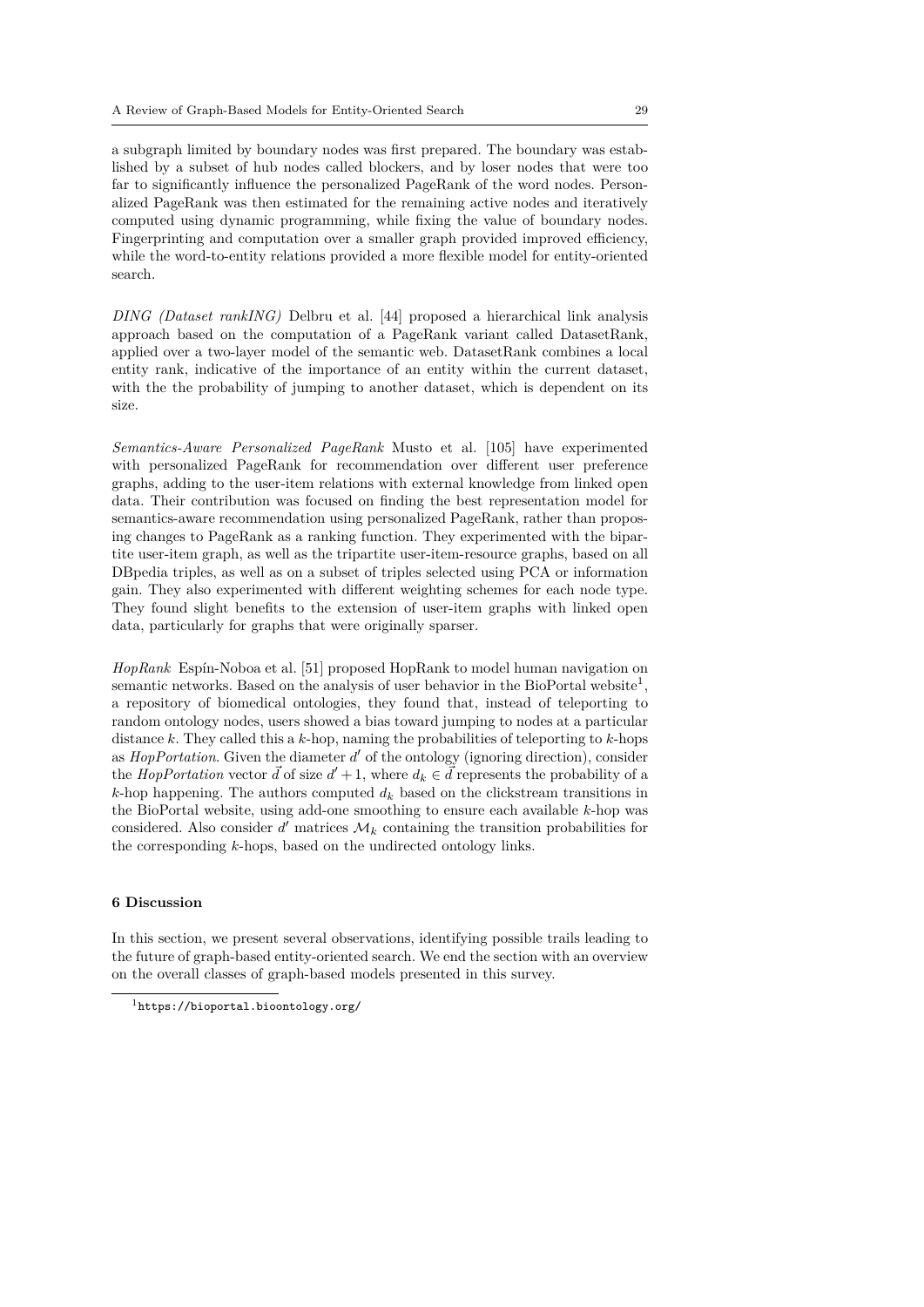## 6.1 Observations

<span id="page-29-0"></span>We present several remarks surrounding graph-based entity-oriented search, its relation to semantic search and the exploration of higher-order dependencies with hypergraphs, proposing future directions towards hypergraph-based quantum search<sup>1</sup>.

## *6.1.1 Why survey graph-based entity-oriented search?*

Only recently has entity-oriented search been conveniently defined and describ[ed](#page-29-1) as an area [12]. While several graph-based approaches have been generally used in information retrieval, graph-based entity-oriented search is still in its infancy. It lies within this area the ability to tackle issues like the combination of heterogeneous information sources or the generalization of entity-oriented search tasks — all available information[, st](#page-34-1)ructured or unstructured, should be available for cross-referencing, collectively contributing to solving the users' information needs. Likewise, individual tasks leading to the answer might benefit from a departure from modularity and into a more intertwined approach, where intermediate computations from any task should be able to contribute to other tasks, seamlessly at any step. In order to develop such a holistic approach to entity-oriented search, we must first compile a comprehensive guide with a high-level view over information retrieval, and in particular the developments leading to entity-oriented search and the overall usage of graphs in the area. Our goal with this survey was to solve for this need, striving to be complete in the sense of coverage, as opposed to being exhaustive, and showing the potential for tackling information retrieval as the analysis of a complex network.

## *6.1.2 The relation between entity-oriented search and semantic search*

One particular source of confusion is the definition of semantic search and how it relates to entity-oriented search. Most of the work we reviewed either refers to semantic search as document retrieval leveraging entities, or as entity retrieval over linked data. In its broader definition [12][Def.1.6], semantic search subsumes entityoriented search. However, when considering any of the described tasks, we might say that semantic search is instead subsumed by entity-oriented search. In practice, detaching the semantic search classification from any specific task might be the most adequate approach, thus promoting t[he](#page-34-1) use of the broader and more abstract definition, and instead more clearly describing the tasks as ad hoc document retrieval and ad hoc entity retrieval, respectively. In this survey, we complied with the definitions proposed by Balog [12], except when the cited paper specifically mentioned a semantic search task, in which case we clearly stated which definition the authors adhered to.

## *6.1.3 What is and isn't a gr[ap](#page-34-1)h-based model?*

We defined graph-based models as any approach that relied on a graph, at whichever stage of the process. This included graphs for representing:

<span id="page-29-1"></span><sup>&</sup>lt;sup>1</sup>Please note that quantum approaches to information retrieval have already been explored in the past, for instance with the quantum language models by Sordoni et al. [134]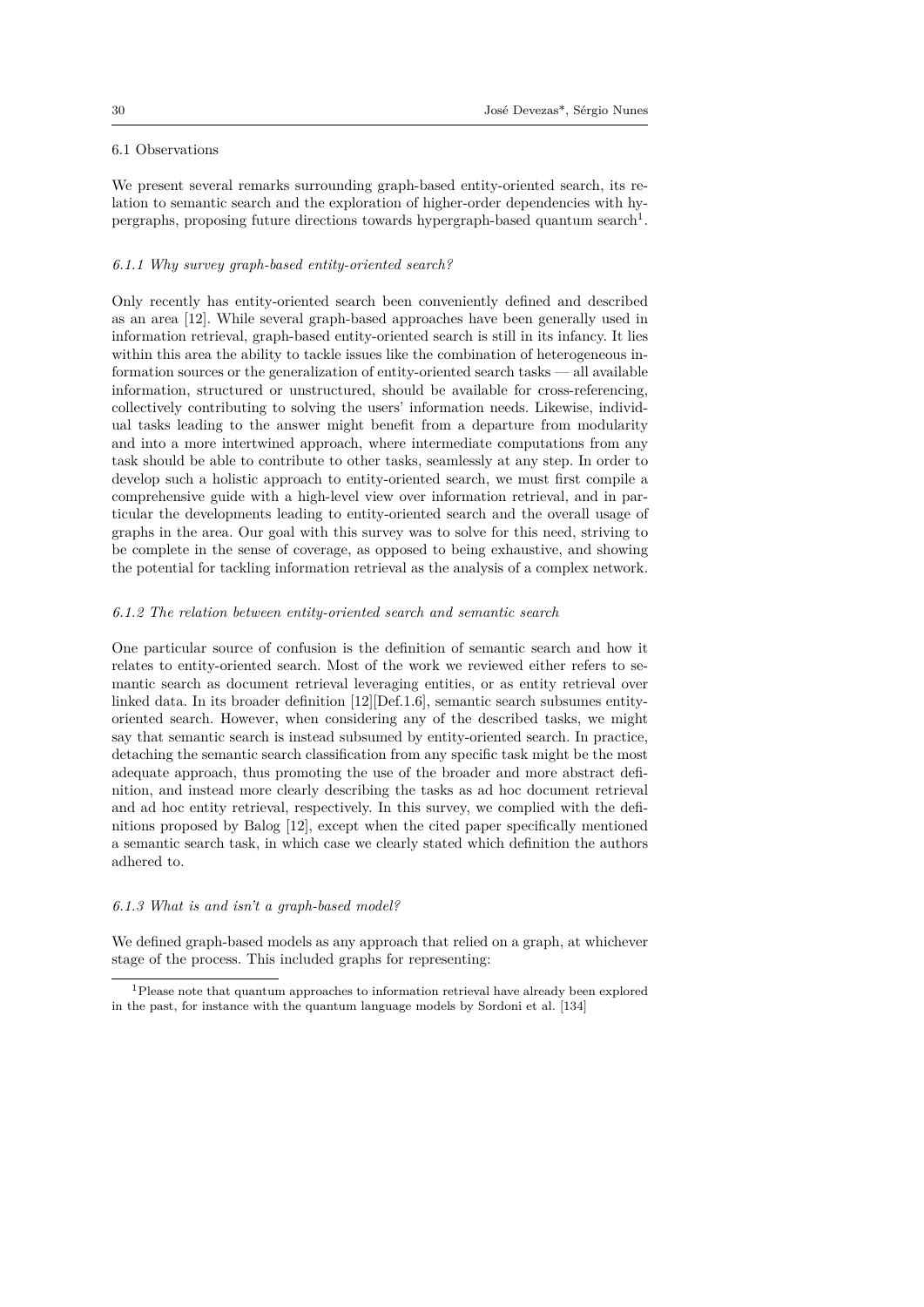- **–** Text (e.g., linking terms within a window, or with similar embeddings);
- **–** Entities, their attributes and relations (i.e., knowledge graphs);
- **–** Relations between documents (e.g., hyperlinks, similarity).

While many probabilistic models might also be considered graph-based, namely Bayesian or Markov networks, we opted to classify them as probabilistic, unless they were clearly operating over a specific graph (e.g., web graph, similarity graph). PageRank might be the most evident example of a probabilistic graph-based model, since it is clearly applied to the web graph to rank web pages by importance. This is why it was relevant to cover overall probabilistic models, before delving into graphbased models.

As an area, graph-based entity-oriented search still has a lot of unexploited potential, in particular regarding approaches developed in network science. This includes PageRank, which as been abundantly used, but also other centrality metrics like closeness or betweenness, as well as community detection or motif discovery. Graph connectivity can be studied from three main perspectives: microscale (node or edge properties), mesoscale (community or motif level) and macroscale (global). There are still many unexplored approaches, at all scales, that might be useful to better understand information in the context of search (e.g., graphlet-orbit transitions as a way to establish graph similarity [6]).

## *6.1.4 From binary dependencies to higher-order dependencies*

A current trend in machine lear[nin](#page-33-4)g is the application of tensors for representing higher-order dependencies, particularly popularized by Google's TensorFlow [1]. Similarly, hypergraphs are able to elevate the expressiveness of a graph's binary dependencies to higher-order dependencies. In Section 5.7, we have seen that there some hypergraph-based approaches for indexing, representing and querying documents. However, there hasn't been much work specifically directed at entity-oriented [s](#page-33-5)earch. We argue that further exploring hypergraphs, without falling back to the domain of graphs, might lead to useful and novel strategies [to](#page-24-0) better solve information needs. A possible approach is the application of PageRank to "knowledge hypergraphs", where a random surfer would, at each step, randomly select a hyperedge and then randomly select a node from that hyperedge [23]. As the complexity of the hypergraph increases, particularly for memory-based hypergraphs (i.e., that explicitly store information statements), even random walk based approaches become inefficient for real-time computation. However, we know that random walks in graphs can be modeled using Markov chains, which are sto[cha](#page-34-14)stic models whose simulation is being studied in quantum computer [111]. In turn, implementing random walks in hypergraphs using a quantum computer would also require a Markov process to be defined over a hypergraph [95]. We also argue that, for this reason, the complexity of such models and the overall predicted inefficiency should not be reasons to discard it as a viable approach, worthy of stu[dy.](#page-39-16)

#### 6.2 An overview on entity-[ori](#page-38-15)ented search approaches

Entity-oriented search is a naturally heterogeneous area, where documents and entities are combined to better solve the information needs of the users. When querying,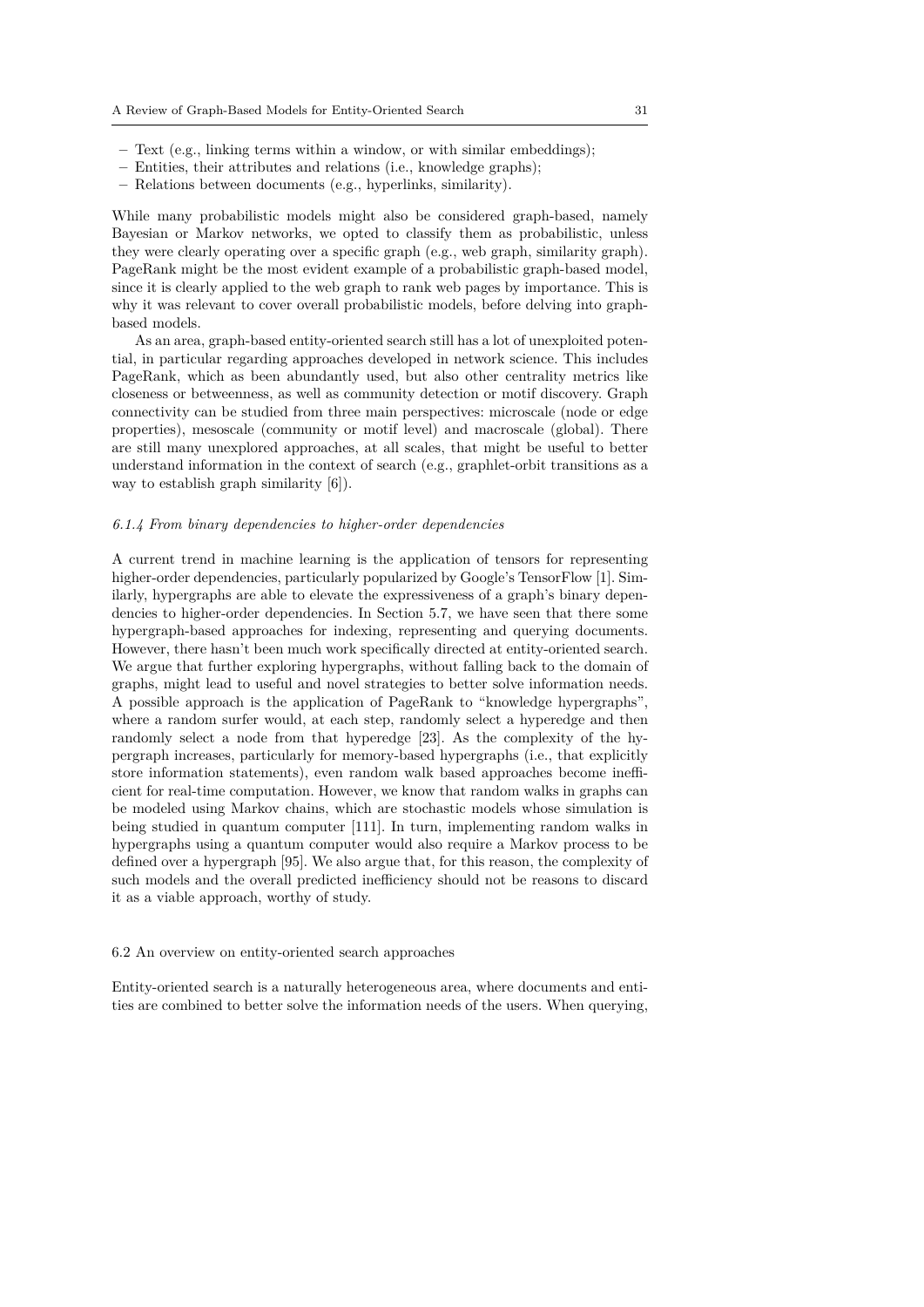users can take advantage of keyword or natural language queries, as well as entity queries, obtaining results that can either include documents, entities, or both. However, techniques for document and entity representation have been quite disjoint, with the inverted index taking the lead to represent multi-field documents, and the triplestore taking the lead to represent entities, their types, attributes and relations. Some of the first approaches to tackling entity-oriented search tasks, were based on translating the problem to the domain of classical information retrieval. Please refer to Table 2 for an overview of these approaches, based on virtual documents, combined data and probabilistic graphical models. Other approaches integrated information from documents and entities based on learning to rank models. That way, signals from different representations (e.g., inverted index and triplestore) could be combined base[d](#page-43-0) on a learned ranking function, trained for instance using a supportvector machine or a neural network. Table 3 can be used as a reference for the learning to rank models that we covered, illustrating semantic-driven, virtual document, and representation learning approaches.

Graph-based models can also be used as a way to integrate information from documents and entities, harnessing techn[iq](#page-44-0)ues developed through years of research on information retrieval and network science (e.g., PageRank [116]), as well as graphbased representations developed individually for either type of data (e.g., graph-ofword  $[126]$  for documents and  $RDF<sup>1</sup>$  for entities). While graphs have been prevalent in information retrieval, using them to solve the representation mismatch between documents and entities is fairly recent. Table 4 provides a ref[eren](#page-39-3)ce for graph-based approaches, both general and specific to entity-oriented search. In particular, we covere[d ge](#page-40-6)neral link analysis appr[oa](#page-31-0)ches. We also covered text as a graph, which, despite no entities being considered, provided a common ground for integration with entity graphs. We then covered knowledge gr[ap](#page-45-0)hs and how they are built and used for document and/or entity search. We examined text to entity graph approaches, where information extraction was used to acquire a structured graph to represent the document by its entities and relations. We then covered graph matching approaches, where a query graph is matched against subgraphs in an entity graph. Finally, we considered hypergraph-based models, with potential applications to entity-oriented search, and we closed with random walk based models, that are based on PageRank adaptions to an entity-oriented context.

Table 1 provides a comprehensive view of the surveyed approaches for each of the three models — classical IR, learning to rank, and graph-based models — along with the tasks that they support.

As we can see, the task with the highest coverage was ad hoc entity retrieval. Combined [d](#page-32-0)ata approaches are able to support all of the four main entity-oriented search tasks that we considered. The reviewed graph matching and random walk based approaches are able to support three out of the four tasks, with ad hoc document retrieval missing. However, graph-based models were used to represent text as a graph, to structure knowledge bases, to convert text to an entity graph, and in hypergraph-based approaches for ad hoc document retrieval. This supports our thesis that the graph data structure might be viable as a joint representation model, able to support the four retrieval tasks, and providing a framework to develop a universal ranking function. One example of a basis for such a function would be the heat

<span id="page-31-0"></span><sup>1</sup>https://www.w3.org/RDF/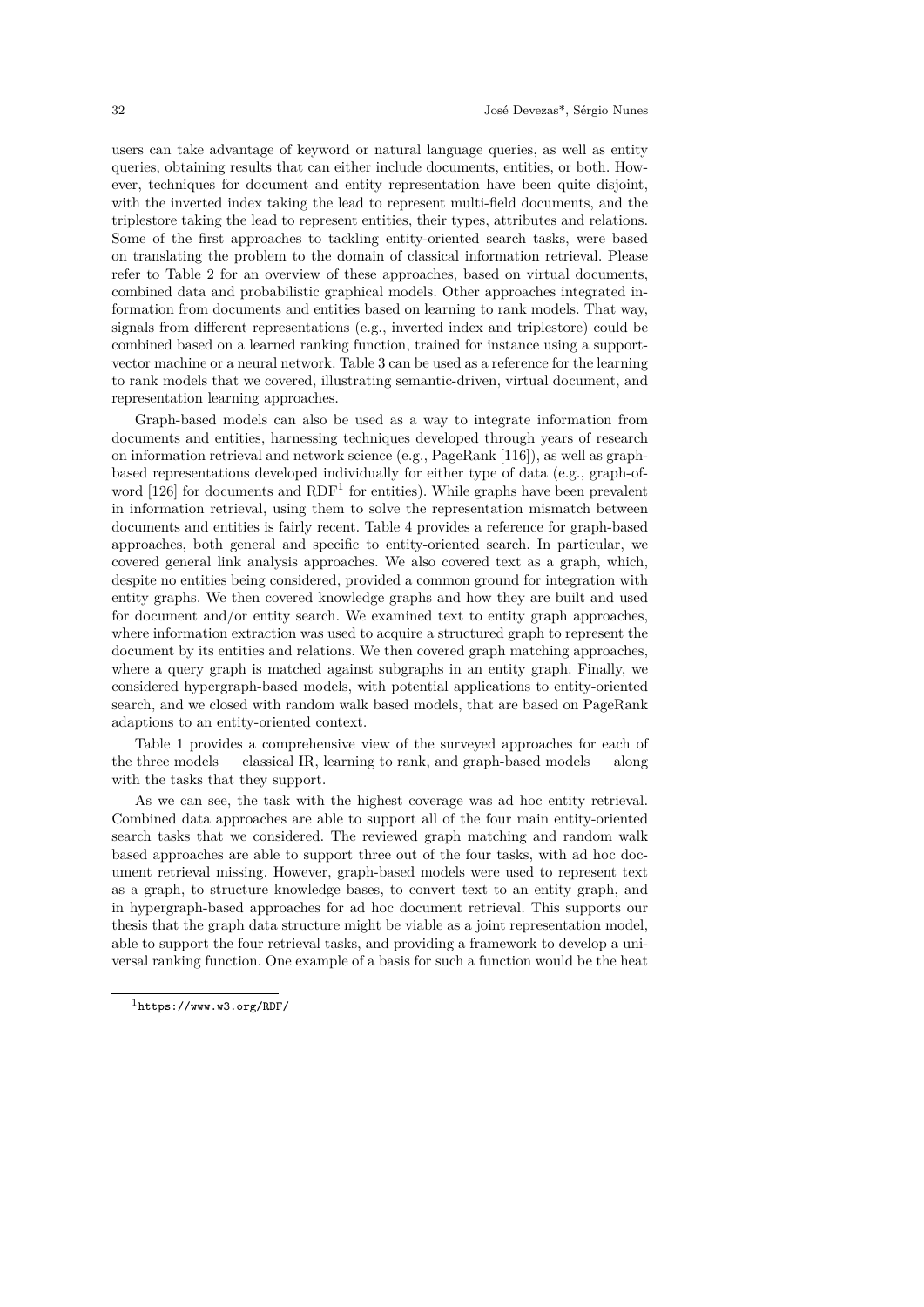<span id="page-32-0"></span>

|              | Approach                       | References                                  | Ad Hoc Document Retrieval | Retrieval<br>Ad Hoc Entity | Related Entity Finding    | Entity List Completion | Sentence Retrieval | Answer Tree Ranking | Attribute Retrieval | Relation Retrieval | Construction and Modeling<br>Knowledge Graph | Node Importance | Node Relatedness | Graph Partitioning | Topic Modeling | Text Classification | Joint Representation | Document Representation |
|--------------|--------------------------------|---------------------------------------------|---------------------------|----------------------------|---------------------------|------------------------|--------------------|---------------------|---------------------|--------------------|----------------------------------------------|-----------------|------------------|--------------------|----------------|---------------------|----------------------|-------------------------|
|              | Virtual Documents              | [21, 47, 118]                               |                           |                            |                           |                        |                    |                     |                     |                    |                                              |                 |                  |                    |                |                     |                      |                         |
| Classical    | Combined Data                  | [26, 18, 152,<br>31                         |                           |                            | $\checkmark$ $\checkmark$ |                        |                    |                     |                     |                    |                                              |                 |                  |                    |                |                     |                      |                         |
|              | Probabilistic Graphical Models | [88, 120, 139]                              |                           |                            |                           |                        |                    |                     |                     |                    |                                              |                 |                  |                    |                |                     |                      |                         |
|              | Cluster Hypothesis             | $[121]$                                     |                           |                            |                           |                        |                    |                     |                     |                    |                                              |                 |                  |                    |                |                     |                      |                         |
| Learning     | Semantic-Driven                | [38, 92, 130]                               |                           |                            |                           |                        |                    |                     |                     |                    |                                              |                 |                  |                    |                |                     |                      |                         |
| Rank         | Virtual Documents              | $[37]$                                      |                           |                            |                           |                        |                    |                     |                     |                    |                                              |                 |                  |                    |                |                     |                      |                         |
| $\mathbf{S}$ | Representation Learning        | $[73]$                                      |                           |                            |                           |                        |                    |                     |                     |                    |                                              |                 |                  |                    |                |                     |                      |                         |
|              | Link Analysis                  | [86, 30, 116,<br>140, 82, 40,<br>87,144     |                           |                            |                           |                        |                    |                     |                     |                    |                                              |                 | シンシ              |                    |                |                     |                      |                         |
|              | Text as a Graph                | [27, 126, 49]                               |                           |                            |                           |                        |                    |                     |                     |                    |                                              |                 |                  |                    |                |                     |                      |                         |
| Graph-Based  | Knowledge Graphs               | [55, 33, 13,<br>28, 106, 133,<br>119, 63, 4 |                           |                            |                           |                        |                    |                     |                     |                    |                                              |                 |                  |                    |                |                     |                      |                         |
|              | Text to Entity Graph           | [29, 107]                                   |                           |                            |                           |                        |                    |                     |                     |                    |                                              |                 |                  |                    |                |                     |                      |                         |
|              | Entity Graph to Tensor         | $[149]$                                     |                           |                            |                           |                        |                    |                     |                     |                    |                                              |                 |                  |                    |                |                     |                      |                         |
|              | Graph Matching                 | [153, 150,<br>154, 103, 151]                |                           |                            |                           |                        |                    |                     |                     |                    |                                              |                 |                  |                    |                |                     |                      |                         |
|              | Hypergraph-Based               | [64, 146, 24,<br>74,45                      |                           |                            |                           |                        |                    |                     |                     |                    |                                              |                 |                  |                    |                |                     |                      |                         |
|              | Random Walk Based              | [78, 11, 36,<br>51, 44, 105                 |                           |                            |                           |                        |                    |                     |                     |                    |                                              |                 |                  |                    |                |                     |                      |                         |

Table 1: Approaches and their applications in the context of entity-oriented search.

kernel PageRank, which is a[b](#page-37-15)[le](#page-37-11) [to](#page-41-8) [m](#page-34-13)easure node importance and node relatedness, as well as a to obtain a grap[h](#page-36-14) [p](#page-37-14)[a](#page-34-16)[r](#page-39-15)[ti](#page-35-11)tion.

## **7 Conclusion**

With the increasing relevance of entity-oriented search, it makes sense to look at graph-based models for information retrieval in a new light. We started this survey by providing context, presenting some historical perspective along with basic concepts and models from information retrieval. We covered general entity-oriented search approaches and general graph-based approaches, as well as a combination of both approaches. Given the growing potential of the area, this survey focused on identifying a diverse set of representative methods, rather than doing an exhaustive research of all existing applications in each category. Our goal was to provide a map of opportunities in graph-based entity-oriented search, supporting, among others, the future research on general models and universal ranking functions for information retrieval.

We surveyed the usage of classical information retrieval models, as well as learning to rank models, for entity-oriented search. Then, we provided a wide range coverage of graph-based models, introducing classical link analysis approaches, like PageRank, HITS and kernel-based methods. We also described approaches for representing text as a graph, capturing discourse properties like context (e.g., graph-of-word). We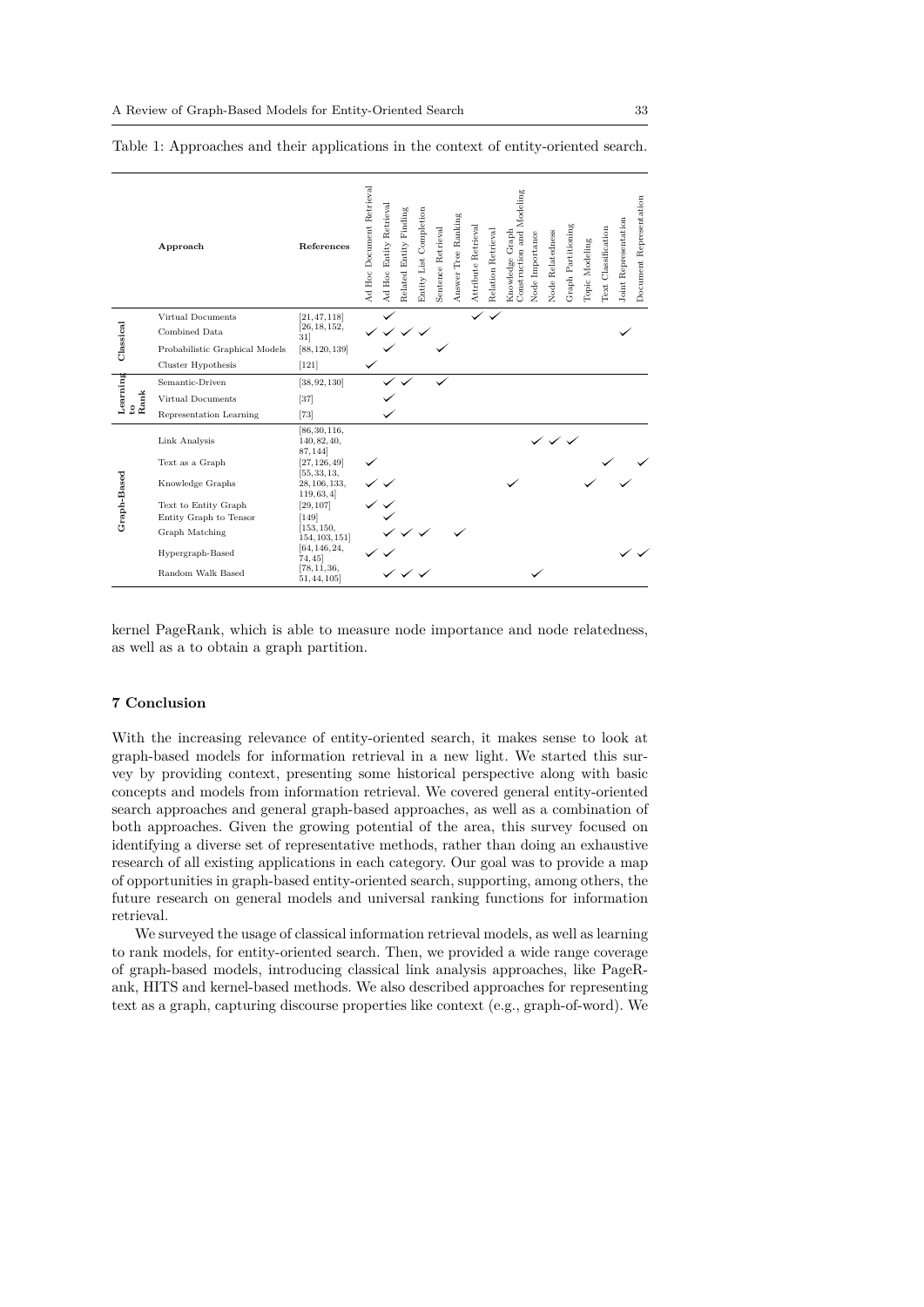described knowledge graph construction and modeling, along with its applications, either for improving ad hoc document retrieval or for supporting ad hoc entity retrieval. We studied approaches based on extracting entity graphs from text and using them as a complement for the representation and retrieval of documents. We also covered the usage of tensors to represent entity graphs and to obtain entity embeddings. We explored graph matching for querying with graphs — usually generated from natural language queries. We examined general hypergraph-based models for document representation, joint representation and ad hoc document retrieval, showing the potential for applications in entity-oriented search as well. We closed the graph-based section with random walk based models, mostly derived from PageRank and applied to entity graphs over a given context (e.g., web graph, dataset). We also provided a section on evaluation forums and datasets, useful for assessing a wide range of entity-oriented search tasks. Finally, we presented a discussion containing several individual observations, as well as an overview on the surveyed entity-oriented search approaches.

#### **Conflict of interest**

The authors declare that they have no conflict of interest.

#### **References**

- 1. Abadi, M., Barham, P., Chen, J., Chen, Z., Davis, A., Dean, J., Devin, M., Ghemawat, S., Irving, G., Isard, M., Kudlur, M., Levenberg, J., Monga, R., Moore, S., Murray, D.G., Steiner, B., Tucker, P., Vasudevan, V., Warden, P., Wicke, M., Yu, Y., Zheng, X.: Tensorflow: A system for large-scale machine learning. In: 12th USENIX Symposium on Operating Systems Design and Implementation (OSDI 16), pp. 265–283. USENIX Association, Savannah, GA (2016). URL https://www.usenix.org/conference/osdi16/ technical-sessions/presentation/abadi
- <span id="page-33-5"></span>2. Akhmediyarova, A., Kuandykova, J., Kubekov, B., Utepbergenov, I.T., Popkov, V.: Objective of modeling and computation of city electric transportation networks properties. In: Proc. of the Int. Conf. on Information Science and Management Engineering, Destech Publications, Inc., pp. 106–111 (2015)
- 3. [Akram, M., Dudek, W.A.: Intuitionistic fuzzy hypergraphs with applications. Inf. Sci.](https://www.usenix.org/conference/osdi16/technical-sessions/ presentation/abadi) **218**, 182–193 (2013). DOI 10.1016/j.ins.2012.06.024
- <span id="page-33-2"></span>4. Allahyari, M.: Semantic web topic models: Integrating ontological knowledge and probabilistic topic models. Ph.D. thesis, University of Georgia, Athens, Georgia (2016)
- <span id="page-33-7"></span>5. Andersen, R., Chung, F.R.K., Lang, K.J.: Local graph partitioning using pagerank vectors. In: 47th Annual IEEE Symposium on Foundations of Computer Science (FOCS 2006), 21-24 October 2006, Berkeley, California, USA, Proceedings, pp. 475–486 (2006). DOI 10.1109/FOCS.2006.44
- <span id="page-33-6"></span><span id="page-33-3"></span>6. Aparicio, D., Ribeiro, P., Silva, F.: Graphlet-orbit transitions (got): A fingerprint for temporal network comparison. PLoS One **13**, e0205497 (2018). DOI 10.1371/journal. pone.0205497
- 7. Arrington, M.: AOL proudly releases massive amounts of private data. https: //techcrunch.com/2006/08/06/aol-proudly-releases-massive-amounts-of-usersearch-data/ (2006). Accessed on 2017-07-13
- <span id="page-33-4"></span>8. Auer, S., Bizer, C., Kobilarov, G., Lehmann, J., Cyganiak, R., Ives, Z.G.: Dbpedia: A nucleus for a web of open data. In: The Semantic Web, 6th International Semantic Web Conference, 2nd Asian Semantic Web Conference, ISWC 2007 + ASWC 2007, [Busan,](https://techcrunch.com/2006/08/06/aol-proudly-releases-massive-amounts-of-user-search-data/) [Korea, November 11-15, 2007., pp. 722–735 \(2007\). DOI 10.1007/978-3-540-76298-0\\_52](https://techcrunch.com/2006/08/06/aol-proudly-releases-massive-amounts-of-user-search-data/)
- <span id="page-33-1"></span><span id="page-33-0"></span>9. [Avrachenkov,](https://techcrunch.com/2006/08/06/aol-proudly-releases-massive-amounts-of-user-search-data/) K., Litvak, N., Nemirovsky, D., Osipova, N.: Monte carlo methods in PageRank computation: When one iteration is sufficient. SIAM J. Numerical Analysis **45**(2), 890–904 (2007). DOI 10.1137/050643799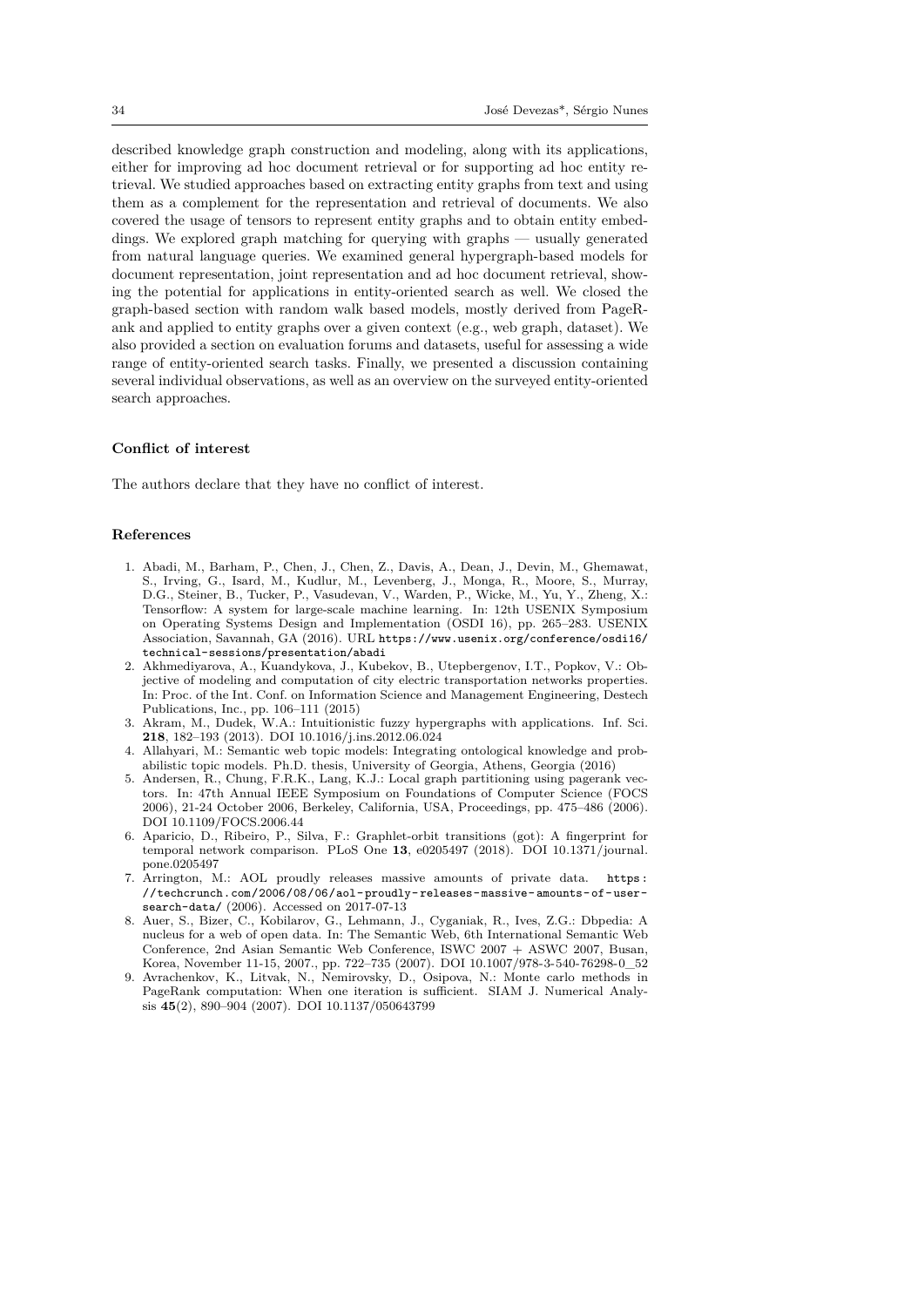- 10. Baeza-Yates, R., Ciaramita, M., Mika, P., Zaragoza, H.: Towards semantic search. In: E. Kapetanios, V. Sugumaran, M. Spiliopoulou (eds.) Natural Language and Information Systems, 13th International Conference on Applications of Natural Language to Information Systems, NLDB 2008, London, UK, June 24-27, 2008, Proceedings, *Lecture Notes in Computer Science*, vol. 5039, pp. 4–11. Springer (2008). DOI 10.1007/978-3-540-69858- 6\_2
- 11. Balmin, A., Hristidis, V., Papakonstantinou, Y.: Objectrank: Authority-based keyword search in databases. In: (e)Proceedings of the Thirtieth International Conference on Very Large Data Bases, Toronto, Canada, August 31 - September 3 2004, pp. 564–575 (2004). URL http://www.vldb.org/conf/2004/RS15P2.PDF
- 12. Balog, K.: Entity-Oriented Search, *The Information Retrieval Series*, vol. 39. Springer (2018). DOI 10.1007/978-3-319-93935-3
- <span id="page-34-16"></span>13. Balog, K., de Rijke, M., Franz, R., Peetz, H., Brinkman, B., Johgi, I., Hirschel, M.: SaHaRa: Discovering Entity-Topic Associations in Online News. In: 8th International Sema[ntic Web Conference \(ISWC 2009\) \(2009\)](http://www.vldb.org/conf/2004/RS15P2.PDF)
- <span id="page-34-1"></span>14. Balog, K., Serdyukov, P., de Vries, A.P.: Overview of the TREC 2011 entity track. In: Proceedings of The Twentieth Text REtrieval Conference, TREC 2011, Gaithersburg, Maryland, USA, November 15-18, 2011 (2011). URL http://trec.nist.gov/pubs/ trec20/papers/ENTITY.OVERVIEW.pdf
- <span id="page-34-17"></span><span id="page-34-6"></span>15. Bar-Yossef, Z., Mashiach, L.: Local approximation of pagerank and reverse pagerank. In: Proceedings of the 31st Annual International ACM SIGIR Conference on Research and Development in Information Retrieval, SIGIR 2008, Singapore, July 20-24, 2008, pp. 865–866 (2008). DOI 10.1145/1390334.1390545
- <span id="page-34-7"></span>16. [Baraglia, R., De Francisci Morales, G](http://trec.nist.gov/pubs/trec20/papers/ ENTITY.OVERVIEW.pdf)., Lucchese, C.: Do[cument similarity self-join with](http://trec.nist.gov/pubs/trec20/papers/ ENTITY.OVERVIEW.pdf) MapReduce. In: 2010 IEEE 10th International Conference on Data Mining (ICDM 2010), pp. 731–736 (2010). DOI 10.1109/ICDM.2010.70
- 17. Bast, H., Bäurle, F., Buchhold, B., Haussmann, E.: Broccoli: Semantic full-text search at your fingertips. CoRR **abs/1207.2615** (2012). URL http://arxiv.org/abs/1207.2615
- <span id="page-34-11"></span>18. Bast, H., Buchhold, B.: An Index for Efficient Semantic Full-text Search. In: Proceedings of the 22Nd ACM International Conference on Conference on Information and Knowledge Management, pp. 369–378 (2013). DOI 10.1145/2505515.2505689
- <span id="page-34-5"></span>19. Bast, H., Buchhold, B., Haussmann, E.: Semantic search on text and knowledge bases. Found. Trends Inf. Retr. **10**(2-3), 119–271 (2016). DOI 10.1561/1500000032
- <span id="page-34-4"></span>20. Basu, A., Blanning, R.W.: Metagraphs: A tool for [modeling decision support systems.](http://arxiv.org/abs/1207.2615) Management Science **40**(12), 1579–1600 (1994). URL https://www.jstor.org/stable/ 2632940
- <span id="page-34-2"></span>21. Bautin, M., Skiena, S.: Concordance-based entity-oriented search. In: 2007 IEEE / WIC / ACM International Conference on Web Intelligence, WI 2007, 2-5 November 2007, Silicon Valley, CA, USA, Main Conference Proceedings, pp. 586–592. IEEE Computer Society (2007). DOI 10.1109/WI.2007.84
- <span id="page-34-15"></span>22. [Bavelas,](https://www.jstor.org/stable/2632940) A.: Communication patterns in task-oriented [groups. The Journal of the Acous](https://www.jstor.org/stable/2632940)tical Society of America **22**(6), 725–730 (1950). DOI 10.1121/1.1906679
- <span id="page-34-0"></span>23. Bellaachia, A., Al-Dhelaan, M.: Random walks in hypergraph. In: Proceedings of the 2013 International Conference on Applied Mathematics and Computational Methods, Venice Italy, pp. 187–194 (2013). URL http://www.inase.org/library/2013/venice/bypaper/ AMCM/AMCM-28.pdf
- <span id="page-34-14"></span><span id="page-34-8"></span>24. Bendersky, M., Croft, W.B.: Modeling higher-order term dependencies in information retrieval using query hypergraphs. In: Proceedings of the 35th International ACM SIGIR Conference on Research and Development in Information Retrieval, SIGIR '12, pp. 941– 950. ACM, New York, NY, US[A \(2012\). DOI 10.1145/2348283.2348408](http://www.inase.org/library/2013/venice/bypaper/AMCM/AMCM- 28.pdf)
- 25. [Berge, C.: Graphes](http://www.inase.org/library/2013/venice/bypaper/AMCM/AMCM- 28.pdf) et hypergraphes. Dunod: Paris (1970)
- <span id="page-34-13"></span>26. Bhagdev, R., Chapman, S., Ciravegna, F., Lanfranchi, V., Petrelli, D.: Hybrid search: Effectively combining keywords and semantic searches. In: S. Bechhofer, M. Hauswirth, J. Hoffmann, M. Koubarakis (eds.) The Semantic Web: Research and Applications, 5th European Semantic Web Conference, ESWC 2008, Tenerife, Canary Islands, Spain, June 1-5, 2008, Proceedings, *Lecture Notes in Computer Science*, vol. 5021, pp. 554–568. Springer (2008). DOI 10.1007/978-3-540-68234-9\_41
- <span id="page-34-12"></span><span id="page-34-3"></span>27. Blanco, R., Lioma, C.: Graph-based term weighting for information retrieval. Information Retrieval **15**(1), 54–92 (2012). DOI 10.1007/s10791-011-9172-x
- <span id="page-34-10"></span><span id="page-34-9"></span>28. Blanco, R., Mika, P., Vigna, S.: Effective and efficient entity search in RDF data. In: The Semantic Web - ISWC 2011 - 10th International Semantic Web Conference, Bonn,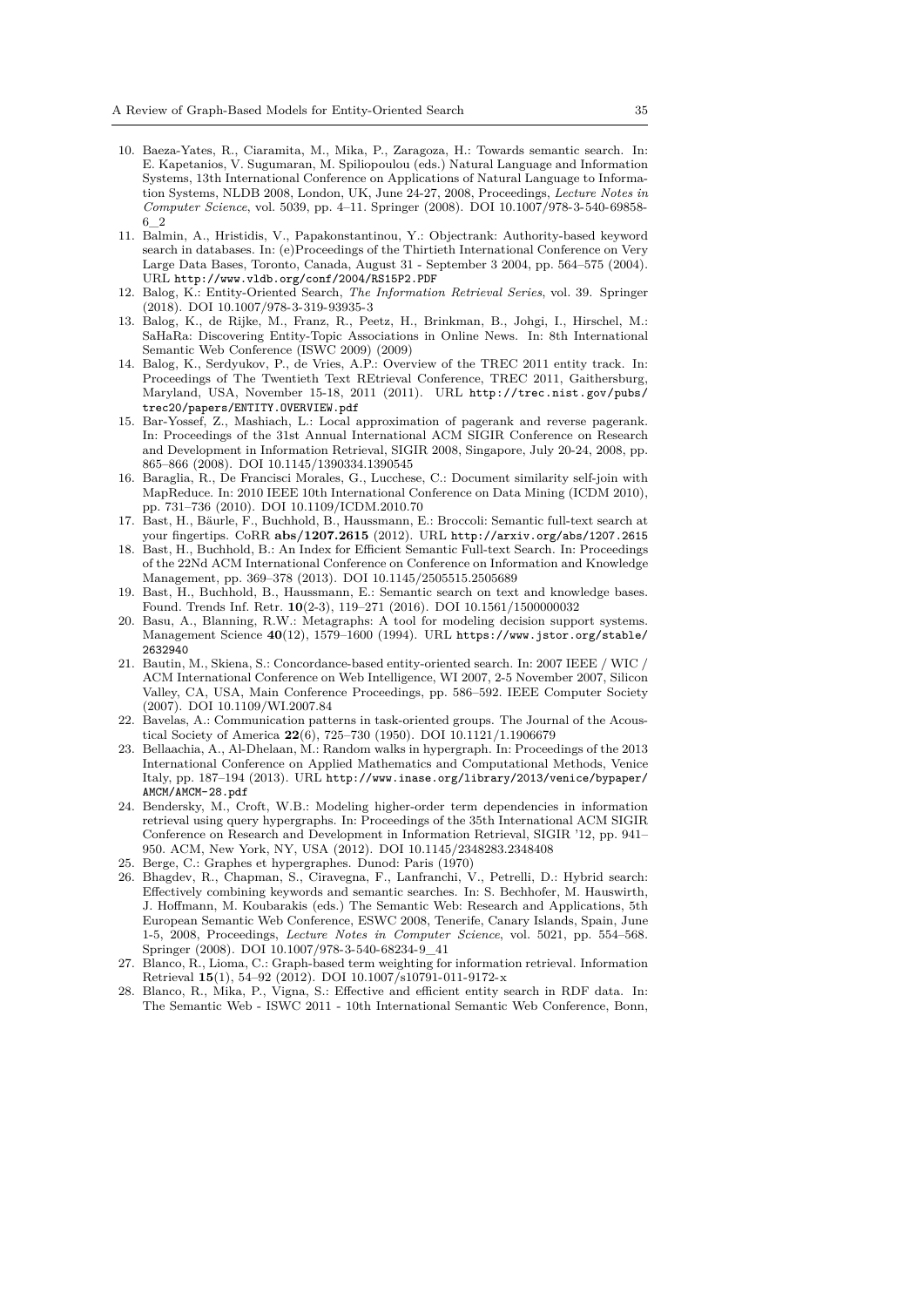Germany, October 23-27, 2011, Proceedings, Part I, pp. 83–97 (2011). DOI 10.1007/978- 3-642-25073-6\_6

- 29. Bordino, I., Mejova, Y., Lalmas, M.: Penguins in sweaters, or serendipitous entity search on user-generated content. In: Proceedings of the 22nd ACM International Conference on Information and Knowledge Management (CIKM 2013), pp. 109–118 (2013). DOI 10.1145/2505515.2505680
- 30. Brin, S., Page, L.: The anatomy of a large-scale hypertextual web search engine. Comput. Networks **30**(1-7), 107–117 (1998). DOI 10.1016/S0169-7552(98)00110-X
- <span id="page-35-7"></span>31. Bron, M., Balog, K., de Rijke, M.: Example based entity search in the web of data. In: Advances in Information Retrieval - 35th European Conference on IR Research, ECIR 2013, Moscow, Russia, March 24-27, 2013. Proceedings, pp. 392–403 (2013). DOI 10. 1007/978-3-642-36973-5\_33
- <span id="page-35-3"></span><span id="page-35-0"></span>32. Bu, J., Tan, S., Chen, C., Wang, C., Wu, H., Zhang, L., He, X.: Music recommendation by unified hypergraph: combining social media information and music content. In: Proceedings of the 18th International Conference on Multimedia 2010, Firenze, Italy, October 25-29, 2010, pp. 391–400 (2010). DOI 10.1145/1873951.1874005
- <span id="page-35-14"></span>33. Byrne, K.: Populating the semantic web — combining text and relational databases as rdf graphs. Ph.D. thesis, Institute for Communicating and Collaborative Systems, School of Informatics, University of Edinburgh (2009). URL http://hdl.handle.net/1842/3781
- 34. Canfora, G., Cerulo, L.: A taxonomy of information retrieval models and tools. Journal of Computing and Information Technology **12**(3), 175–194 (2004). DOI 10.2498/cit.2004. 03.01
- <span id="page-35-6"></span>35. Cattuto, C., Schmitz, C., Baldassarri, A., Servedio, V.D.P., Loreto, V., Hotho, A., Grahl, M., Stumme, G.: Network properties of folksonomies. AI Commun. **20**[\(4\), 245–262 \(2007\).](http://hdl.handle.net/1842/3781) URL http://content.iospress.com/articles/ai-communications/aic410
- 36. Chakrabarti, S.: Dynamic personalized PageRank in entity-relation graphs. In: Proceedings of the 16th International Conference on World Wide Web, WWW 2007, Banff, Alberta, Canada, May 8-12, 2007, pp. 571–580 (2007). DOI 10.1145/1242572.1242650
- <span id="page-35-13"></span>37. Chen, J., Xiong, C., Callan, J.: An empirical study of learning to rank for entity search. In: P[roceedings of the 39th International ACM SIGIR Conference on Researc](http://content.iospress.com/articles/ai-communications/ aic410)h and Development in Information Retrieval, SIGIR 2016, Pisa, Italy, July 17-21, 2016, pp. 737–740 (2016). DOI 10.1145/2911451.2914725
- <span id="page-35-11"></span><span id="page-35-2"></span>38. Chen, R., Spina, D., Croft, W.B., Sanderson, M., Scholer, F.: Harnessing semantics for answer sentence retrieval. In: K. Balog, J. Dalton, A. Doucet, Y. Ibrahim (eds.) Proceedings of the Eighth Workshop on Exploiting Semantic Annotations in Information Retrieval, ESAIR 2015, Melbourne, Australia, October 23, 2015, pp. 21–27. ACM (2015). DOI 10.1145/2810133.2810136
- <span id="page-35-1"></span>39. Chitra, U., Raphael, B.J.: Random walks on hypergraphs with edge-dependent vertex weights. In: Proceedings of the 36th International Conference on Machine Learning, ICML 2019, 9-15 June 2019, Long Beach, California, USA, pp. 1172–1181 (2019). URL http://proceedings.mlr.press/v97/chitra19a.html
- 40. Chung, F.: The heat kernel as the pagerank of a graph. Proceedings of the National Academy of Sciences **104**(50), 19735–19740 (2007). DOI 10.1073/pnas.0708838104
- 41. Chung, F.: A brief survey of PageRank algorithms. IEEE Trans. Network Science and Engineering **1**(1), 38–42 (2014). DOI 10.1109/TNSE.2014.2380315
- 42. [Corso, G.M.D., Gulli, A., Romani, F.: Fast pagerank co](http://proceedings.mlr.press/v97/chitra19a.html)mputation via a sparse linear system. Internet Mathematics **2**(3), 251–273 (2005). DOI 10.1080/15427951.2005.10129108
- <span id="page-35-10"></span><span id="page-35-8"></span>43. Craswell, N., Robertson, S.E., Zaragoza, H., Taylor, M.J.: Relevance weighting for query independent evidence. In: Proceedings of the 28th Annual International ACM SIGIR Conference on Research and Development in Information Retrieval, Salvador, Brazil, August 15-19, 2005, pp. 416–423 (2005). DOI 10.1145/1076034.1076106
- <span id="page-35-5"></span><span id="page-35-4"></span>44. Delbru, R., Toupikov, N., Catasta, M., Tummarello, G., Decker, S.: Hierarchical link analysis for ranking web data. In: The Semantic Web: Research and Applications, 7th Extended Semantic Web Conference, ESWC 2010, Heraklion, Crete, Greece, May 30 - June 3, 2010, Proceedings, Part II, pp. 225–239 (2010). DOI 10.1007/978-3-642-13489- 0\_16
- <span id="page-35-12"></span><span id="page-35-9"></span>45. Dietz, L.: ENT rank: Retrieving entities for topical information needs through entityneighbor-text relations. In: Proceedings of the 42nd International ACM SIGIR Conference on Research and Development in Information Retrieval, SIGIR 2019, Paris, France, July 21-25, 2019, pp. 215–224 (2019). DOI 10.1145/3331184.3331257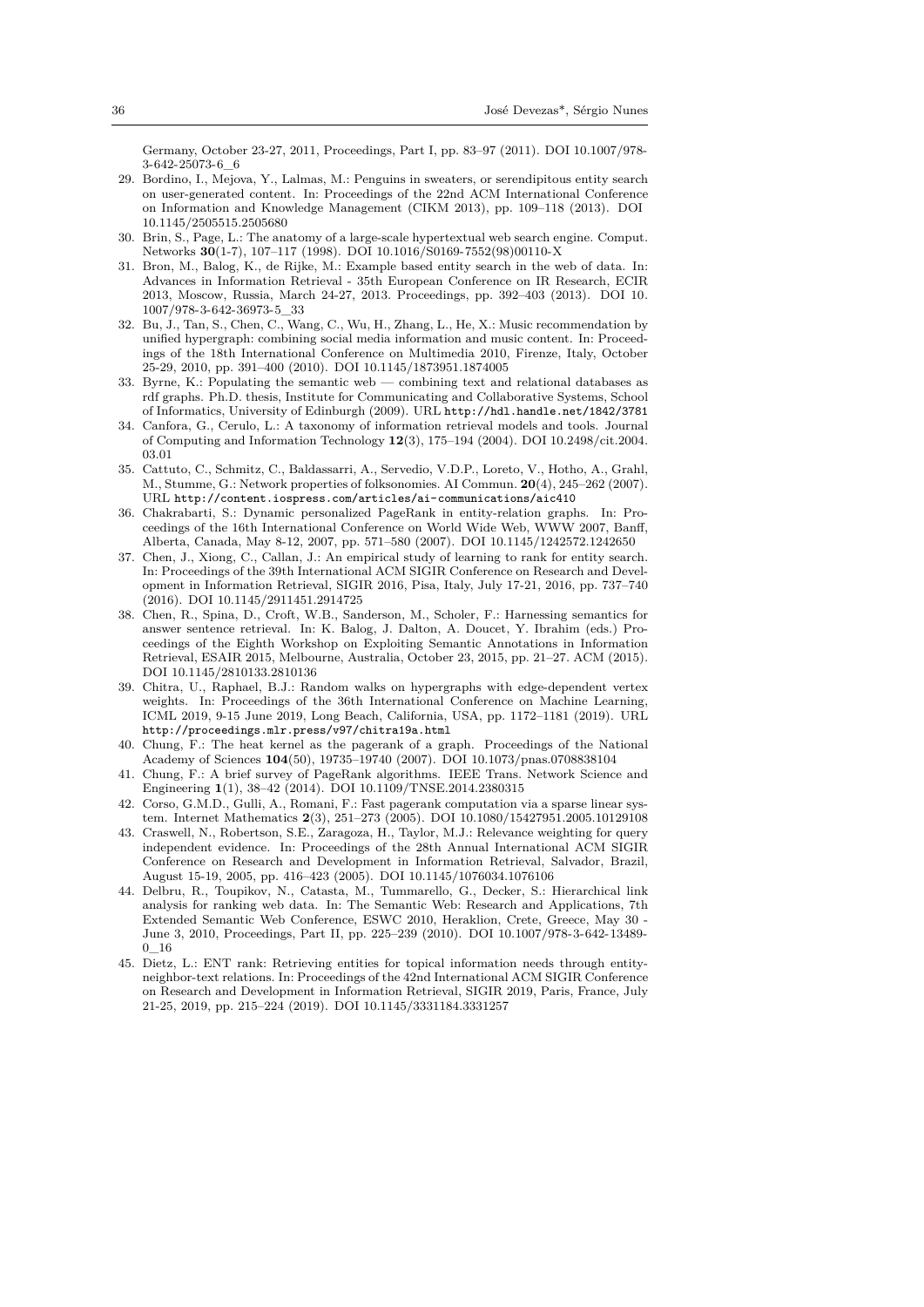- 46. Dietz, L., Schuhmacher, M.: An interface sketch for queripidia: Query-driven knowledge portfolios from the web. In: K. Balog, J. Dalton, A. Doucet, Y. Ibrahim (eds.) Proceedings of the Eighth Workshop on Exploiting Semantic Annotations in Information Retrieval, ESAIR 2015, Melbourne, Australia, October 23, 2015, pp. 43–46. ACM (2015). DOI 10.1145/2810133.2810145
- <span id="page-36-2"></span>47. Dietz, L., Schuhmacher, M., Ponzetto, S.P.: Queripidia: Query-specific wikipedia construction. Proceedings of the 4th Workshop on Automated Knowledge Base Construction (AKBC 2014) (2014). URL http://ciir-publications.cs.umass.edu/pub/web/ getpdf.php?id=1174
- <span id="page-36-3"></span>48. Dimitrov, D., Singer, P., Lemmerich, F., Strohmaier, M.: What makes a link successful on wikipedia? In: Proceedings of the 26th International Conference on World Wide Web, WWW 2017, Perth, Australia, April 3-7, 2017, pp. 917–926 (2017). DOI 10.1145/3038912. 3052613
- <span id="page-36-6"></span>49. [Dourado, Í.C., Galan](http://ciir-publications.cs.umass.edu/pub/web/getpdf.php? id=1174)te, R., Gonç[alves, M.A., da Silva Torres, R.: Bag of textual graphs](http://ciir-publications.cs.umass.edu/pub/web/getpdf.php? id=1174) (botg): A general graph-based text representation model. J. Assoc. Inf. Sci. Technol. **70**(8), 817–829 (2019). DOI 10.1002/asi.24167
- 50. Emtage, A., Deutsch, P.: Archie: An electronic directory service for the internet. In: Proceedings of the USENIX Winter 1992 Technical Conference, pp. 93–110. San Francisco, CA, USA (1992)
- <span id="page-36-10"></span>51. Espín-Noboa, L., Lemmerich, F., Walk, S., Strohmaier, M., Musen, M.A.: Hoprank: How semantic structure influences teleportation in pagerank (A case study on bioportal). In: The World Wide Web Conference, WWW 2019, San Francisco, CA, USA, May 13-17, 2019, pp. 2708–2714 (2019). DOI 10.1145/3308558.3313487
- <span id="page-36-0"></span>52. Fagin, R., Kumar, R., Sivakumar, D.: Comparing top k lists. SIAM J. Discrete Math. **17**(1), 134–160 (2003). URL http://epubs.siam.org/sam-bin/dbq/article/41285
- <span id="page-36-14"></span>53. Fang, H., Tao, T., Zhai, C.: A formal study of information retrieval heuristics. In: Proceedings of the 27th Annual International ACM SIGIR Conference on Research and Development in Information Retrieval, Sheffield, UK, July 25-29, 2004, pp. 49–56 (2004). DOI 10.1145/1008992.1009004
- <span id="page-36-9"></span><span id="page-36-1"></span>54. Fernández, M., Cantador, I., [López, V., Vallet, D., Castells, P., Motta, E.: Semanti](http://epubs.siam.org/sam-bin/dbq/article/41285)cally enhanced information retrieval: An ontology-based approach. J. Web Semant. **9**(4), 434– 452 (2011). DOI 10.1016/j.websem.2010.11.003
- 55. Fernández, M., López, V., Sabou, M., Uren, V.S., Vallet, D., Motta, E., Castells, P.: Semantic search meets the web. In: Proceedings of the 2th IEEE International Conference on Semantic Computing (ICSC 2008), August 4-7, 2008, Santa Clara, California, USA, pp. 253–260. IEEE Computer Society (2008). DOI 10.1109/ICSC.2008.52
- <span id="page-36-11"></span><span id="page-36-5"></span>56. Fletcher, G.H.L., Hidders, J., Larriba-Pey, J.L. (eds.): Graph Data Management, Fundamental Issues and Recent Developments. Data-Centric Systems and Applications. Springer (2018). DOI 10.1007/978-3-319-96193-4
- 57. Fogaras, D.: Where to start browsing the web? In: Innovative Internet Community Systems, Third International Workshop, IICS 2003, Leipzig, Germany, June 19-21, 2003, Revised Papers, pp. 65–79 (2003). DOI 10.1007/978-3-540-39884-4\_6
- <span id="page-36-12"></span>58. Fogaras, D., Rácz, B., Csalogány, K., Sarlós, T.: Towards scaling fully personalized PageRank: Algorithms, lower bounds, and experiments. Internet Mathematics **2**(3), 333– 358 (2005). DOI 10.1080/15427951.2005.10129104
- <span id="page-36-7"></span>59. Frank, A., Király, T., Király, Z.: On the orientation of graphs and hypergraphs. Discrete Applied Mathematics **131**(2), 385–400 (2003). DOI 10.1016/S0166-218X(02)00462-6
- 60. Freeman, L.C.: A set of measures of centrality based on betweenness. Sociometry **40**(1), 35 (1977). DOI 10.2307/3033543
- <span id="page-36-13"></span>61. Gabrilovich, E., Markovitch, S.: Computing semantic relatedness using wikipedia-based explicit semantic analysis. In: M.M. Veloso (ed.) IJCAI 2007, Proceedings of the 20th International Joint Conference on Artificial Intelligence, Hyderabad, India, January 6-12, 2007, pp. 1606–1611 (2007). URL http://ijcai.org/Proceedings/07/Papers/259.pdf
- <span id="page-36-8"></span><span id="page-36-4"></span>62. Ganea, O., Hofmann, T.: Deep joint entity disambiguation with local neural attention. In: Proceedings of the 2017 Conference on Empirical Methods in Natural Language Processing, EMNLP 2017, Copenhagen, Denmark, September 9-11, 2017, pp. 2619–2629 (2017). URL https://aclanthology.info/papers/D17-1277/d17-1277
- <span id="page-36-15"></span>63. Gao, Y., Liang, J., Han, B., Ya[kout, M., Mohamed, A.: KDD tutorial T39: Build](http://ijcai.org/Proceedings/07/Papers/259.pdf)ing a large-scale, accurate and fresh knowledge graph. https://kdd2018tutorialt39. azurewebsites.net/ (2018). Accessed on 2019-05-16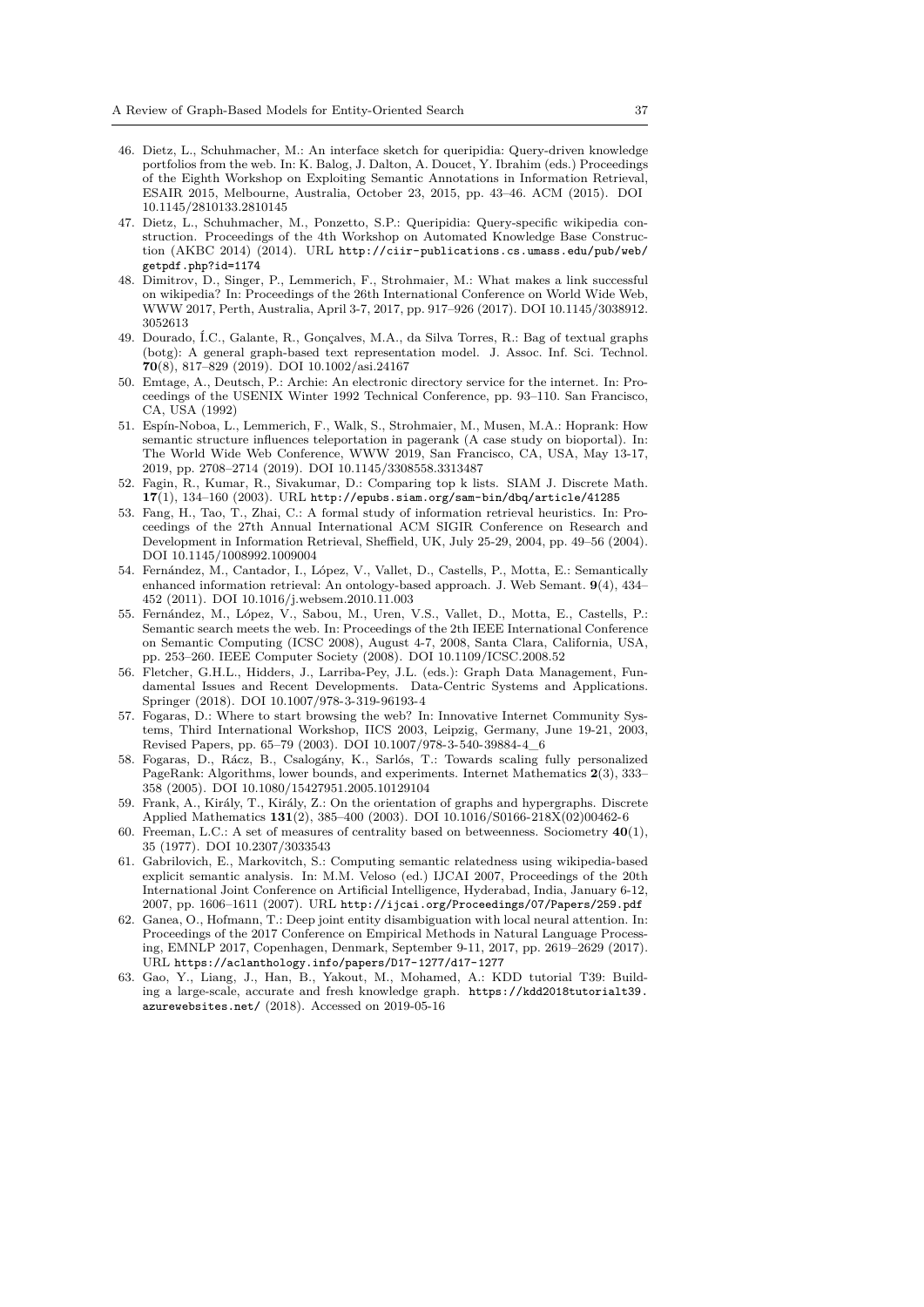- 64. Garshol, L.M.: Metadata? thesauri? taxonomies? topic maps! making sense of it all. J. Information Science **30**(4), 378–391 (2004). DOI 10.1177/0165551504045856
- 65. Gerritse, E.J., Hasibi, F., de Vries, A.P.: Graph-embedding empowered entity retrieval. In: J.M. Jose, E. Yilmaz, J. Magalhães, P. Castells, N. Ferro, M.J. Silva, F. Martins (eds.) Advances in Information Retrieval - 42nd European Conference on IR Research, ECIR 2020, Lisbon, Portugal, April 14-17, 2020, Proceedings, Part I, *Lecture Notes in Computer Science*, vol. 12035, pp. 97–110. Springer (2020). DOI 10.1007/978-3-030-45439-5\\_7. URL https://doi.org/10.1007/978-3-030-45439-5\_7
- <span id="page-37-11"></span><span id="page-37-8"></span>66. Getoor, L., Diehl, C.P.: Link mining: A survey. SIGKDD Explor. Newsl. **7**(2), 3–12 (2005). DOI 10.1145/1117454.1117456
- 67. Gleich, D., Zhukov, L., Berkhin, P.: Fast parallel PageRank: A linear system approach. Tech. Rep. YRL-2004-038, Yahoo! Research (2004). URL http://research.yahoo.com/ publication/YRL-2004-038.pdf
- <span id="page-37-2"></span>68. Gleic[h, D.F.: Pagerank beyond the web. SIAM Revie](https://doi.org/10.1007/978-3-030-45439-5_7)w **57**(3), 321–363 (2015). DOI 10.1137/140976649
- <span id="page-37-3"></span>69. Gleich, D.F., Lim, L., Yu, Y.: Multilinear PageRank. SIAM J. Matrix Analysis Applications **36**(4), 1507–1541 (2015). DOI 10.1137/140985160
- <span id="page-37-4"></span>70. [Guo, Z., Barbosa, D.: Robust en](http://research.yahoo.com/publication/YRL-2004-038.pdf)tity linking via random [walks. In: Proceedings of the](http://research.yahoo.com/publication/YRL-2004-038.pdf) 23rd ACM International Conference on Conference on Information and Knowledge Management, CIKM 2014, Shanghai, China, November 3-7, 2014, pp. 499–508 (2014). DOI 10.1145/2661829.2661887
- <span id="page-37-6"></span>71. Gupta, M., Bendersky, M.: Information retrieval with verbose queries. Foundations and Trends in Information Retrieval **9**(3-4), 91–208 (2015). DOI 10.1561/1500000050
- <span id="page-37-13"></span>72. Gyöngyi, Z., Garcia-Molina, H., Pedersen, J.O.: Combating web spam with trustrank. In: (e)Proceedings of the Thirtieth International Conference on Very Large Data Bases, Toronto, Canada, August 31 - September 3 2004, pp. 576–587 (2004). URL http://www. vldb.org/conf/2004/RS15P3.PDF
- <span id="page-37-7"></span><span id="page-37-0"></span>73. Gysel, C.V., de Rijke, M., Kanoulas, E.: Learning latent vector spaces for product search. In: Proceedings of the 25th ACM International Conference on Information and Knowledge Management, CIKM 2016, Indianapolis, IN, USA, October 24-28, 2016, pp. 165–174 (2016). DOI 10.1145/2983323.2983702
- <span id="page-37-1"></span>74. [Haentjens Dekker, R., Birnbaum,](http://www.vldb.org/conf/2004/RS15P3.PDF) D.J.: It's more than just overlap: Text [As Graph. In:](http://www.vldb.org/conf/2004/RS15P3.PDF) Proceedings of Balisage: The Markup Conference 2017, vol. 19 (2017). DOI 10.4242/ BalisageVol19.Dekker01
- 75. Harel, D.: On visual formalisms. Commun. ACM **31**(5), 514–530 (1988). DOI 10.1145/ 42411.42414
- <span id="page-37-15"></span>76. Haveliwala, T.H.: Topic-sensitive PageRank: A context-sensitive ranking algorithm for web search. IEEE Trans. Knowl. Data Eng. **15**(4), 784–796 (2003). DOI 10.1109/TKDE. 2003.1208999
- <span id="page-37-12"></span>77. Herrera, J., Hogan, A., Käfer, T.: BTC-2019: the 2019 billion triple challenge dataset. In: The Semantic Web - ISWC 2019 - 18th International Semantic Web Conference, Auckland, New Zealand, October 26-30, 2019, Proceedings, Part II, pp. 163–180 (2019). DOI 10.1007/978-3-030-30796-7\_11
- <span id="page-37-10"></span><span id="page-37-5"></span>78. Hogan, A., Harth, A., Decker, S.: ReConRank: A scalable ranking method for semantic web data with context. In: Proceedings of Second International Workshop on Scalable Semantic Web Knowledge Base Systems (SSWS 2006), in conjunction with International Semantic Web Conference (ISWC 2006) (2006). URL http://hdl.handle.net/10379/492
- <span id="page-37-14"></span>79. Huang, A., Milne, D.N., Frank, E., Witten, I.H.: Learning a concept-based document similarity measure. Journal of the Association for Information Science and Technology **63**(8), 1593–1608 (2012). DOI 10.1002/asi.22689
- 80. Huang, J., Chen, C., Ye, F., Wu, J., Zheng, Z., Ling, G.: Hyper2vec: Biased random walk for hyper-network embedding. In: Database [Systems for Advanced Applications](http://hdl.handle.net/10379/492) - DASFAA 2019 International Workshops: BDMS, BDQM, and GDMA, Chiang Mai, Thailand, April 22-25, 2019, Proceedings, pp. 273–277 (2019). DOI 10.1007/978-3-030- 18590-9\_27
- <span id="page-37-9"></span>81. Irrera, O., Silvello, G.: Background linking: Joining entity linking with learning to rank models. In: D. Dosso, S. Ferilli, P. Manghi, A. Poggi, G. Serra, G. Silvello (eds.) Proceedings of the 17th Italian Research Conference on Digital Libraries, Padua, Italy (virtual event due to the Covid-19 pandemic), February 18-19, 2021, *CEUR Workshop Proceedings*, vol. 2816, pp. 64–77. CEUR-WS.org (2021). URL http://ceur-ws.org/Vol-2816/paper6.pdf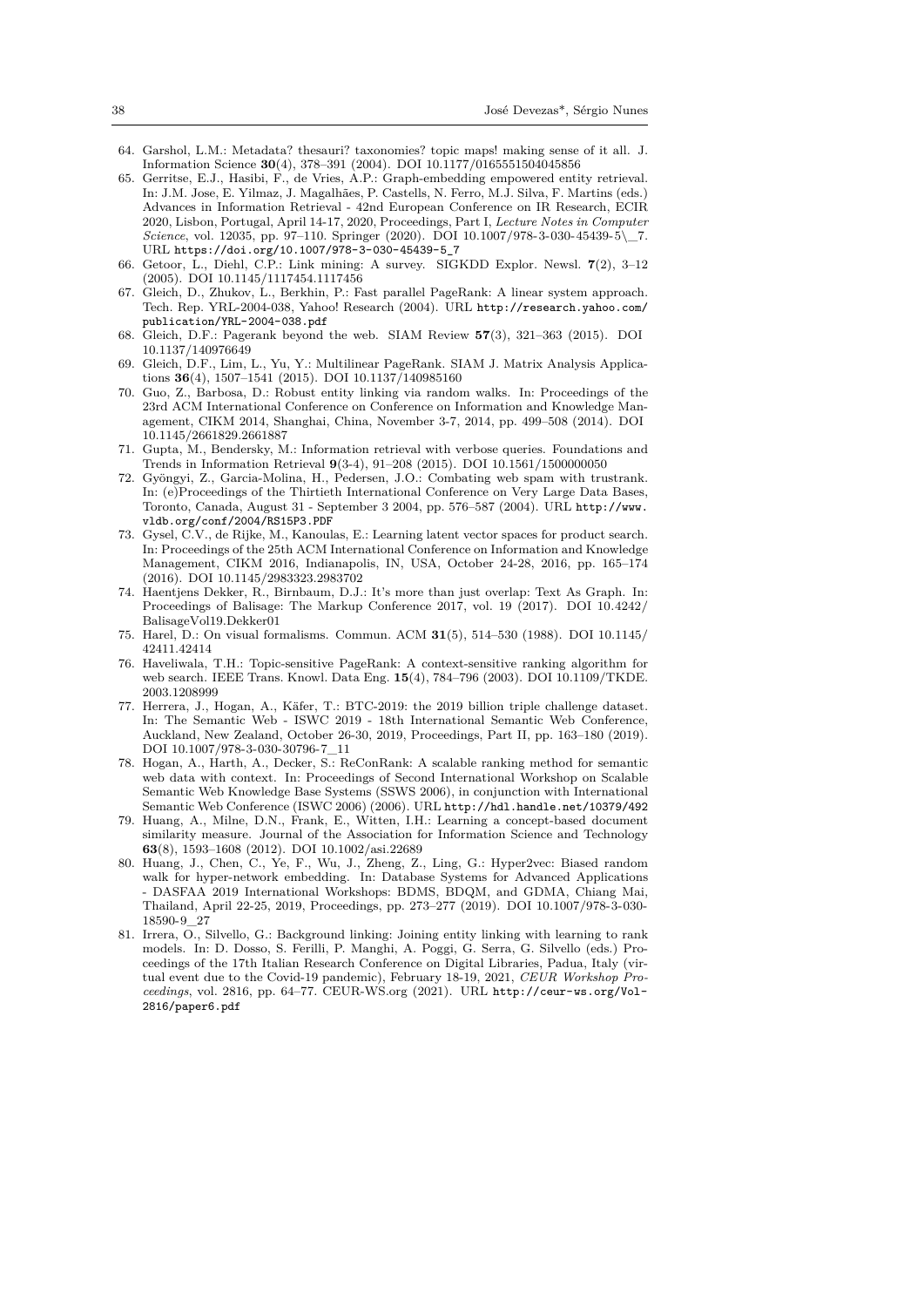- 82. Ito, T., Shimbo, M., Kudo, T., Matsumoto, Y.: Application of kernels to link analysis. In: Proceedings of the Eleventh ACM SIGKDD International Conference on Knowledge Discovery and Data Mining, Chicago, Illinois, USA, August 21-24, 2005, pp. 586–592 (2005). DOI 10.1145/1081870.1081941
- 83. Jespersen, O.: The philosophy of grammar. Routledge (2013 [1924]). URL 10.4324/ 9780203716045
- <span id="page-38-5"></span>84. Johnson, J.: Hypernetworks in the Science of Complex Systems, *Series on Complexity Science*, vol. 3. World Scientific (2014). DOI 10.1142/p533
- <span id="page-38-6"></span>85. Kandola, J.S., Shawe-Taylor, J., Cristianini, N.: Learning semantic similarity. In: Advances in Neural Information Processing Systems 15 [Neural Information Proce[ssing Sys](10.4324/9780203716045)[tems, NIPS 200](10.4324/9780203716045)2, December 9-14, 2002, Vancouver, British Columbia, Canada], pp. 657– 664 (2002). URL http://papers.nips.cc/paper/2316-learning-semantic-similarity
- <span id="page-38-12"></span>86. Kleinberg, J.M.: Authoritative sources in a hyperlinked environment. J. ACM **46**(5), 604–632 (1999). DOI 10.1145/324133.324140
- <span id="page-38-16"></span>87. Kloster, K., Gleich, D.F.: Heat kernel based community detection. In: The 20th ACM SIGKDD International Conference on Knowledge Discovery and Data Mining, KDD '14, New York, NY, U[SA - August 24 - 27, 2014, pp. 1386–1395 \(2014\). DOI 10.1145/2623330.](http://papers.nips.cc/paper/2316-learning-semantic- similarity) 2623706
- <span id="page-38-10"></span><span id="page-38-4"></span>88. Koumenides, C.L., Shadbolt, N.R.: Combining link and content-based information in a Bayesian inference model for entity search. In: Proceedings of the 1st Joint International Workshop on Entity-Oriented and Semantic Search - JIWES '12, pp. 1–6 (2012). DOI 10.1145/2379307.2379310
- 89. Lee-Kwang, H., Lee, K.: Fuzzy hypergraph and fuzzy partition. IEEE Trans. Systems, Man, and Cybernetics **25**(1), 196–201 (1995). DOI 10.1109/21.362951
- <span id="page-38-2"></span>90. Leskovec, J., Faloutsos, C.: Sampling from large graphs. In: Proceedings of the Twelfth ACM SIGKDD International Conference on Knowledge Discovery and Data Mining, Philadelphia, PA, USA, August 20-23, 2006, pp. 631–636 (2006). DOI 10.1145/1150402. 1150479
- <span id="page-38-14"></span><span id="page-38-11"></span>91. Li, J., Zhang, L., Yu, Y.: Learning to generate semantic annotation for domain specific sentences. In: Proceedings of the K-CAP 2001 Workshop on Knowledge Markup and Semantic Annotation Victoria, B.C., Canada, October 21, 2001 (2001). URL http: //ceur-ws.org/Vol-99/Jianming\_Li-et-al.pdf
- <span id="page-38-9"></span>92. Lin, B., Rosa, K.D., Shah, R., Agarwal, N.: LADS: Rapid development of a learning-torank based related entity finding system using open advancement. In: Proceedings of The First International Workshop on Entity-Oriented Search (EOS) (2011)
- <span id="page-38-3"></span>93. Lloyd, L., Kechagias, D., Skiena, S.: Lydia: A system for large-scale news analys[is. In:](http://ceur-ws.org/Vol-99/Jianming_Li-et-al.pdf) [M.P. Consens, G. Navarro \(eds.\) String Processi](http://ceur-ws.org/Vol-99/Jianming_Li-et-al.pdf)ng and Information Retrieval, 12th International Conference, SPIRE 2005, Buenos Aires, Argentina, November 2-4, 2005, Proceedings, *Lecture Notes in Computer Science*, vol. 3772, pp. 161–166. Springer (2005). DOI 10.1007/11575832\_18
- <span id="page-38-1"></span>94. López, V., Sabou, M., Motta, E.: Powermap: Mapping the real semantic web on the fly. In: The Semantic Web - ISWC 2006, 5th International Semantic Web Conference, ISWC 2006, Athens, GA, USA, November 5-9, 2006, Proceedings, pp. 414–427 (2006). DOI 10.1007/11926078 30
- <span id="page-38-8"></span>95. Louis, A.: Hypergraph markov operators, eigenvalues and approximation algorithms. In: Proceedings of the Forty-Seventh Annual ACM on Symposium on Theory of Computing, STOC 2015, Portland, OR, USA, June 14-17, 2015, pp. 713–722 (2015). DOI 10.1145/ 2746539.2746555
- 96. Lovász, L., et al.: Random walks on graphs: A survey. Combinatorics, Paul erdos is eighty **2**(1), 1–46 (1993)
- <span id="page-38-15"></span>97. Lv, Y., Zhai, C.: Lower-bounding term frequency normalization. In: Proceedings of the 20th ACM Conference on Information and Knowledge Management, CIKM 2011, Glasgow, United Kingdom, October 24-28, 2011, pp. 7–16 (2011). DOI 10.1145/2063576. 2063584
- <span id="page-38-13"></span><span id="page-38-7"></span>98. Manning, C.D., Raghavan, P., Schütze, H.: Introduction to information retrieval. Cambridge University Press (2008). DOI 10.1017/CBO9780511809071. URL https://nlp. stanford.edu/IR-book/pdf/irbookprint.pdf
- <span id="page-38-17"></span><span id="page-38-0"></span>99. McFee, B., Lanckriet, G.R.G.: Hypergraph models of playlist dialects. In: Proceedings of the 13th International Society for Music Information Retrieval Conference, ISMIR 2012, Mosteiro S.Bento Da Vitória, Porto, Portugal, October 8-12, 2012, pp. 343–348 (2012). URL http://ismir2012.ismir.net/event/papers/343-ismir-2012.pdf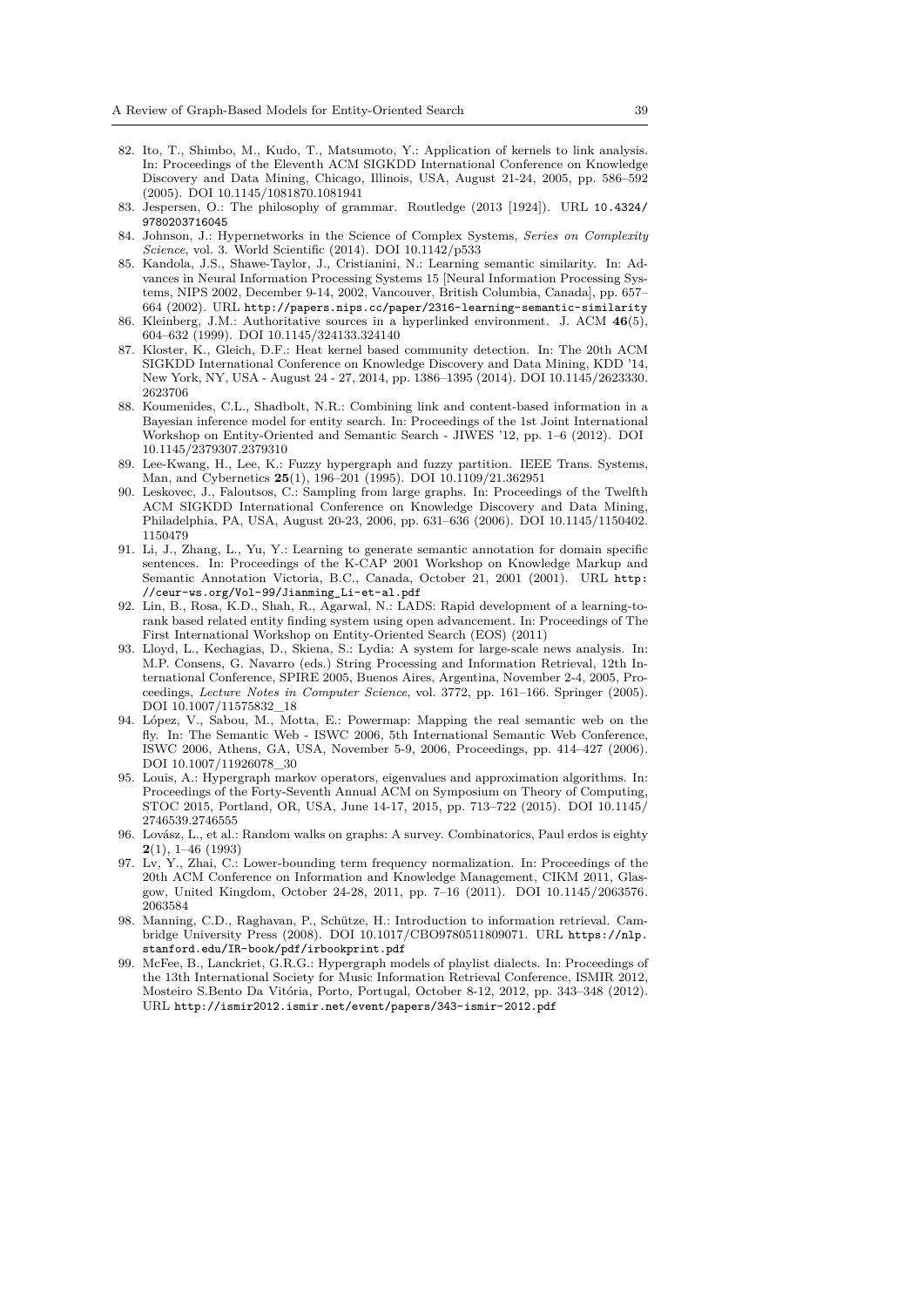- 100. Menezes, T., Roth, C.: Semantic hypergraphs. CoRR **abs/1908.10784** (2019). URL http://arxiv.org/abs/1908.10784
- 101. Metzler, D., Kanungo, T.: Machine learned sentence selection strategies for query-biased summarization. In: Proceedings of SIGIR 2008 Workshop on Learning to Rank for Information Retrieval (LR4IR), held in conjunction with the 31th Annual International ACM SIGIR Conference, pp. 40–47. Singapore (2008)
- <span id="page-39-11"></span><span id="page-39-1"></span>102. Mikolov, T., Sutskever, I., Chen, K., Corrado, G.S., Dean, J.: Distributed representations [of words and phrases and their comp](http://arxiv.org/abs/1908.10784)ositionality. In: Advances in Neural Information Processing Systems 26: 27th Annual Conference on Neural Information Processing Systems 2013. Proceedings of a meeting held December 5-8, 2013, Lake Tahoe, Nevada, United States., pp. 3111–3119 (2013). URL http://papers.nips.cc/paper/5021-distributedrepresentations-of-words-and-phrases-and-their-compositionality
- <span id="page-39-2"></span>103. Minkov, E., Cohen, W.W.: Improving graph-walk-based similarity with reranking: Case studies for personal information management. ACM Trans. Inf. Syst. **29**(1), 4:1–4:52 (2010). DOI 10.1145/1877766.1877770
- 104. Moro, A., Raganato, A., Navigli, R.[: Entity linking meets word sense disambiguation: a](http://papers.nips.cc/paper/5021-distributed- representations-of-words-and-phrases-and-their- compositionality) unified approach. Trans. Assoc. Comput. Linguistics **2**, 231–244 (2014). URL https: [//tacl2013.cs.columbia.edu/ojs/index.php/tacl/article/view/291](http://papers.nips.cc/paper/5021-distributed- representations-of-words-and-phrases-and-their- compositionality)
- <span id="page-39-8"></span>105. Musto, C., Semeraro, G., de Gemmis, M., Lops, P.: Tuning personalized PageRank for semantics-aware recommendations based on linked open data. In: The Semantic Web - 14th International Conference, ESWC 2017, Portorož, Slovenia, May 28 - June 1, 2017, Proceedings, Part I, pp. 169–183 (2017). DOI 10.1007/978-3-319-58068-5\_11
- <span id="page-39-15"></span><span id="page-39-0"></span>106. Neumayer, R., Balog, K., Nørvåg, K.: On the modeling of entities for ad-hoc entit[y search](https://tacl2013.cs.columbia.edu/ojs/index.php/tacl/article/ view/291) [in the web of data. In: Advances in Information Retrieval - 34th Euro](https://tacl2013.cs.columbia.edu/ojs/index.php/tacl/article/ view/291)pean Conference on IR Research, ECIR 2012, Barcelona, Spain, April 1-5, 2012. Proceedings, pp. 133–145 (2012). DOI 10.1007/978-3-642-28997-2\_12
- <span id="page-39-4"></span>107. Ni, Y., Xu, Q.K., Cao, F., Mass, Y., Sheinwald, D., Zhu, H.J., Cao, S.S.: Semantic Documents Relatedness using Concept Graph Representation. In: Proceedings of the 9th ACM International Conference on Web Search and Data Mining - WSDM '16, pp. 635–644. ACM Press, New York, New York, USA (2016). DOI 10.1145/2835776.2835801
- <span id="page-39-6"></span>108. Nickel, M., Tresp, V., Kriegel, H.: A three-way model for collective learning on multirelational data. In: Proceedings of the 28th International Conference on Machine Learning, ICML 2011, Bellevue, Washington, USA, June 28 - July 2, 2011, pp. 809–816 (2011). URL https://icml.cc/2011/papers/438\_icmlpaper.pdf
- <span id="page-39-7"></span>109. Nie, Z., Wen, J., Ma, W.: Object-level vertical search. In: CIDR 2007, Third Biennial Conference on Innovative Data Systems Research, Asilomar, CA, USA, January 7-10, 2007, Online Proceedings, pp. 235–246 (2007). URL http://cidrdb.org/cidr2007/ papers/cidr07p26.pdf
- <span id="page-39-14"></span>110. Nie, Z., Zhang, Y., Wen, J., Ma, W.: Object-level ranking: bringing order to web objects. In: P[roceedings of the 14th International Conference on W](https://icml.cc/2011/papers/438_icmlpaper.pdf)orld Wide Web, WWW 2005, Chiba, Japan, May 10-14, 2005, pp. 567–574 (2005). DOI 10.1145/1060745.1060828
- 111. Nikolov, P., Galabov, V.: Markov process simulation on a real quantum computer. Proceedings of the 45th International Conference on Appl[ication of Mathematics in Engi](http://cidrdb.org/cidr2007/papers/cidr07p26.pdf)[neering and Economics](http://cidrdb.org/cidr2007/papers/cidr07p26.pdf) (AMEE 2019) (2019). DOI 10.1063/1.5133584
- <span id="page-39-13"></span>112. Ouvrard, X., Goff, J.L., Marchand-Maillet, S.: Adjacency and tensor representation in general hypergraphs part 1: e-adjacency tensor uniformisation using homogeneous polynomials. CoRR **abs/1712.08189** (2017)
- <span id="page-39-16"></span>113. Ouvrard, X., Goff, J.L., Marchand-Maillet, S.: Adjacency and tensor representation in general hypergraphs.part 2: Multisets, hb-graphs and related e-adjacency tensors. CoRR **abs/1805.11952** (2018)
- <span id="page-39-10"></span><span id="page-39-9"></span>114. Oza, P., Dietz, L.: Which entities are relevant for the story? In: R. Campos, A.M. Jorge, A. Jatowt, S. Bhatia, M.A. Finlayson (eds.) Proceedings of Text2Story - Fourth Workshop on Narrative Extraction From Texts held in conjunction with the 43rd European Conference on Information Retrieval (ECIR 2021), Lucca, Italy, April 1, 2021 (online event due to Covid-19 outbreak), *CEUR Workshop Proceedings*, vol. 2860, pp. 41–48. CEUR-WS.org (2021). URL http://ceur-ws.org/Vol-2860/paper5.pdf
- <span id="page-39-5"></span>115. Page, L.: PageRank: Bringing order to the web. Tech. rep., Stanford Digital Libraries Working Paper (1997). URL http://www-diglib.stanford.edu/diglib/WP/PUBLIC/ DOC159.html
- <span id="page-39-12"></span><span id="page-39-3"></span>116. Page, L., Brin, S., Motwani, R., Winograd, T.: The pagerank citation ranking: Bringing order to the web. Technica[l Report 1999-66, Stanford InfoLab \(1999\)](http://ceur-ws.org/Vol-2860/paper5.pdf). URL http: //ilpubs.stanford.edu:8090/422/. Previous number = SIDL-WP-1999-0120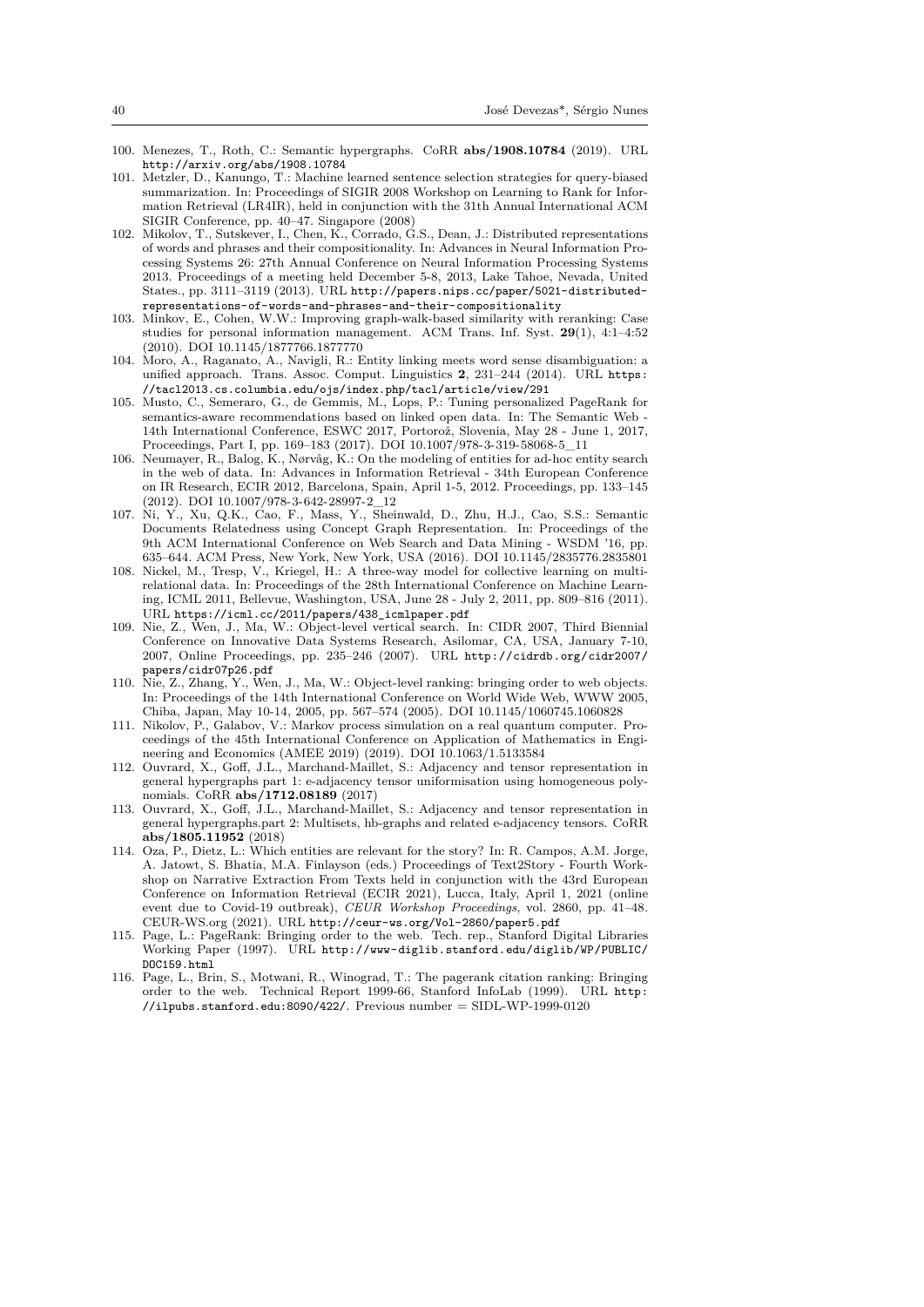- 117. Pons, P., Latapy, M.: Computing communities in large networks using random walks. Journal of Graph Algorithms and Applications **10**(2), 191–218 (2006). URL http:// jgaa.info/accepted/2006/PonsLatapy2006.10.2.pdf
- 118. Pound, J., Mika, P., Zaragoza, H.: Ad-hoc object retrieval in the web of data. In: M. Rappa, P. Jones, J. Freire, S. Chakrabarti (eds.) Proceedings of the 19th International Conference on World Wide Web, WWW 2010, Raleigh, North Carolina, USA, April 26-30, 2010, pp. 771–780. ACM (2010). DOI 10.1145/1772690.1772769
- <span id="page-40-9"></span>119. Qian, R.: Bing blogs: Understand your world with bing. https://blogs.bi[ng.com/](http://jgaa.info/accepted/2006/PonsLatapy2006.10.2.pdf) [search/2013/03/21/understand-your-world-with-bi](http://jgaa.info/accepted/2006/PonsLatapy2006.10.2.pdf)ng/ (2013). Accessed 2019-05-27
- <span id="page-40-1"></span>120. Raviv, H., Carmel, D., Kurland, O.: A ranking framework for entity oriented search using Markov random fields. In: Proceedings of the 1st Joint International Workshop on Entity-Oriented and Semantic Search (JIWES 2012), pp. 1–6 (2012). DOI 10.1145/ 2379307.2379308
- <span id="page-40-12"></span>121. Raviv, H., Kurland, O., Carmel, D.: The cluster hypothesis f[or entity oriented search. In:](https://blogs.bing.com/search/2013/03/21/understand-your-world-with-bing/) [Proceedings of the 36th International ACM SIGIR Confere](https://blogs.bing.com/search/2013/03/21/understand-your-world-with-bing/)nce on Research and Development in Information etrieval (SIGIR 2013), p. 841 (2013). DOI 10.1145/2484028.2484128
- <span id="page-40-2"></span>122. Reinanda, R., Meij, E., Pantony, J., Dorando, J.J.: Related entity finding on highlyheterogeneous knowledge graphs. In: IEEE/ACM 2018 International Conference on Advances in Social Networks Analysis and Mining, ASONAM 2018, Barcelona, Spain, August 28-31, 2018, pp. 330–334 (2018). DOI 10.1109/ASONAM.2018.8508650
- <span id="page-40-3"></span>123. van Rest, F.: A mathematical approach to scalable personalized PageRank. Bachelor thesis, Mathematisch Instituut, Universiteit Leiden (2009). URL https://www.math. leidenuniv.nl/scripties/vanRestBach.pdf
- 124. Richardson, M., Domingos, P.M.: Markov logic networks. Machine Learning **62**(1-2), 107–136 (2006). DOI 10.1007/s10994-006-5833-1
- <span id="page-40-13"></span>125. Robertson, S.E., Zaragoza, H.: The probabilistic relevance framework: BM25 and beyond. Foundations and Trends in Information Retrieval **3**(4), 333–389 (2[009\). DOI 10.1561/](https://www.math.leidenuniv.nl/scripties/vanRestBach.pdf) 1500000019
- <span id="page-40-7"></span>126. [Rousseau, F., Vazirgiannis, M.: Graph-of-wo](https://www.math.leidenuniv.nl/scripties/vanRestBach.pdf)rd and TW-IDF: new approach to ad hoc IR. In: Q. He, A. Iyengar, W. Nejdl, J. Pei, R. Rastogi (eds.) 22nd ACM International Conference on Information and Knowledge Management, CIKM'13, San Francisco, CA, USA, October 27 - November 1, 2013, pp. 59–68. ACM (2013). DOI 10.1145/2505515. 2505671
- <span id="page-40-6"></span>127. Saerens, M., Fouss, F.: HITS is principal components analysis. In: 2005 IEEE / WIC / ACM International Conference on Web Intelligence (WI 2005), 19-22 September 2005, Compiegne, France, pp. 782–785 (2005). DOI 10.1109/WI.2005.71
- <span id="page-40-5"></span>128. Sang, E.F.T.K., Meulder, F.D.: Introduction to the conll-2003 shared task: Languageindependent named entity recognition. In: Proceedings of the Seventh Conference on Natural Language Learning, CoNLL 2003, Held in cooperation with HLT-NAACL 2003, Edmonton, Canada, May 31 - June 1, 2003, pp. 142–147 (2003). URL http://aclweb. org/anthology/W/W03/W03-0419.pdf
- <span id="page-40-0"></span>129. Sarma, A.D., Nanongkai, D., Pandurangan, G., Tetali, P.: Distributed random walks. J. ACM **60**(1), 2:1–2:31 (2013). DOI 10.1145/2432622.2432624
- 130. Schuhmacher, M., Dietz, L., Ponzetto, S.P.: Ranking entities for web queries through text and knowledge. In: Proceedings of the 24th ACM International Conference on Information and Knowledge Management, CIKM 2015, Melbourne, VIC, Australia, [October 19 - 23,](http://aclweb.org/anthology/W/W03/W03-0419.pdf) [2015, pp. 1461–1470 \(2015\). DOI 10.](http://aclweb.org/anthology/W/W03/W03-0419.pdf)1145/2806416.2806480
- <span id="page-40-8"></span><span id="page-40-4"></span>131. Shen, W., Wang, J., Han, J.: Entity linking with a knowledge base: Issues, techniques, and solutions. IEEE Trans. Knowl. Data Eng. **27**(2), 443–460 (2015). DOI 10.1109/ TKDE.2014.2327028
- 132. Singhal, A.: Official google blog: Introducing the knowledge graph: things, not strings. https://googleblog.blogspot.pt/2012/05/introducing-knowledge-graph-thingsnot.html (2012). Accessed on 2017-04-11
- <span id="page-40-14"></span><span id="page-40-10"></span>133. Sinha, A., Shen, Z., Song, Y., Ma, H., Eide, D., Hsu, B.P., Wang, K.: An overview of microsoft academic service (MAS) and applications. In: A. Gangemi, S. Leonardi, A. Panconesi (eds.) Proceedings of the 24th International Conference on World Wide [Web Companion, WWW 2015, Florence, Italy, May 18-22, 2015 - Companion Volume,](https://googleblog.blogspot.pt/2012/05/introducing-knowledge-graph-things-not.html) pp. 243–246. ACM (2015). DOI 10.1145/2740908.2742839
- <span id="page-40-11"></span>134. [Sordoni, A](https://googleblog.blogspot.pt/2012/05/introducing-knowledge-graph-things-not.html)., Nie, J., Bengio, Y.: Modeling term dependencies with quantum language models for IR. In: Proceedings of the 36th International ACM SIGIR Conference on Research and Development in Information Retrieval, SIGIR '13, Dublin, Ireland - July 28 - August 01, 2013, pp. 653–662 (2013). DOI 10.1145/2484028.2484098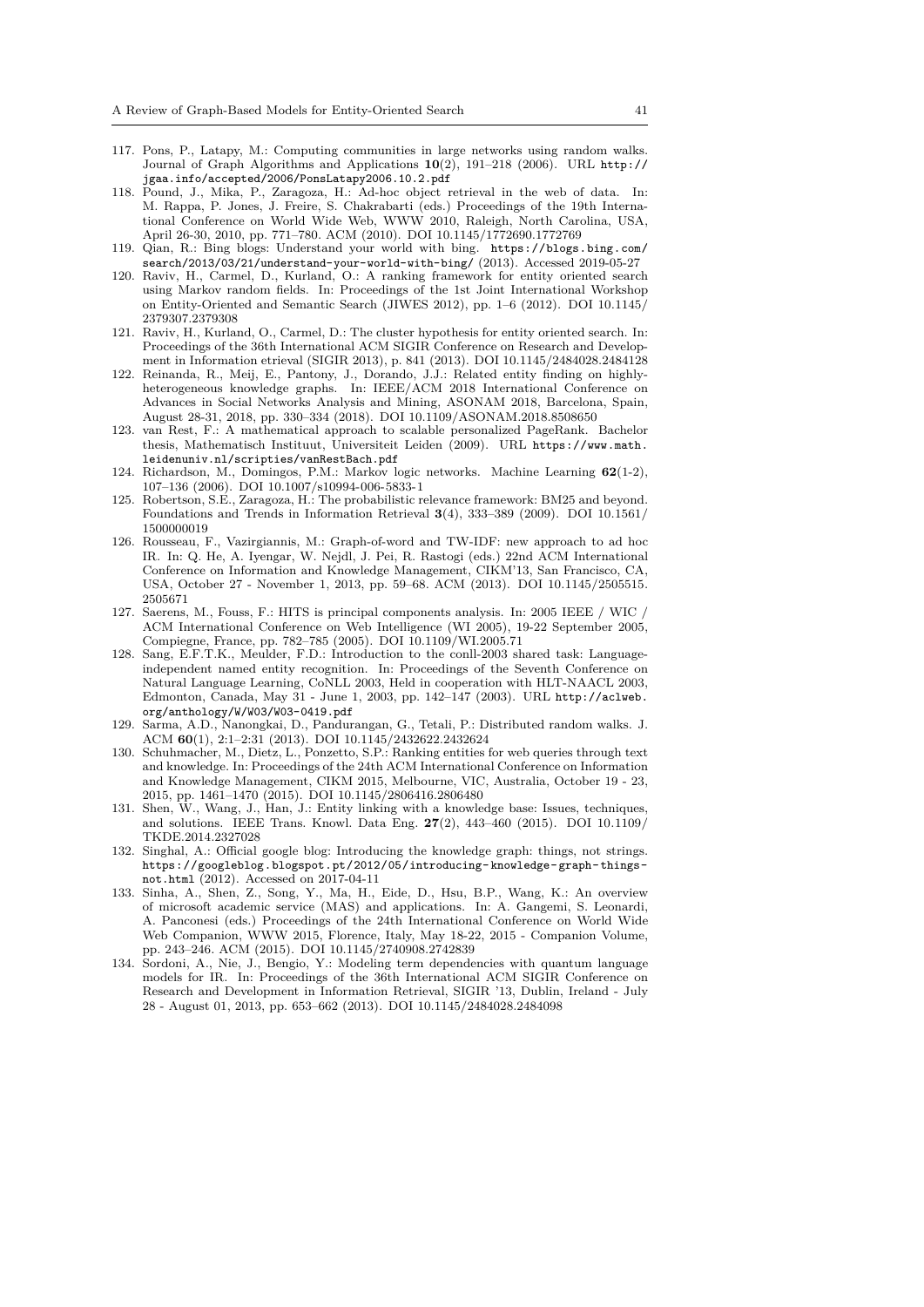- 135. Sowa, J.F.: Conceptual structures: Information processing in mind and machine. Addison-Wesley (1984)
- 136. Tan, S., Bu, J., Chen, C., Xu, B., Wang, C., He, X.: Using rich social media information for music recommendation via hypergraph model. TOMCCAP **7**(Supplement), 22 (2011). DOI 10.1145/2037676.2037679
- <span id="page-41-6"></span>137. Theodoridis, A., Kotropoulos, C., Panagakis, Y.: Music recommendation using hypergraphs and group sparsity. In: IEEE International Conference on Acoustics, Speech and Signal Processing, ICASSP 2013, Vancouver, BC, Canada, May 26-31, 2013, pp. 56–60 (2013). DOI 10.1109/ICASSP.2013.6637608
- <span id="page-41-14"></span><span id="page-41-13"></span>138. Tonon, A., Demartini, G., Cudré-Mauroux, P.: Combining inverted indices and structured search for ad-hoc object retrieval. In: Proceedings of the 35th International ACM SIGIR Conference on Research and Development in Information Retrieval, SIGIR '12, Portland, OR, USA, August 12-16, 2012, pp. 125–134 (2012). DOI 10.1145/2348283.2348304
- <span id="page-41-10"></span>139. Urbain, J.: User-driven relational models for entity-relation search and extraction. In: Proceedings of the 1st Joint International Workshop on Entity-Oriented and Semantic Search, JIWES '12. Association for Computing Machinery, New York, NY, USA (2012). DOI 10.1145/2379307.2379312
- <span id="page-41-0"></span>140. Van, T., Beigbeder, M.: Web co-citation: Discovering relatedness between scientific papers. In: Advances in Intelligent Web Mastering, Proceedings of the 5th Atlantic Web Intelligence Conference - AWIC 2007, Fontainebleau, France, June 25 - 27, 2007, pp. 343–348 (2007). DOI 10.1007/978-3-540-72575-6\_55
- <span id="page-41-3"></span>141. Wang, X., Tao, T., Sun, J., Shakery, A., Zhai, C.: DirichletRank: Solving the zero-one gap problem of PageRank. ACM Trans. Inf. Syst. **26**(2), 10:1–10:29 (2008). DOI 10. 1145/1344411.1344416
- <span id="page-41-2"></span>142. Xiong, C., Liu, Z., Callan, J., Hovy, E.H.: Jointsem: Combining query entity linking and entity based document ranking. In: E. Lim, M. Winslett, M. Sanderson, A.W. Fu, J. Sun, J.S. Culpepper, E. Lo, J.C. Ho, D. Donato, R. Agrawal, Y. Zheng, C. Castillo, A. Sun, V.S. Tseng, C. Li (eds.) Proceedings of the 2017 ACM on Conference on Information and Knowledge Management, CIKM 2017, Singapore, November 06 - 10, 2017, pp. 2391–2394. ACM (2017). DOI 10.1145/3132847.3133048
- <span id="page-41-11"></span>143. Xiong, S., Ji, D.: Query-focused multi-document summarization using hypergraph-based ranking. Inf. Process. Manage. **52**(4), 670–681 (2016). DOI 10.1016/j.ipm.2015.12.012
- 144. Yang, R., Xiao, X., Wei, Z., Bhowmick, S.S., Zhao, J., Li, R.: Efficient estimation of heat kernel pagerank for local clustering. In: Proceedings of the 2019 International Conference on Management of Data, SIGMOD Conference 2019, Amsterdam, The Netherlands, June 30 - July 5, 2019, pp. 1339–1356 (2019). DOI 10.1145/3299869.3319886
- <span id="page-41-12"></span><span id="page-41-9"></span>145. Yeh, E., Ramage, D., Manning, C.D., Agirre, E., Soroa, A.: Wikiwalk: Random walks on wikipedia for semantic relatedness. In: Proceedings of the 2009 Workshop on Graph-based Methods for Natural Language Processing, August 7, 2009, Singapore, pp. 41–49. The Association for Computer Linguistics (2009). URL https://www.aclweb.org/anthology/ W09-3206/
- 146. Yi, M.: Information organization and retrieval using a topic maps-based ontology: Results of a task-based evaluation. JASIST **59**(12), 1898–1911 (2008). DOI 10.1002/asi.20899
- 147. Yilmaz, E., Aslam, J.A.: Estimating average precision with incomplete and imperfect judgments. In: Proceedings of the 2006 ACM CI[KM International Conference on Infor](https://www.aclweb.org/anthology/W09-3206/)[mation an](https://www.aclweb.org/anthology/W09-3206/)d Knowledge Management, Arlington, Virginia, USA, November 6-11, 2006, pp. 102–111 (2006). DOI 10.1145/1183614.1183633
- <span id="page-41-8"></span><span id="page-41-1"></span>148. Zhang, Z., Wang, L., Xie, X., Pan, H.: A graph based document retrieval method. In: 22nd IEEE International Conference on Computer Supported Cooperative Work in Design, CSCWD 2018, Nanjing, China, May 9-11, 2018, pp. 426–432 (2018). DOI 10.1109/ CSCWD.2018.8465295
- <span id="page-41-7"></span>149. Zhiltsov, N., Agichtein, E.: Improving entity search over linked data by modeling latent semantics. In: 22nd ACM International Conference on Information and Knowledge Management, CIKM'13, San Francisco, CA, USA, October 27 - November 1, 2013, pp. 1253–1256 (2013). DOI 10.1145/2505515.2507868
- <span id="page-41-5"></span><span id="page-41-4"></span>150. Zhong, J., Zhu, H., Li, J., Yu, Y.: Conceptual graph matching for semantic search. In: U. Priss, D. Corbett, G. Angelova (eds.) Conceptual Structures: Integration and Interfaces, 10th International Conference on Conceptual Structures, ICCS 2002, Borovets, Bulgaria, July 15-19, 2002, Proceedings, *Lecture Notes in Computer Science*, vol. 2393, pp. 92–196. Springer (2002). DOI 10.1007/3-540-45483-7\_8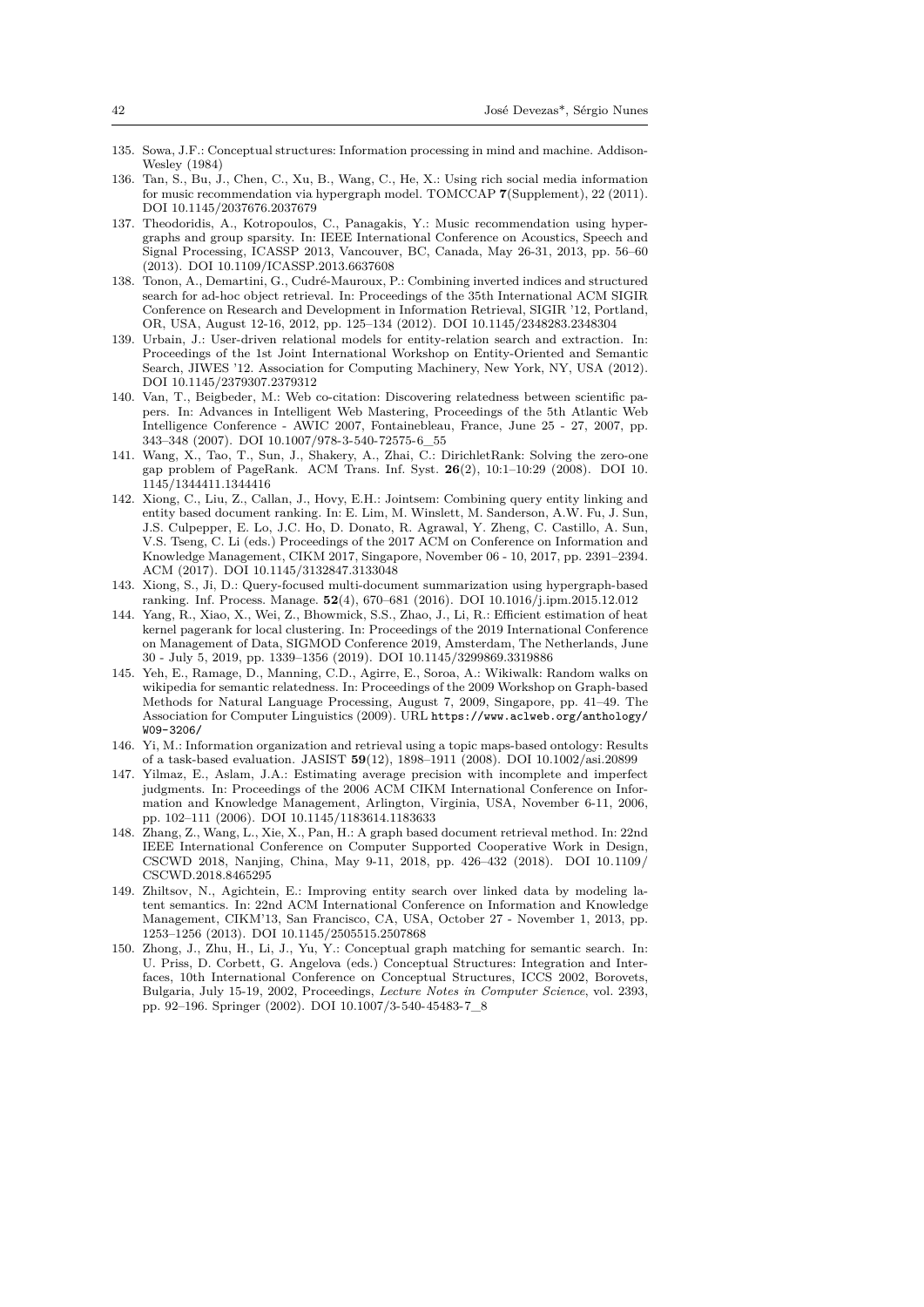- 151. Zhong, M., Liu, M.: Ranking the answer trees of graph search by both structure and content. In: Proceedings of the 1st Joint International Workshop on Entity-Oriented and Semantic Search, pp. 1–3. Association for Computing Machinery, New York, NY, USA, Portland, OR, USA (2012). DOI 10.1145/2379307.2379314
- <span id="page-42-2"></span>152. Zhou, M.: Entity-centric search: Querying by entities and for entities. Ph.D. thesis, University of Illinois at Urbana-Champaign (2014). URL http://hdl.handle.net/2142/ 72748
- <span id="page-42-0"></span>153. Zhu, H., Zhong, J., Li, J., Yu, Y.: An approach for semantic search by matching RDF graphs. In: S.M. Haller, G. Simmons (eds.) Proceedings of the Fifteenth International Florida Artificial Intelligence Research Society Conference, May 14-16, 2002, Pensacola Beach, Florida, USA, pp. 450–454. AAAI Press (2002). URL [http://www.aaai.org/](http://hdl.handle.net/2142/72748) [Librar](http://hdl.handle.net/2142/72748)y/FLAIRS/2002/flairs02-088.php
- <span id="page-42-1"></span>154. Zhu, Y., Yan, E., Song, I.: A natural language interface to a graph-based bibliographic information retrieval system. Data Knowl. Eng. **111**, 73–89 (2017). DOI 10.1016/j.datak. 2017.06.006
- <span id="page-42-3"></span>155. Zou, X.: A survey on application of knowledge graph. In: Journ[al of Physics: Conference](http://www.aaai.org/Library/FLAIRS/2002/flairs02-088.php) [Series, vol. 1487, p. 012016. IOP Publish](http://www.aaai.org/Library/FLAIRS/2002/flairs02-088.php)ing (2020). DOI 10.1088/1742-6596/1487/1/ 012016. URL https://doi.org/10.1088/1742-6596/1487/1/012016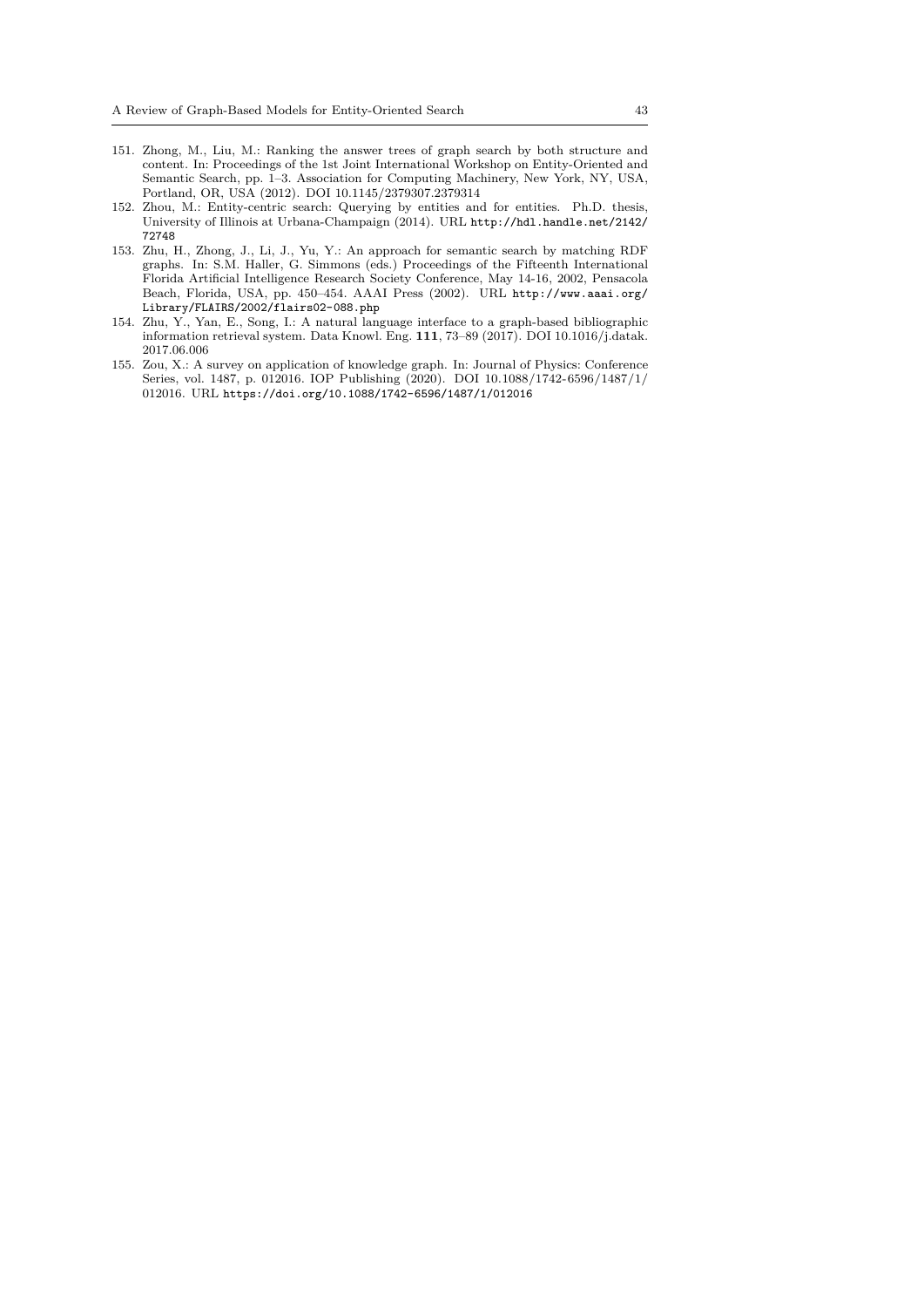## **A Overview of entity-oriented search approaches and tasks**

<span id="page-43-0"></span>

| Approach                          | Task(s)                                                                          | Description                                                                                                                                                                                                                                                                                                                                                                                                                                                                                                                                                                                                                                                                     |
|-----------------------------------|----------------------------------------------------------------------------------|---------------------------------------------------------------------------------------------------------------------------------------------------------------------------------------------------------------------------------------------------------------------------------------------------------------------------------------------------------------------------------------------------------------------------------------------------------------------------------------------------------------------------------------------------------------------------------------------------------------------------------------------------------------------------------|
| Virtual<br>documents              | Ad hoc entity retrieval                                                          | <b>Bautin and Skiena [21].</b> Time-dependent concordances for entities (i.e.,<br>concatenation of sentences containing the entity, optionally for a given<br>period of time).<br><b>Dietz et al.</b> [46]. Knowledge portfolios used to establish query-specific<br>collections of entities and text passages relevant to the queries. Retrieval<br>based on textual passages or Wikipedia pages for the entities in the query.                                                                                                                                                                                                                                                |
|                                   | Ad hoc entity retrieval;<br>Attribute retrieval;<br>Relation retrieval           | <b>Pound at al. 118.</b> Defined five query categories: entity, type, attribute,<br>relation and keyword. Index RDF using an inverted index, computing IDF<br>per RDF property, as opposed to the whole collection. Used TF-IDF for<br>ranking.                                                                                                                                                                                                                                                                                                                                                                                                                                 |
|                                   | Ad hoc document retrieval;<br>Ad hoc entity retrieval                            | <b>Bhagdev et al. [26].</b> Documents identified by a URI and indexed using<br>an inverted index. Entities stored in a triplestore with provenance link-<br>ing to document URIs. Their hybrid search approach consisted of either<br>document retrieval informed by entities, entity retrieval informed by doc-<br>uments, or a combination of both.<br><b>Bast and Buchhold [18].</b> Joint index for ontologies and text, based on<br>context lists and ontology relation lists. Context lists map words or entities<br>to text postings, by their prefixes, while ontology relation lists map source<br>entities to target entities, along with an optional relation score. |
| Combined data                     | Ad hoc document retrieval;<br>Ad hoc entity retrieval:<br>Related entity finding | <b>Zhou</b> [152]. Querying by entities: entities as input and documents or en-<br>tities as output; entities represented by their Wikipedia pages. Querying<br>for entities: keywords or entities as input and entities as output; proposed<br>the CQL language over a joint index and a contextual index. Querying by<br>entities and for entities: entities as input and output; proposed a frame-<br>work analogous to related entity finding $[12][\$4.4.3]$ .                                                                                                                                                                                                             |
|                                   | Entity list completion                                                           | <b>Bron et al.</b> [31]. In order to retrieve related entities, they proposed<br>three approaches: text-based (using the given textual description as in-<br>put), structure-based (using the the given example entities as input) and<br>a combination of both, which outperformed one isolated.                                                                                                                                                                                                                                                                                                                                                                               |
|                                   |                                                                                  | See also: Tonon et al. [138], Xion et al. [142].                                                                                                                                                                                                                                                                                                                                                                                                                                                                                                                                                                                                                                |
| Probabilistic<br>graphical models | Ad hoc entity<br>retrieval                                                       | Koumenides and Shadbolt [88]. Bayesian network to establish de-<br>pendencies between entities and property instances, between property in-<br>stances and property identifiers and, finally, between terms in the literal<br>space and property identifiers. Entity search carried through Bayesian in-<br>ference<br><b>Raviv et al.</b> [120]. Markov network to model the undirected dependen-<br>cies between the query and the entity. Captured the dependencies between<br>a virtual document (representing the entity) and the query, between the<br>entity type and the query target type, and between the entity name and<br>the query.                               |
|                                   | Sentence<br>retrieval                                                            | Urbain [139]. Markov network to model the undirected dependencies<br>between the query and the sentence. Several models were tested, with<br>different feature functions: aggregate (entity, sentence terms, document<br>terms), term (sentence term, document term), entity, entity-relation and<br>relation.                                                                                                                                                                                                                                                                                                                                                                  |
| Cluster<br>hypothesis             | Ad hoc entity retrieval                                                          | <b>Raviv et al. [121].</b> Verified the cluster hypothesis for entity-oriented<br>search: closely related entities have a high probability of also being relevant<br>to the query. This is important for instance when implementing graph-<br>based approaches that rely on distance.                                                                                                                                                                                                                                                                                                                                                                                           |

Table 2: Classical information retrieval models applied to entity-oriented search.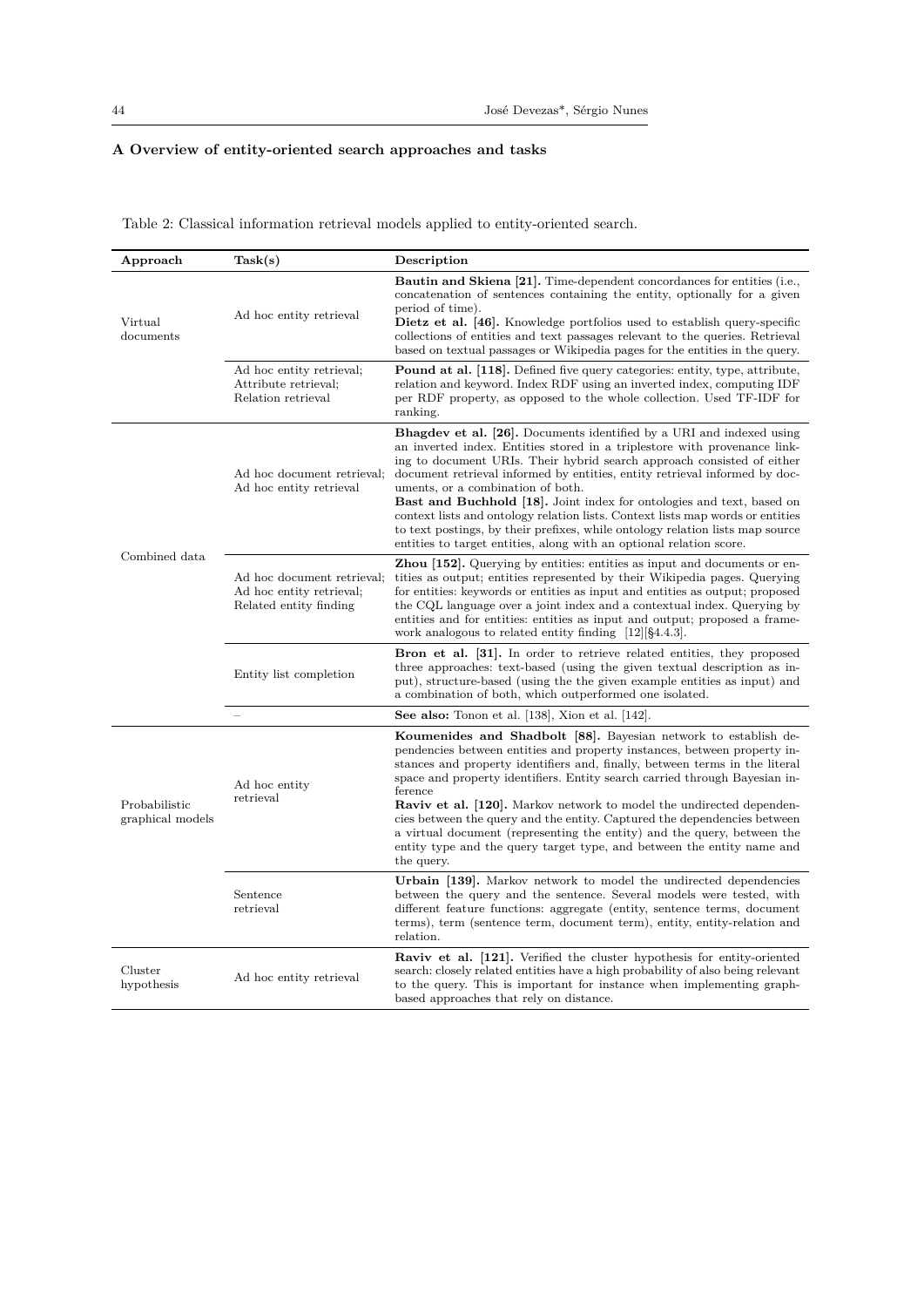Table 3: Learning to rank models for entity-oriented search.

<span id="page-44-0"></span>

| Approach                   | Task(s)                  | Description                                                                                                                                                                                                                                                                                                                                                                                                                                                                                                                     |
|----------------------------|--------------------------|---------------------------------------------------------------------------------------------------------------------------------------------------------------------------------------------------------------------------------------------------------------------------------------------------------------------------------------------------------------------------------------------------------------------------------------------------------------------------------------------------------------------------------|
|                            | Sentence retrieval       | Chen et al. [38]. Explored explicit semantic analysis (ESA) and<br>word2vec skip-gram as query-sentence similarity features. Used Metzler-<br>Kanungo features as the baseline and experimented with linear regression,<br>coordinate ascent and MART. Combining all features yielded the best<br>results, with ESA distinguishing itself positively.                                                                                                                                                                           |
| Semantic-driven            | Related entity finding   | Lin et al. [92]. Retrieved the source entity homepages based on a given<br>narrative illustrating the relation to a target entity of a given type. Ap-<br>plied entity extraction, obtaining candidate target entities and computed<br>several source-target entity-entity features, like frequency, proximity and<br>semantic similarity. Experimented with three SVMs: $(i)$ using default hy-<br>perparameters, $(ii)$ using tuned hyperparameters, and $(iii)$ using feature<br>selection.                                  |
|                            | Ad hoc entity retrieval  | Schuhmacher et al. [130]. Given a keyword query, ad hoc entity re-<br>trieval was implemented through: $(i)$ document ranking; $(ii)$ entity link-<br>ing; and <i>(iii)</i> entity ranking. Features included mention frequency, as well<br>as query-mention, query-entity and entity-entity similarities. A semantic<br>kernel was used for the latter. Learning to rank models slightly improved<br>individual feature baselines.                                                                                             |
| Virtual<br>documents       | Ad hoc entity retrieval  | Chen et al. [37]. Compared a fielded sequential dependence model<br>(FSDM; baseline) with pairwise (RankSVM) and listwise (coordinate as-<br>cent) methods. Features included a language model, BM25, coordinate<br>match, cosine similarity, SDM and FSDM. Results were consistently better<br>for learning to rank over several test collections. They also found related<br>entity names to be a fundamental field, except for question answering,<br>highlighting the importance of training several models per query type. |
| Representation<br>learning | Ad hoc entity retrieval  | Gysel et al. [73]. Tackled the keyword-based entity retrieval problem<br>by learning a common embedding for words and entities, called latent<br>semantic entity (LSE). They then used learning to rank based on the<br>embeddings, but the embeddings could just as easily be applied to the<br>vector space model. Their best feature configuration included LSE, along<br>two other features.                                                                                                                                |
|                            | $\overline{\phantom{0}}$ | See also: Reinanda et al. [122]                                                                                                                                                                                                                                                                                                                                                                                                                                                                                                 |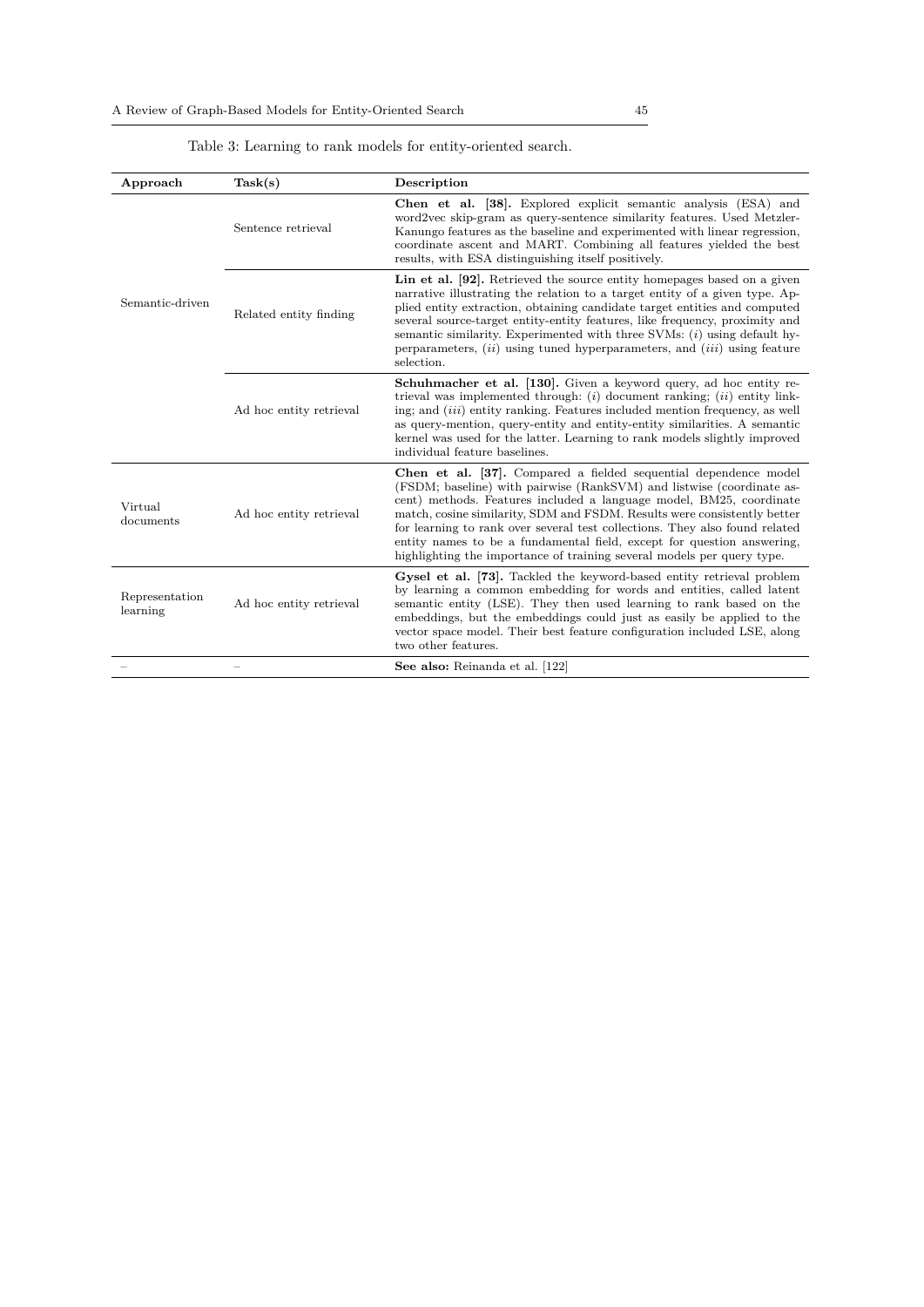## Table 4: Graph-based models for entity-oriented search.

<span id="page-45-0"></span>

| Approach                      | Task(s)                                                | Description                                                                                                                                                                                                                                                                                                                                                                                                                                                                                                                                 |
|-------------------------------|--------------------------------------------------------|---------------------------------------------------------------------------------------------------------------------------------------------------------------------------------------------------------------------------------------------------------------------------------------------------------------------------------------------------------------------------------------------------------------------------------------------------------------------------------------------------------------------------------------------|
|                               | Node importance                                        | <b>Kleinberg [86].</b> Hypertext Induced Topic Selection (HITS) pro-<br>vides two scores for a node: hub and authority. The hub score is<br>higher when a node links to multiple nodes or to highly authori-<br>tative nodes. The authority score is higher when a node receives<br>multiple links or those links are from well-renowned hubs. HITS is<br>usually computed for a query-dependent graph.                                                                                                                                     |
|                               |                                                        | <b>Page and Brin [116,30].</b> PageRank measures the importance of<br>a node based on the importance (and number) of incoming nodes.<br>PageRank is usually computed for a query-independent graph (e.g.,<br>web graph).                                                                                                                                                                                                                                                                                                                    |
| Link analysis*                | Node relatedness                                       | Van and Beigbeder [140]. Explored bibliographic coupling<br>(shared outgoing links) and co-citation (shared incoming links) as<br>reranking strategies. In practice, two nodes were related based on<br>the similarity of their immediate neighborhood.                                                                                                                                                                                                                                                                                     |
|                               | Node importance;<br>Node relatedness                   | <b>Ito et al.</b> [82]. Explored von Neumann kernels as a unified frame-<br>work for measuring importance and relatedness. Also proposed<br>Laplacian kernels and heat kernels as a way to control the bias<br>between relatedness and importance, and to tackled limitations of<br>bibliographic coupling and co-citation approaches.                                                                                                                                                                                                      |
|                               | Node importance;<br>Graph partitioning                 | Chung [40]. Proposed the heat kernel PageRank, building on<br>PageRank's alternative notation [123][§1.5]. Local applications can<br>be used to identify node clusters, while global applications to mea-<br>sure node importance.                                                                                                                                                                                                                                                                                                          |
|                               |                                                        | Kloster and Gleich [87]. Explored the heat kernel PageRank as<br>a community detection algorithm, solving the exponential of the<br>Markov matrix using a Taylor polynomial approximation.                                                                                                                                                                                                                                                                                                                                                  |
|                               |                                                        | Yang et al. $[144]$ . Proposed a more efficient approach to com-<br>puting heat kernel PageRank, based on Monte Carlo random walks<br>and a reduction of the required number of random walks.                                                                                                                                                                                                                                                                                                                                               |
|                               |                                                        | See also: Kandola et al. [85].                                                                                                                                                                                                                                                                                                                                                                                                                                                                                                              |
|                               | Ad hoc document retrieval                              | Blanco and Lioma [27]. Document as an undirected graph of<br>co-occurring words within a sliding window, or with an added di-<br>rection based on Jespersen's rank theory of POS tags. They exper-<br>imented with PageRank and indegree over the two graphs as a TF<br>replacement, combining the score with global graph-based features<br>(e.g., average degree). Performance was improved over TF-IDF and<br>BM25.                                                                                                                      |
| Text as a graph <sup>**</sup> |                                                        | Rousseau and Vazirgiannis [126]. Similar to Blanco and Li-<br>oma [27], they defined a graph-of-word of co-occurring words, but<br>considered direction and the following terms instead of centering<br>the sliding window on each word. They found little impact of win-<br>dow size (used $N = 4$ ) and used almost no pivoted document length<br>normalization ( $b = 0.003$ ).                                                                                                                                                          |
|                               | Ad hoc document re-<br>trieval:<br>Text classification | Dourado et al. [49]. Represented documents as a bag of tex-<br>tual graphs, weighting unigrams and bigrams by term frequency.<br>A graph dissimilarity function was proposed to cluster subgraphs<br>and obtain a graph-based vocabulary. Assignment to this vocabu-<br>lary resulted in a matrix (each subgraph compared to all centroids),<br>which was then collapsed into a vector to represent the document,<br>as a pooling of graph embeddings. The resulting embedding could<br>then be used for text retrieval and classification. |

(Continued on next page)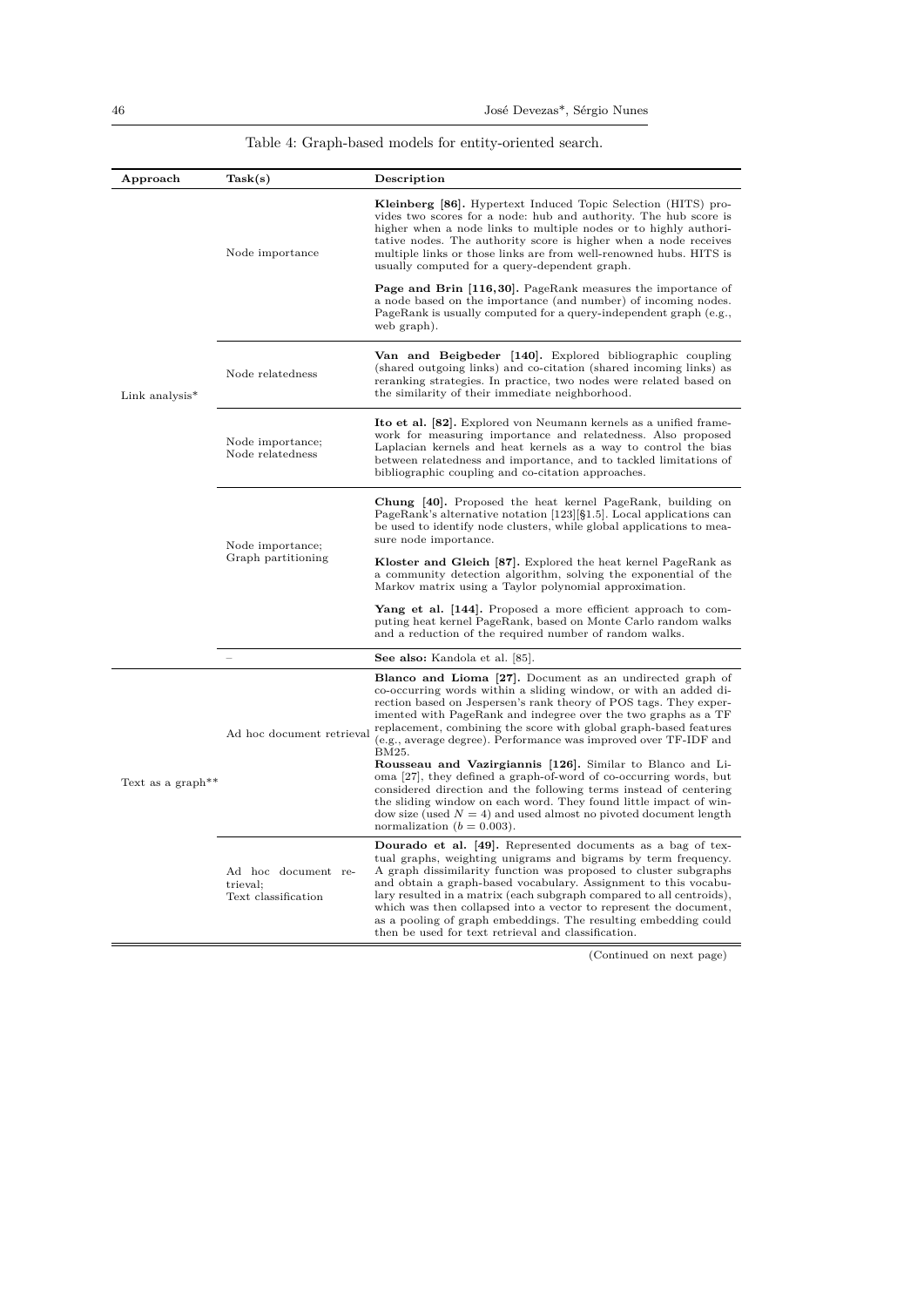|                           |                                                                    | Table 4. Graph-based models models for entity-oriented search. (Continued from previous page)                                                                                                                                                                                                                                                                                                                                                                                                                                                                                                                                                                                                                                                                                                                                                                                                                                                                                                                                                                                   |
|---------------------------|--------------------------------------------------------------------|---------------------------------------------------------------------------------------------------------------------------------------------------------------------------------------------------------------------------------------------------------------------------------------------------------------------------------------------------------------------------------------------------------------------------------------------------------------------------------------------------------------------------------------------------------------------------------------------------------------------------------------------------------------------------------------------------------------------------------------------------------------------------------------------------------------------------------------------------------------------------------------------------------------------------------------------------------------------------------------------------------------------------------------------------------------------------------|
| Approach                  | Task(s)                                                            | Description                                                                                                                                                                                                                                                                                                                                                                                                                                                                                                                                                                                                                                                                                                                                                                                                                                                                                                                                                                                                                                                                     |
| Knowledge<br>graphs       | Ad hoc entity retrieval;<br>Ad hoc document re-<br>trieval         | Fernández et al. [55]. Given a natural language query, triples<br>were retrieved and, in turn, used to retrieve and rank documents,<br>based on a semantic index that combined information from a knowl-<br>edge graph and a corpus.                                                                                                                                                                                                                                                                                                                                                                                                                                                                                                                                                                                                                                                                                                                                                                                                                                            |
|                           | Ad hoc entity retrieval;<br>Ad hoc document re-<br>trieval (Cont.) | <b>Balog et al.</b> [13]. Used keyword queries and language models to<br>retrieve documents and entities from news collections. They de-<br>fined both a document-centric and an entity-centric view on their<br>SaHaRa system, where entities augmented documents and vice-<br>versa.                                                                                                                                                                                                                                                                                                                                                                                                                                                                                                                                                                                                                                                                                                                                                                                          |
|                           | Ad hoc entity retrieval                                            | <b>Blanco et al. [28].</b> Experimented with several ways to translate an<br>RDF graph into a multi-fielded index: horizontal (token, property,<br>$subject$ , vertical (one field per property), and reduced-vertical ( <i>im</i> -<br>portant, neutral and unimportant groupings of properties). Rank-<br>ing was based on BM25F.                                                                                                                                                                                                                                                                                                                                                                                                                                                                                                                                                                                                                                                                                                                                             |
| Knowledge                 |                                                                    | <b>Neumayer et al. [106].</b> Experimented with two entity models to<br>translate an RDF graph into a multi-fielded index: unstructured<br>(one field for all properties) and structured (four property groups:<br><i>Name, Attributes, OutRelations, InRelations</i> ). Ranking was based<br>on language models.                                                                                                                                                                                                                                                                                                                                                                                                                                                                                                                                                                                                                                                                                                                                                               |
| graphs (cont.)            | Knowledge graph<br>construction and<br>modeling                    | <b>Byrne</b> [33]. Used RDF to integrate structured data from relational<br>databases (each table was considered a class), with domain thesauri<br>(represented using the SKOS ontology), and free text (using NER)<br>to identify 11 classes of entities, and relation extraction to identify<br>7 predicates). She compared retrieval based on SPARQL and SQL.<br>Google Knowledge Graph [132]. Announced in 2012 and partly<br>powered by Freebase. Freebase was then bought and closed by<br>Google. Public dumps were made available and migrated to Wiki-<br>data.<br>Microsoft Satori [119]. Announced in 2013 and presented in<br>KDD 2018 as a tutorial on building knowledge graphs. Focused<br>on evaluation by correctness, coverage, freshness and usage.<br>Microsoft Academic Graph, by Sinha et al. [133]. It<br>contains 80 million indexed papers and six types of entities:<br>$\#field\_of\_study, \#author, \# institution, \#paper, \#venue and$<br>$\# event.$ Built to support academic queries, based on feeds from<br>publishers and event web sites. |
|                           | Topic modeling                                                     | <b>Allahyari</b> [4]. Proposed a method for ontology-based topic model-<br>ing, experimenting with topics as distributions over ontology con-<br>cepts, as well as topics as distributions over Wikipedia categories.                                                                                                                                                                                                                                                                                                                                                                                                                                                                                                                                                                                                                                                                                                                                                                                                                                                           |
|                           |                                                                    | See also: Gao et al. [63]                                                                                                                                                                                                                                                                                                                                                                                                                                                                                                                                                                                                                                                                                                                                                                                                                                                                                                                                                                                                                                                       |
| Text to entity            | Ad hoc entity retrieval                                            | <b>Bordino et al.</b> [29] Serendipitous search over an entity graph<br>extracted from Wikipedia and Yahoo! Answers.                                                                                                                                                                                                                                                                                                                                                                                                                                                                                                                                                                                                                                                                                                                                                                                                                                                                                                                                                            |
| graph                     | Ad hoc document<br>retrieval                                       | Ni et al. [107]. Measuring semantic similarity based on a concept<br>graph representing a document. Proposed Concept2VecSim and<br>ConceptGraphSim.                                                                                                                                                                                                                                                                                                                                                                                                                                                                                                                                                                                                                                                                                                                                                                                                                                                                                                                             |
| Entity graph<br>to tensor | Ad hoc entity search                                               | Zhiltsov and Agichtein [149]. Represented entities as a tensor of<br>adjacency matrices (one per predicate). Using tensor factorization,<br>they obtained a matrix of latent entity embeddings, that they used<br>to compute similarities to the top-3 entities, boosting those entities<br>(consistent with the cluster hypothesis).                                                                                                                                                                                                                                                                                                                                                                                                                                                                                                                                                                                                                                                                                                                                           |
|                           | Ad hoc entity retrieval                                            | Zhu et al. [153] and Zhong et al. [150]. Matched a query graph<br>with an entity graph (conceptual graph; also translatable to RDF).<br>They computed the semantic similarity based on the similarity be-<br>tween the nodes and edges of two conceptual graphs. The user was                                                                                                                                                                                                                                                                                                                                                                                                                                                                                                                                                                                                                                                                                                                                                                                                   |
|                           |                                                                    | required to provide a set of entry nodes as part of the query.                                                                                                                                                                                                                                                                                                                                                                                                                                                                                                                                                                                                                                                                                                                                                                                                                                                                                                                                                                                                                  |

Graph matching

[\(C](#page-41-5)ontinued on next page)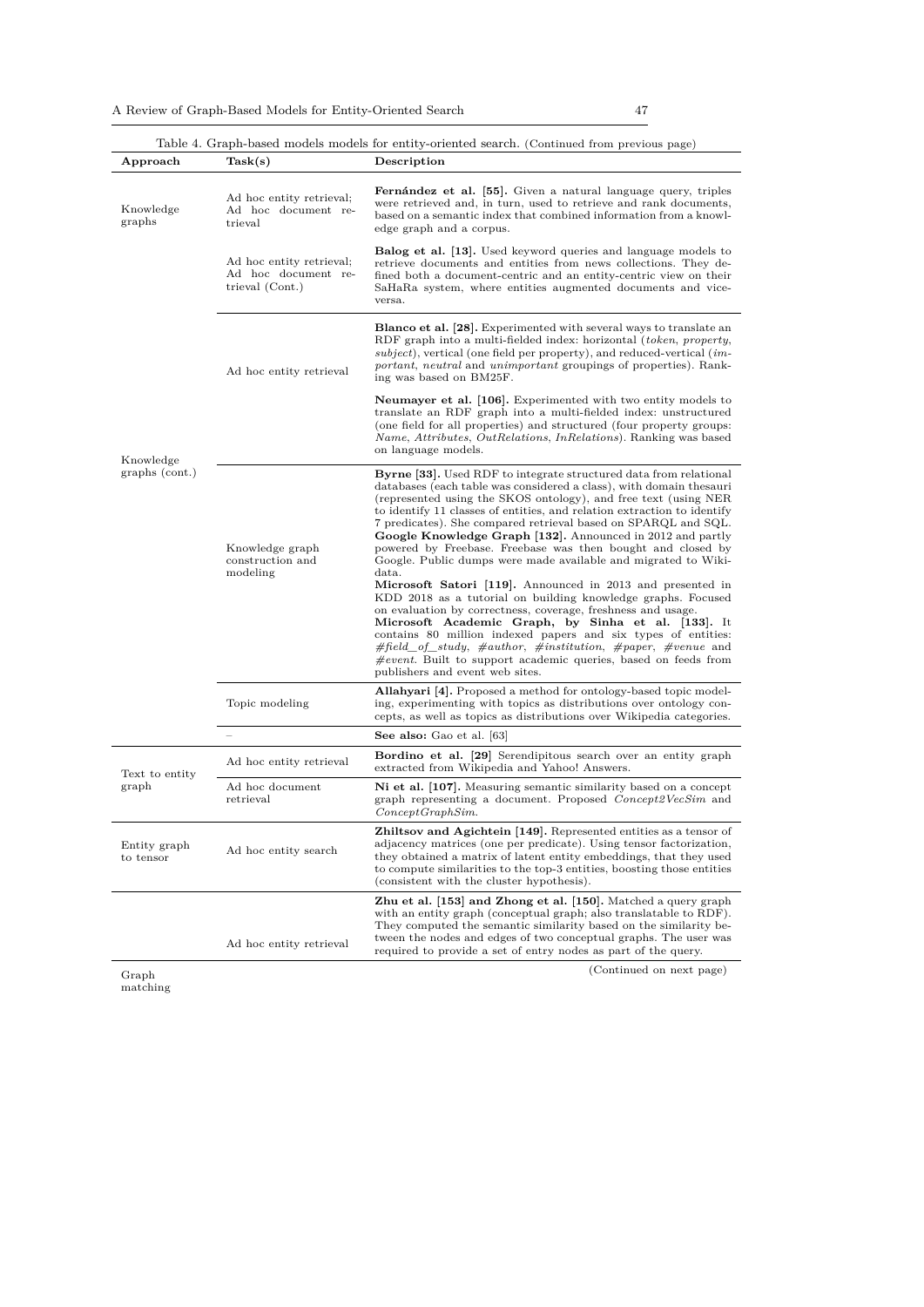| Approach                | Task(s)                                                                       | Description                                                                                                                                                                                                                                                                                                                                                                                                                                                                                                                                                                                                                                                                                                                                                 |
|-------------------------|-------------------------------------------------------------------------------|-------------------------------------------------------------------------------------------------------------------------------------------------------------------------------------------------------------------------------------------------------------------------------------------------------------------------------------------------------------------------------------------------------------------------------------------------------------------------------------------------------------------------------------------------------------------------------------------------------------------------------------------------------------------------------------------------------------------------------------------------------------|
|                         |                                                                               | <b>Zhu et al.</b> [154]. Translated a natural language query into a graph<br>query using named entity recognition along with dependency pars-<br>ing to extract entities and their relations. The result was translated<br>into a graph query language for a graph database.                                                                                                                                                                                                                                                                                                                                                                                                                                                                                |
|                         | Ad hoc entity retrieval;<br>Related entity finding;<br>Entity list completion | Minkov and Cohen [103]. Generalized multiple personal infor-<br>mation management tasks over an entity graph and based on key-<br>word queries (e.g., name disambiguation, threading, grouping e-<br>mail aliases).                                                                                                                                                                                                                                                                                                                                                                                                                                                                                                                                         |
|                         | Answer tree ranking                                                           | <b>Zhong et al.</b> [151]. Combined content-based and structure-based<br>features to score answer trees that contained query keywords.                                                                                                                                                                                                                                                                                                                                                                                                                                                                                                                                                                                                                      |
| Hypergraph-<br>$based*$ | Joint representation                                                          | <b>Garshol</b> [64]. Describes topic maps, a hypergraph of topics, their<br>associations and occurrences. It describes it as a common refer-<br>ence model, able to represent controlled vocabularies, taxonomies,<br>thesauri, faceted classification and ontologies.<br><b>Yi</b> $[146]$ . Compared thesaurus based information retrieval with<br>topic maps based information retrieval, finding topic maps to out-<br>perform thesauri.                                                                                                                                                                                                                                                                                                                |
|                         | Ad hoc document<br>retrieval                                                  | <b>Bendersky and Croft [24].</b> Proposed the query hypergraph to<br>represent higher-order dependencies between concepts (subsets of<br>query terms) and a document. Ranking is done using a log-linear<br>combination of factors, based on the factor graph representation of<br>the hypergraph.                                                                                                                                                                                                                                                                                                                                                                                                                                                          |
| Hypergraph-             | Ad hoc entity retrieval;<br>Joint representation                              | <b>Dietz</b> [45]. Proposed ENT Rank for modeling entity-neighbor-text<br>relations as a hypergraph. She transformed the hypergraph into<br>an entity co-occurrence multigraph which was used to determine<br>which features, from text, entites, and their relations, to combine<br>for learning a function for entity ranking.                                                                                                                                                                                                                                                                                                                                                                                                                            |
| based $(cont.)^*$       | Document<br>representation                                                    | Haentjens Dekker and Birnbaum [74]. Text As a Graph (TAG)<br>is a document representation based on a hypergraph. It links text,<br>document, annotation and markup nodes. It can for instance be<br>used to represent a poem line or quatrain as hyperedges of text,<br>where the quatrains subsume lines.                                                                                                                                                                                                                                                                                                                                                                                                                                                  |
|                         |                                                                               | See also: Xiong and Ji $[143]$ , Cattuto et al. $[35]$ , Bu et al. $[32]$ ,<br>McFee and Lanckriet [99], Tan et al. [136], Theodoridis et al. [137],<br>Bellaachia and Al-Dhelaan [23], Lee-Kwang and Lee [89], Akram<br>and Dudek [3]                                                                                                                                                                                                                                                                                                                                                                                                                                                                                                                      |
| Random walk<br>based    | Ad hoc entity retrieval                                                       | <b>Hogan et al.</b> [78]. ReConRank is used to rank nodes in a query-<br>dependent graph, that jointly represents RDF resources and con-<br>texts.<br><b>Balmin et al.</b> [11]. ObjectRank is used to rank nodes in a query-<br>dependent labeled graph. A graph is induced by each query term<br>and PageRank is used to compute a term-based score (i.e., person-<br>alized by a term) along with a global score (i.e., without person-<br>alization). An authority transfer schema is used to introduce edge<br>bias.<br><b>Chakrabarti</b> [36]. HubRank provides a more efficient alternative<br>to ObjectRank. It is based on precomputed random walk finger-<br>prints over a subgraph limited by a set of boundary nodes (blockers<br>and losers). |
|                         | Node importance                                                               | Espín-Noboa et al. [51]. HopRank models human navigation on<br>semantic networks, by taking into consideration the bias of jump-<br>ing to nodes at particular distances. Node importance is adjusted<br>accordingly.<br>Nie et al. [110]. PopRank assigns node importance based on in-<br>formation from an entity graph (object graph) and a context graph<br>(web graph). It was used in Libra, which is now Microsoft Academic<br>Search.                                                                                                                                                                                                                                                                                                               |